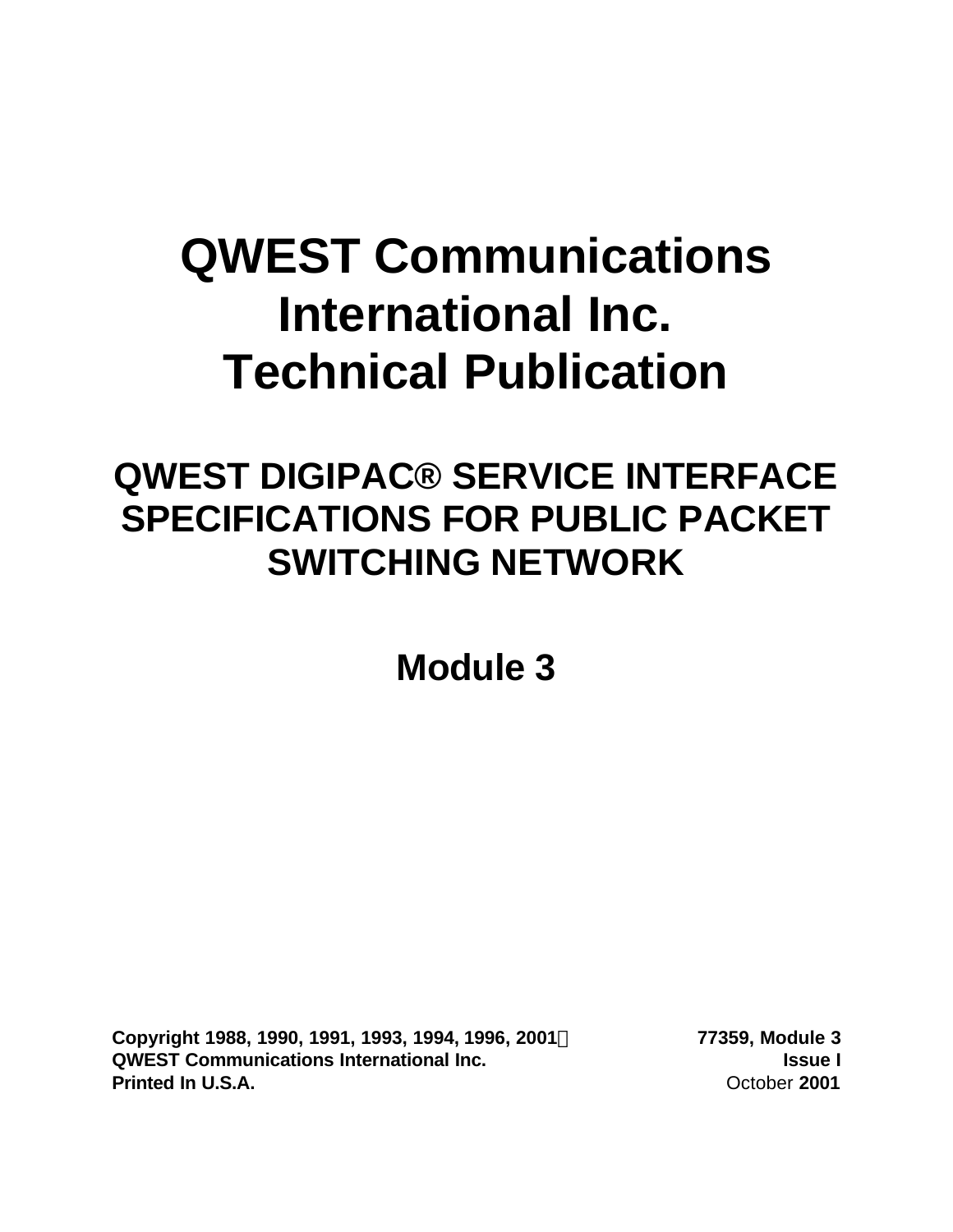#### **NOTICE**

This Technical Publication describes the interface protocols necessary for:

- Asynchronous terminals and hosts (Module 1)
- X.25 terminals and hosts (Module 2)
- X.75 connections with Interexchange Carriers to communicate via the Packet Switched Public Data Network (PSPDN) (Module 3)
- Dial-up access for X.25 devices using the X.32 recommendation (Module 4) and
- Point of Sales terminal to host communications using T3POS protocol (Module 5).

QWEST Communications International Inc. reserves the right to revise this document for any reason, including but not limited to, conformity with standards promulgated by various governmental or regulatory agencies; utilization of advances in the state of the technical arts; or to reflect changes in the design of equipment, techniques, or procedures described or referred to herein.

Liability to anyone arising out of use or reliance upon any information set forth herein is expressly disclaimed, and no representation or warranties, expressed or implied, are made with respect to the accuracy or utility of any information set forth herein.

This document is not to be construed as a suggestion to any manufacturer to modify or change any of its products, nor does this publication represent any commitment by QWEST Communications International Inc. to purchase any specific products. Further, conformance to this publication does not constitute a guarantee of a given supplier's equipment and/or it's associated documentation.

Future issues of Technical Publication 77359 will be announced to the industry at least 45 days prior to the issuance date. This notice, which will come through our standard customer notification channels, will allow the customer time to comment on the proposed revisions.

Ordering information for QWEST Technical Publications can be obtained from the Reference Section of this document.

If further information is required, please contact:

QWEST Communications International Inc. Manager – New Services Planning 700 W. Mineral Ave. MN-F15.15 Littleton, CO 80120 (303) 707-7107 (303) 707-9497 Fax # E-mail: jhsmit2@qwest.com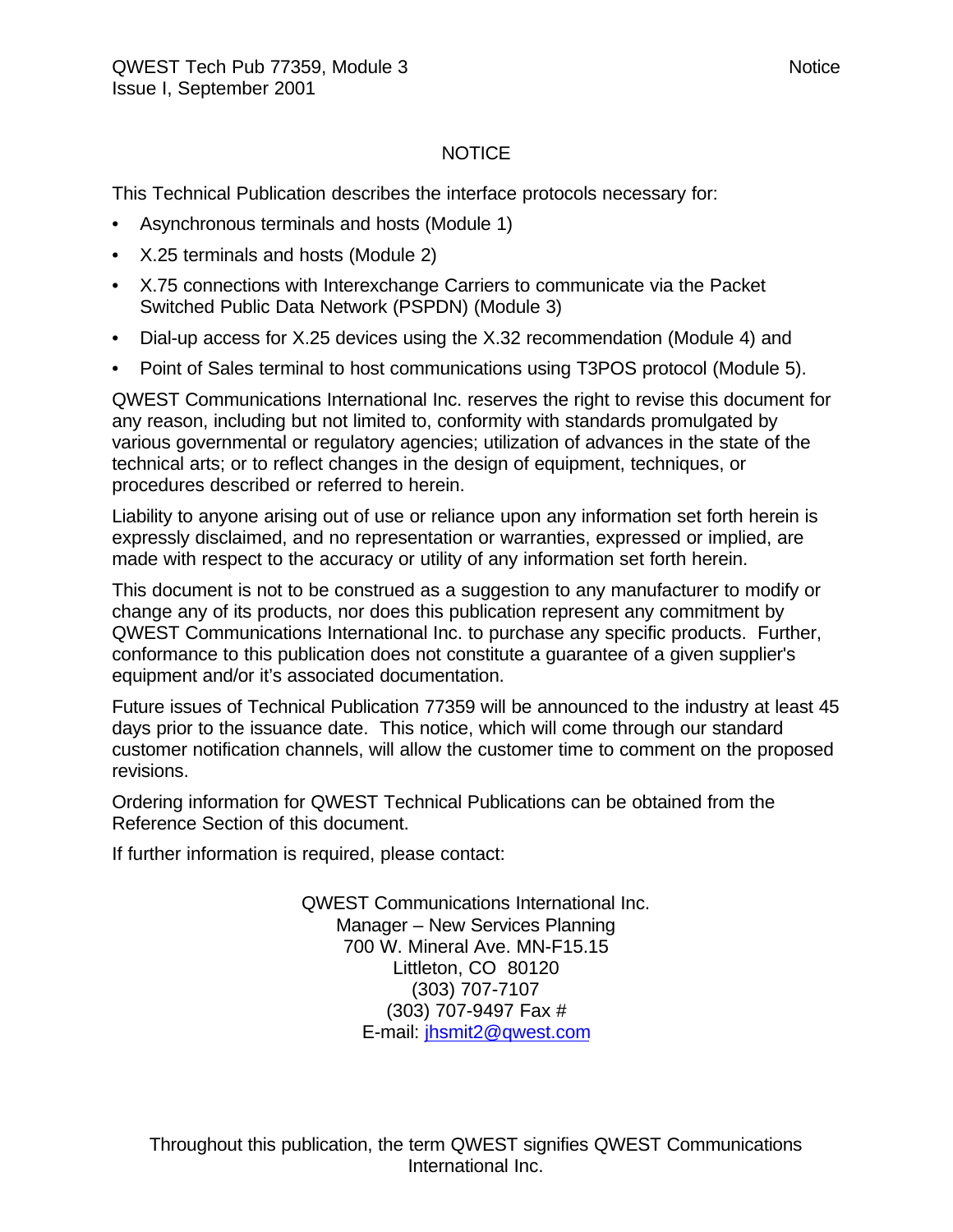#### COMMENTS on PUB 77359 Module 3

#### PLEASE TEAR OUT AND SEND YOUR COMMENTS/SUGGESTIONS TO:

QWEST Corporation Manager – New Services Planning 700 W. Mineral Ave. MN-F15.15 Littleton, CO 80120 (303) 707-7107 (303) 707-9497 Fax # E-mail: jhsmit2@qwest.com

Information from you helps us to improve our Publications. Please take a few moments to answer the following questions and return to the above address.

| Was this Publication valuable to you in understanding   |      |      |
|---------------------------------------------------------|------|------|
| The technical parameters of our service?                | YES. | NO.  |
| Was the information accurate and up-to-date?            | YES. | NO.  |
| Was the information easily understood?                  | YES  | NO.  |
| Were the contents logically sequenced?                  | YES  | NO - |
| Were the tables and figures understandable and helpful? | YES  | NO.  |
| Were the pages legible?                                 | YES  | NO.  |

If you answered NO to any of the questions and/or if you have any other comments or suggestions, please explain:

\_\_\_\_\_\_\_\_\_\_\_\_\_\_\_\_\_\_\_\_\_\_\_\_\_\_\_\_\_\_\_\_\_\_\_\_\_\_\_\_\_\_\_\_\_\_\_\_\_\_\_\_\_\_\_\_\_\_\_\_\_\_\_\_\_\_\_\_\_\_ \_\_\_\_\_\_\_\_\_\_\_\_\_\_\_\_\_\_\_\_\_\_\_\_\_\_\_\_\_\_\_\_\_\_\_\_\_\_\_\_\_\_\_\_\_\_\_\_\_\_\_\_\_\_\_\_\_\_\_\_\_\_\_\_\_\_\_\_\_\_

| (Attach additional sheet, if necessary) |                     |  |  |  |  |  |
|-----------------------------------------|---------------------|--|--|--|--|--|
| Name                                    | Date ______________ |  |  |  |  |  |
| Company                                 |                     |  |  |  |  |  |
| <b>Address</b>                          |                     |  |  |  |  |  |
| <b>Telephone Number</b>                 |                     |  |  |  |  |  |
| E-Mail                                  |                     |  |  |  |  |  |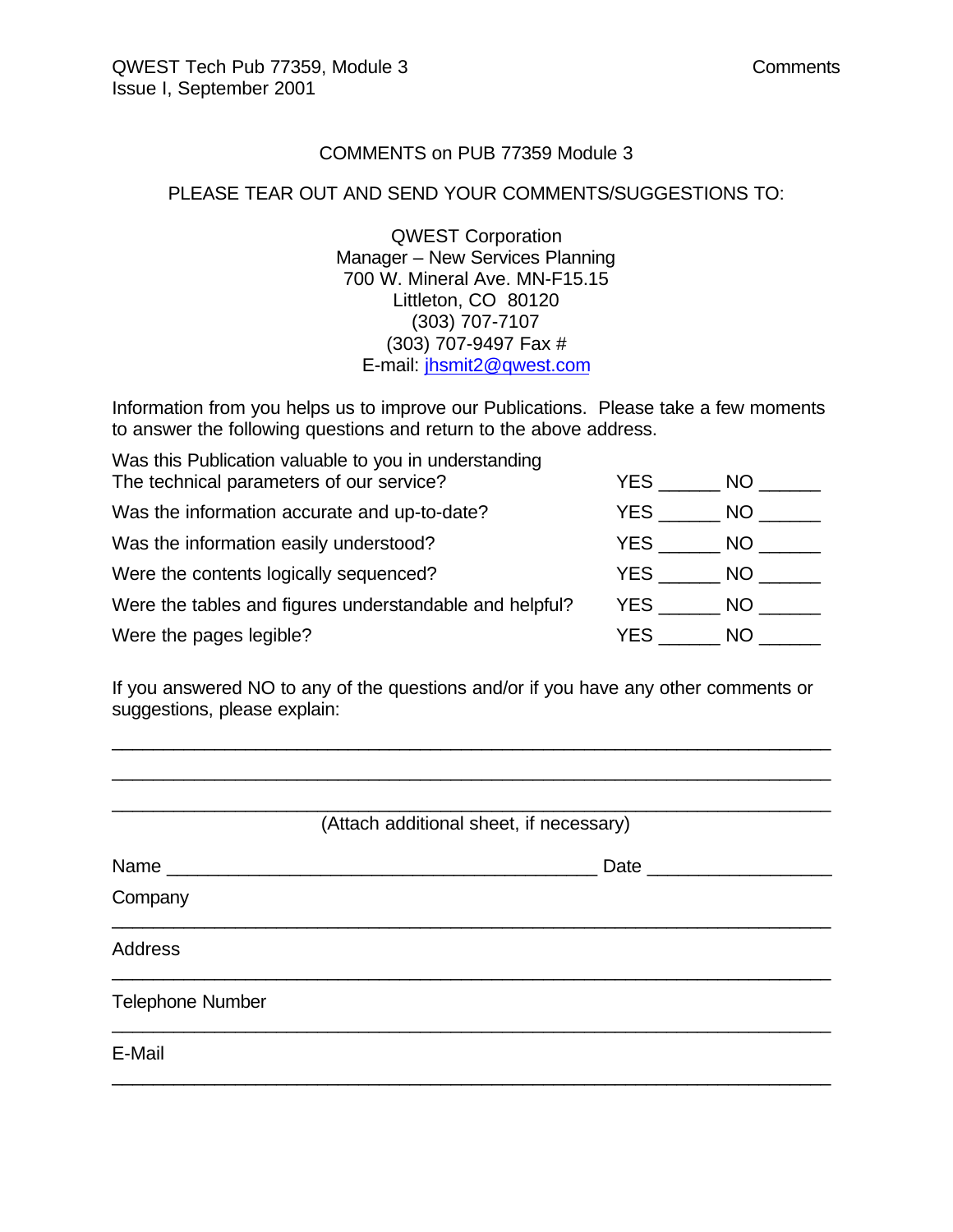#### **CONTENTS**

|                |      | <b>Chapter and Section</b>                                   | Page    |  |  |  |  |  |  |
|----------------|------|--------------------------------------------------------------|---------|--|--|--|--|--|--|
| 1 <sub>1</sub> |      |                                                              | $1 - 1$ |  |  |  |  |  |  |
|                | 1.1  |                                                              | $1 - 1$ |  |  |  |  |  |  |
| 2.             |      |                                                              |         |  |  |  |  |  |  |
|                | 2.1  |                                                              |         |  |  |  |  |  |  |
|                | 2.2  |                                                              |         |  |  |  |  |  |  |
|                | 2.3  |                                                              |         |  |  |  |  |  |  |
|                | 2.4  |                                                              |         |  |  |  |  |  |  |
|                | 2.5  |                                                              |         |  |  |  |  |  |  |
|                | 2.6  |                                                              |         |  |  |  |  |  |  |
|                | 2.7  |                                                              |         |  |  |  |  |  |  |
|                | 2.8  |                                                              |         |  |  |  |  |  |  |
| 3.             |      |                                                              |         |  |  |  |  |  |  |
|                | 3.1  |                                                              |         |  |  |  |  |  |  |
| 4.             |      |                                                              |         |  |  |  |  |  |  |
|                | 4.1  |                                                              | $4 - 1$ |  |  |  |  |  |  |
|                | 4.2  |                                                              | $4 - 1$ |  |  |  |  |  |  |
|                | 4.3  |                                                              |         |  |  |  |  |  |  |
|                | 4.4  |                                                              |         |  |  |  |  |  |  |
| 5.             |      |                                                              |         |  |  |  |  |  |  |
|                | 5.1  |                                                              | $5 - 1$ |  |  |  |  |  |  |
|                | 5.2  |                                                              |         |  |  |  |  |  |  |
| 6.             |      |                                                              |         |  |  |  |  |  |  |
|                | 6.1  |                                                              |         |  |  |  |  |  |  |
|                | 6.2  |                                                              |         |  |  |  |  |  |  |
|                | 6.3  |                                                              |         |  |  |  |  |  |  |
|                | 6.4  | Consultative Committee International Telephone and Telegraph | $6 - 1$ |  |  |  |  |  |  |
|                | 6.5  |                                                              |         |  |  |  |  |  |  |
|                | 6.6  |                                                              |         |  |  |  |  |  |  |
|                | 6.7  |                                                              | $6 - 3$ |  |  |  |  |  |  |
|                | 6.8  |                                                              |         |  |  |  |  |  |  |
|                | 6.9  |                                                              |         |  |  |  |  |  |  |
|                | 6.10 |                                                              |         |  |  |  |  |  |  |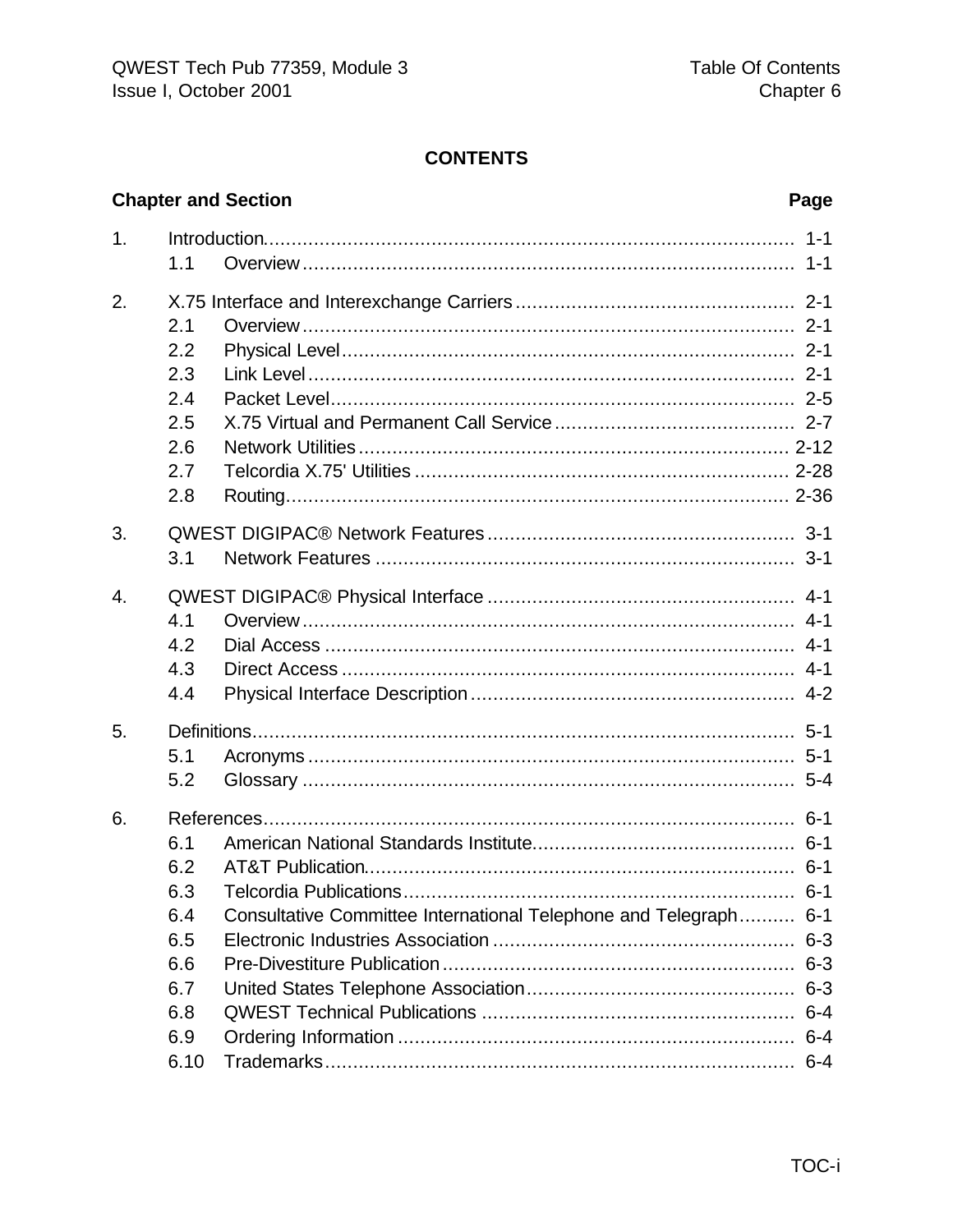#### **CONTENTS** (Continued)

### **Figures Page** 2-1 Transit Network Identification Utility (TNIC) ................................................ 2-13 2-2 Call Identifier Utility................................................................................... 2-14

| $2 - 3$  |                                                                          |  |
|----------|--------------------------------------------------------------------------|--|
| $2 - 4$  |                                                                          |  |
| $2 - 5$  |                                                                          |  |
| $2 - 6$  |                                                                          |  |
| $2 - 7$  |                                                                          |  |
| $2 - 8$  |                                                                          |  |
| $2 - 9$  |                                                                          |  |
| $2 - 10$ |                                                                          |  |
| $2 - 11$ |                                                                          |  |
| $2 - 12$ |                                                                          |  |
| $2 - 13$ |                                                                          |  |
| $2 - 14$ |                                                                          |  |
| $2 - 15$ |                                                                          |  |
| $2 - 16$ |                                                                          |  |
| $2 - 17$ | 'Incoming' and 'outgoing' X.75 Interfaces Relative to a BOC Network 2-33 |  |
|          |                                                                          |  |

#### **Tables**

| $2 - 1$ |                                                             |  |
|---------|-------------------------------------------------------------|--|
| $2 - 2$ | Coding Called Line Address Modified Utility Parameter  2-22 |  |
| $2 - 3$ |                                                             |  |
| $2 - 4$ |                                                             |  |
| $2 - 5$ |                                                             |  |
| $2 - 6$ |                                                             |  |
| $2 - 7$ |                                                             |  |
| $2 - 8$ |                                                             |  |
| $2 - 9$ |                                                             |  |
| $3 - 1$ |                                                             |  |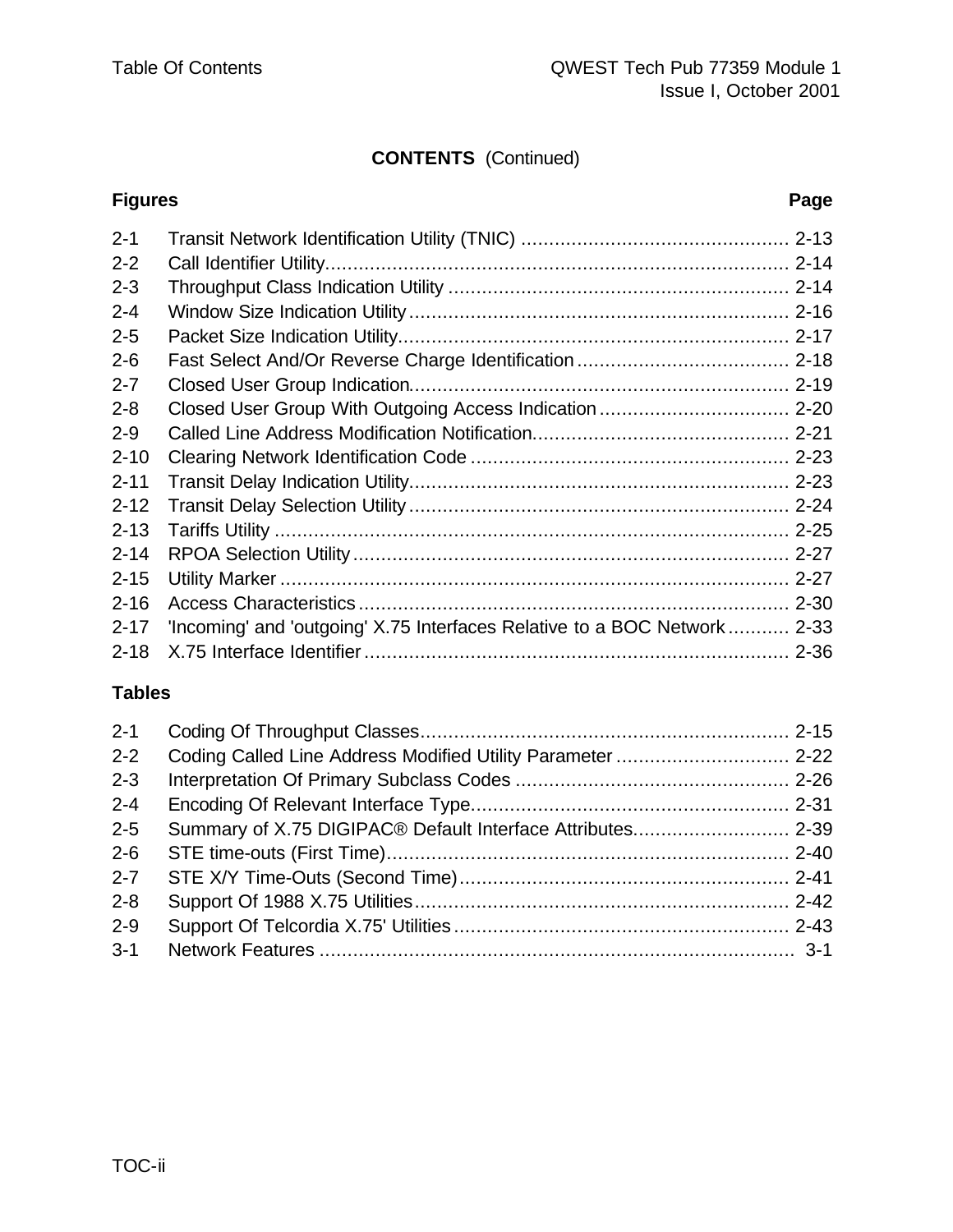### **CONTENTS** (Continued)

|         | <b>Tables</b> (Continued)                                       | Page |
|---------|-----------------------------------------------------------------|------|
| $4 - 1$ | Direct Access - Synchronous - 9600 bit/s CCITT Recommendation   |      |
| $4 - 2$ | Direct Access - Synchronous - 9600 bit/s CCITT Recommendation   |      |
| $4 - 3$ | Direct Access - Synchronous - 9600 bit/s Digital - CSU/DSU      |      |
| $4 - 4$ | Direct Access - Synchronous - 56000 bit/s Digital - CSU/DSU     |      |
| $4 - 5$ | NC and NCI Code Combinations - Voice Grade Analog Channel  4-12 |      |
| $4 - 6$ |                                                                 |      |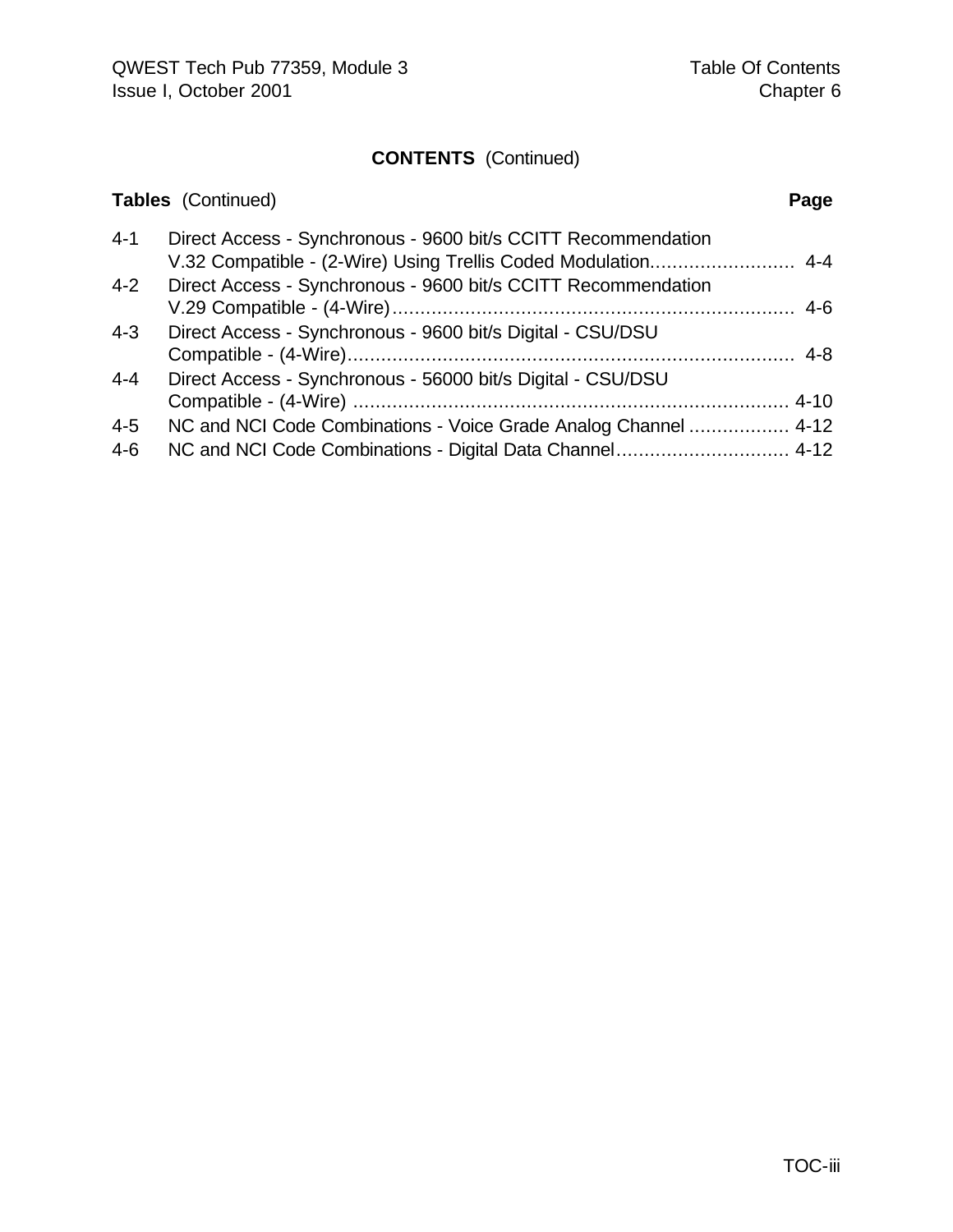#### **CONTENTS**

#### **Chapter and Section Page**

| 1. http://www.the.com/maria-1-1-and-0-1-2-1-and-0-2-1-and-0-2-2-and-0-2-and-0-2- |  |  |  |  |  |  |  |
|----------------------------------------------------------------------------------|--|--|--|--|--|--|--|
|                                                                                  |  |  |  |  |  |  |  |
|                                                                                  |  |  |  |  |  |  |  |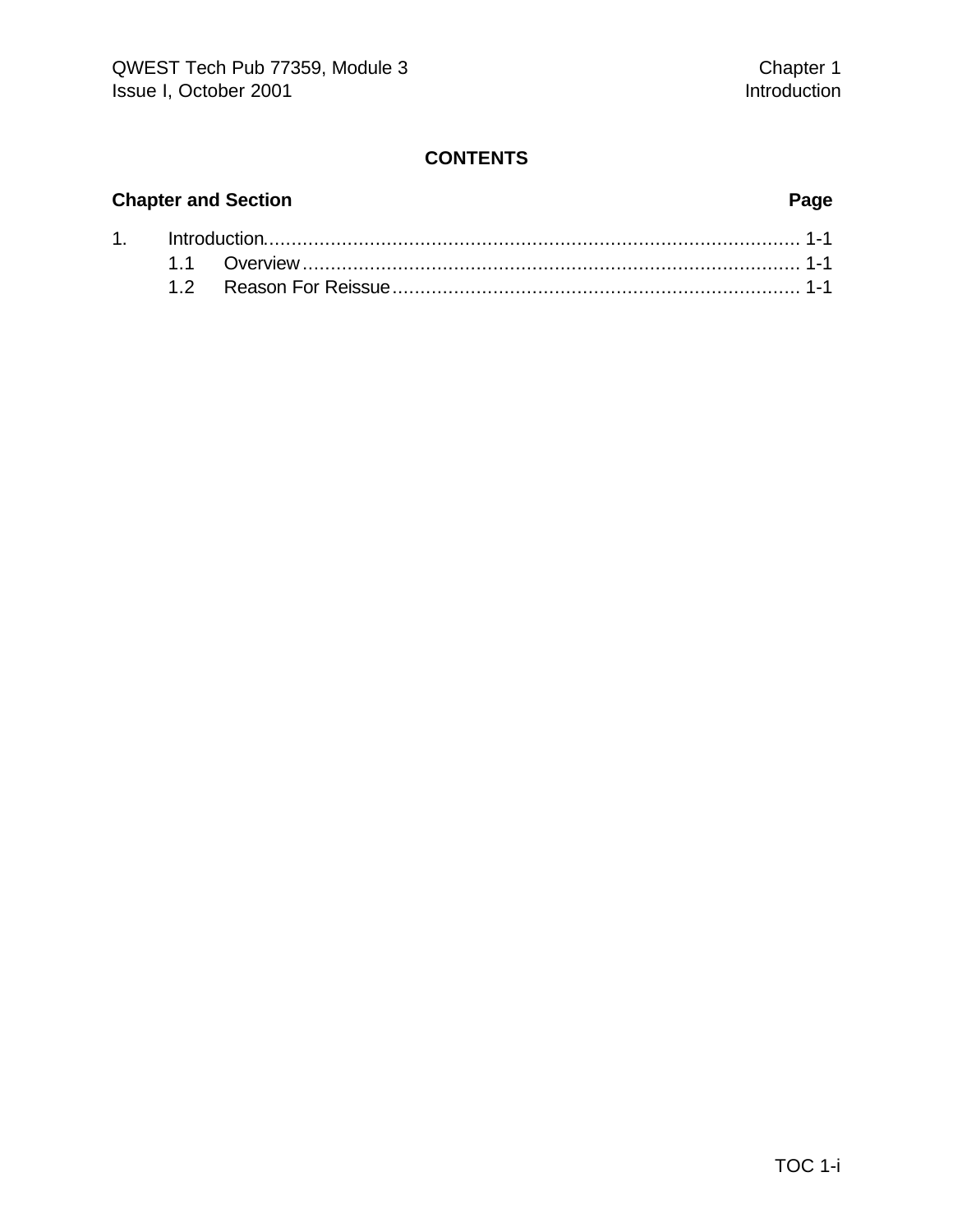#### **1. Introduction**

#### **1.1 Overview**

This Technical Publication describes the interface protocols necessary for:

- Asynchronous terminals and hosts (Module 1)
- X.25 terminals and hosts (Module 2)
- X.75 connections with Inter-exchange Carriers to communicate via the Packet Switched Public Data Network (PSPDN) (Module 3)
- Dial-up access for X.25 devices using the X.32 recommendation (Module 4) and
- Point of Sales terminal to host communications using T3POS protocol (Module 5).

Network level signaling messages are transmitted as American Standard Code for Information Interchange (ASCII) text. The terms used herein are consistent with the text of the International Telecommunications Union (ITU), formerly International Telegraph and Telephone Consultative Committee (CCITT), Recommendations specified in this document. All reference in this Technical Publication to ITU recommendations are per the 1988 issue "blue book", unless specified otherwise.

The asynchronous interface is based on ITU Recommendation X.28 which defines the protocol between the asynchronous device and the PSPDN. The asynchronous Data Termination Equipment (DTE)/X.25 DTE interface is based on ITU Recommendation X.29 which specifies the protocol between the packet-mode DTE and the PSPDN. ITU Recommendation X.3 defines a Packet Assembly/Disassembly (PAD) facility in a PSPDN. The X.25 interface is based on ITU Recommendation X.25 which defines the protocol between the X.25 DTE and the PSPDN. The X.75 interface is based on ITU Recommendation X.75 which defines the protocol between the Inter-exchange Carriers, data service providers and the PSPDN. The X.32 interface is based on ITU Recommendation X.32 which defines the protocol and procedures for an X.25 DTE to access the PSPDN using a Dial-up connection, either to originate or terminate X.25 calls.

The T3POS interface defines the protocol, procedures, and PAD function within the PSPDN to allow Point of Sale (POS) terminals to use the Packet Network as a means to access Credit Card Association (CCA) hosts or Information Service Providers (ISP).

A table of all acronyms used in this Technical Publication can be found in Chapter 5.

All changes and reissues of this Technical Publication will be made on a QWEST wide basis.

#### **1.2 Reason For Reissue**

This document is being reissued at this time to show QWEST Communications International Inc. as the owner of this publication and the one to contact concerning the content.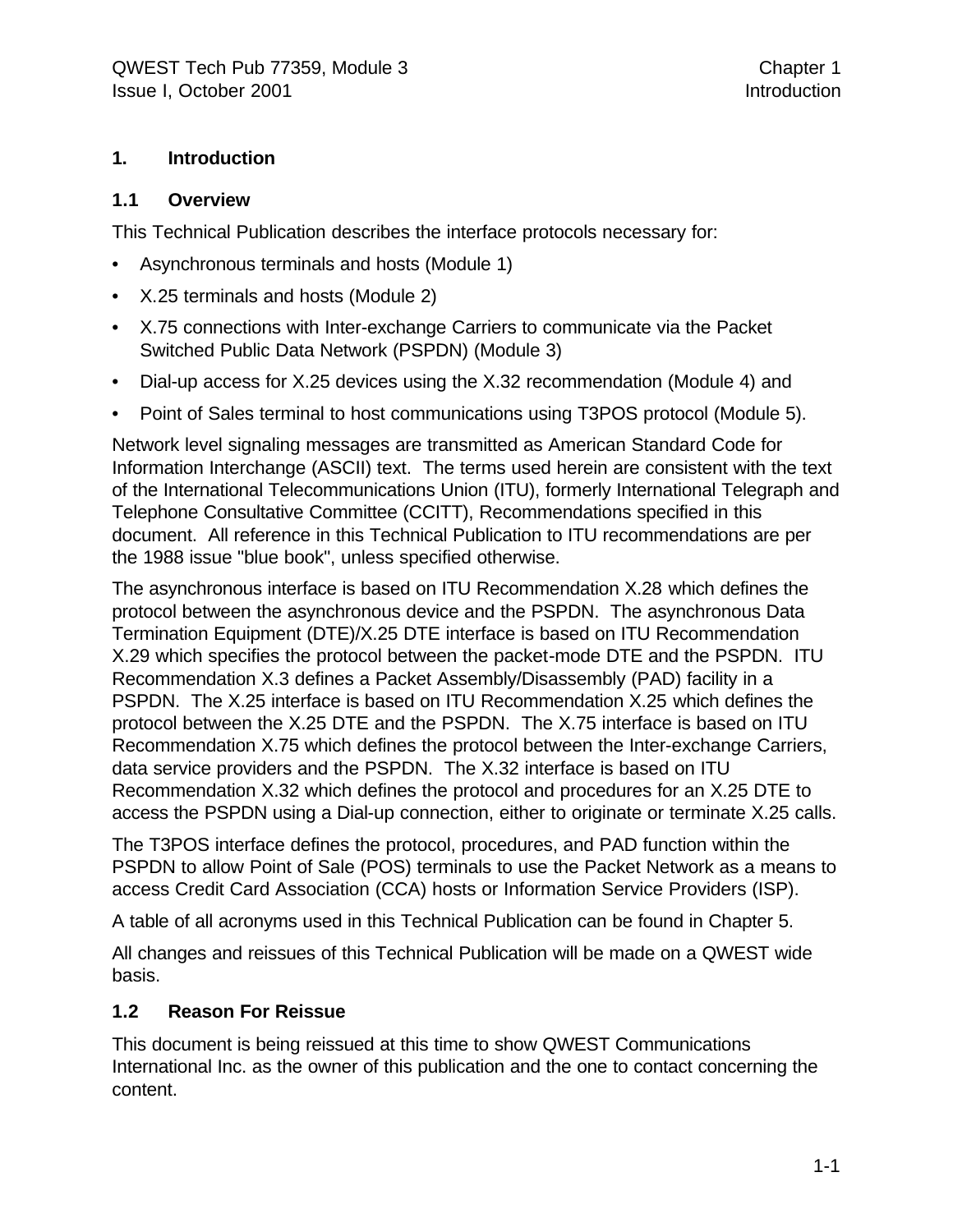#### **Contents**

#### **Chapter and Section Page**

| 2.             |     |  |  |  |  |  |  |  |  |
|----------------|-----|--|--|--|--|--|--|--|--|
|                | 2.1 |  |  |  |  |  |  |  |  |
|                | 2.2 |  |  |  |  |  |  |  |  |
|                | 2.3 |  |  |  |  |  |  |  |  |
|                | 2.4 |  |  |  |  |  |  |  |  |
|                | 2.5 |  |  |  |  |  |  |  |  |
|                | 2.6 |  |  |  |  |  |  |  |  |
|                | 2.7 |  |  |  |  |  |  |  |  |
|                | 2.8 |  |  |  |  |  |  |  |  |
| <b>Figures</b> |     |  |  |  |  |  |  |  |  |
| $2 - 1$        |     |  |  |  |  |  |  |  |  |
| $2 - 2$        |     |  |  |  |  |  |  |  |  |
| $2 - 3$        |     |  |  |  |  |  |  |  |  |
| $2 - 4$        |     |  |  |  |  |  |  |  |  |
| $2 - 5$        |     |  |  |  |  |  |  |  |  |
| $2 - 6$        |     |  |  |  |  |  |  |  |  |
| $2 - 7$        |     |  |  |  |  |  |  |  |  |
| $2 - 8$        |     |  |  |  |  |  |  |  |  |
| $2 - 9$        |     |  |  |  |  |  |  |  |  |
| $2 - 10$       |     |  |  |  |  |  |  |  |  |
| $2 - 11$       |     |  |  |  |  |  |  |  |  |

2-12 Transit Delay Selection Utility ................................................................... 2-23 2-13 Tariffs Utility ........................................................................................... 2-24 2-14 RPOA Selection Utility ............................................................................. 2-26 2-15 Utility Marker .......................................................................................... 2-26 2-16 Access Characteristics ............................................................................ 2-29 2-17 'Incoming' and 'outgoing' X.75 Interfaces Relative to a BOC Network .......... 2-32 2-18 X.75 Interface Identifier........................................................................... 2-35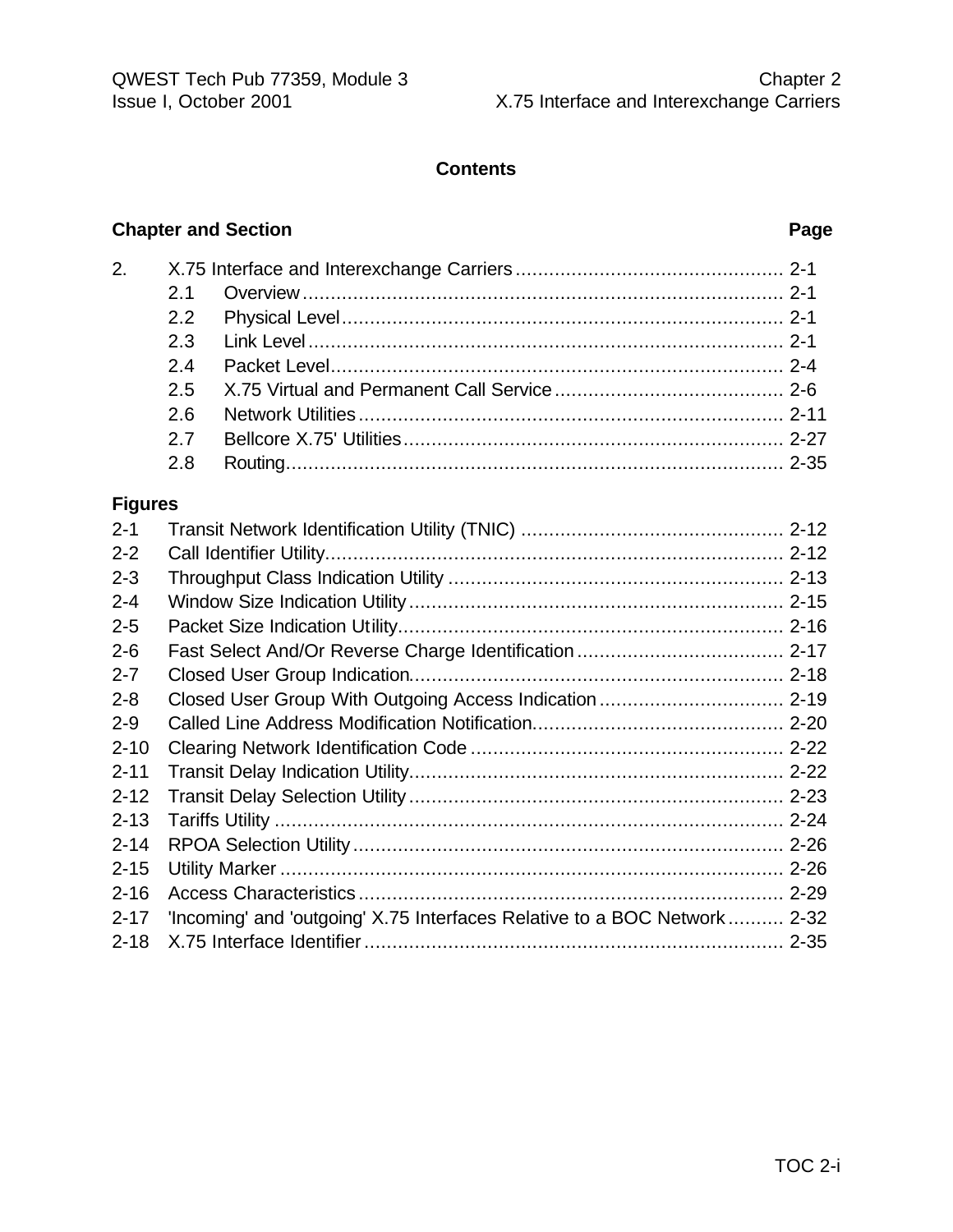#### **Contents (Continued)**

#### **Tables Page** 2-1 Coding Of Throughput Classes................................................................. 2-14 2-2 Coding Called Line Address Modified Utility Parameter .............................. 2-21 2-3 Interpretation Of Primary Subclass Codes ................................................ 2-25 2-4 Encoding Of Relevant Interface Type........................................................ 2-30 2-5 Summary of X.75 DIGIPAC® Default Interface Attributes........................... 2-38 2-6 STE time-outs (First Time)....................................................................... 2-39 2-7 STE X/Y Time-Outs (Second Time).......................................................... 2-40 2-8 Support Of 1988 X.75 Utilities.................................................................. 2-41 2-9 Support Of Bellcore X.75' Utilities............................................................. 2-42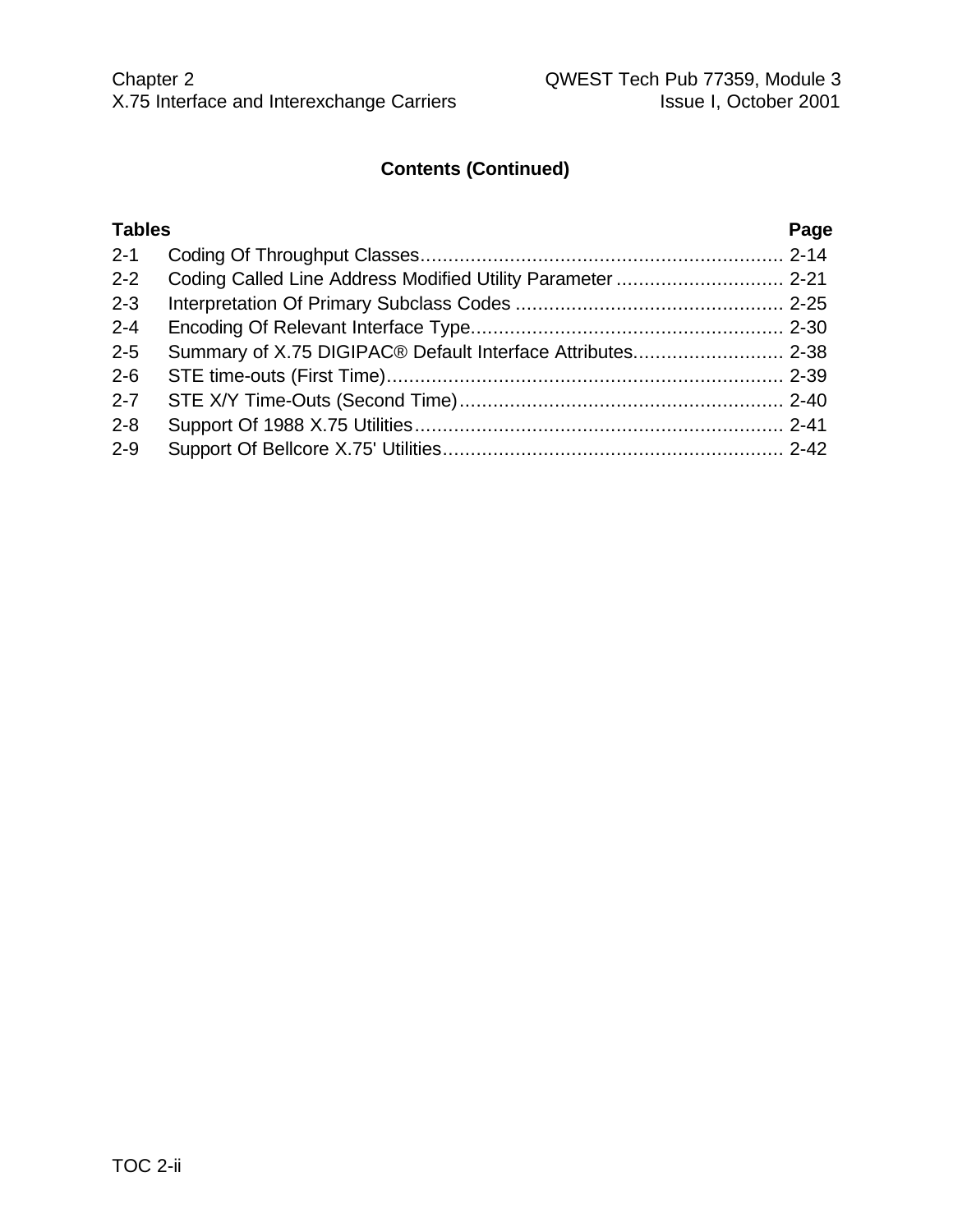#### **2. X.75 Interface and Interexchange Carriers**

#### **2.1 Overview**

This Chapter describes the interface between the Interexchange Carriers (IC) data service providers and the DIGIPAC® Network. In addition this section discusses the support of X.75' between different switch types used in the DIGIPAC® Network as well as the connection between Integrated Services Digital Network (ISDN) and DIGIPAC®. The X.75 IC interface supports Switched Virtual Calls (SVC) and Permanent Virtual Circuits (PVC).

#### **2.2 Physical Level**

The X.75 interface in available at a data rate of 9600 bps using a voice grade data channel or digital data channel; and at 56 kbit/s using a digital data channel. The highspeed interface of 56 kbit/s is provided only by a Public Data Network (PDN) Packet Switching (PS) node. Details on the physical interfaces available on DIGIPAC® are found in Chapter 4.

#### **2.3 Link Level**

#### **2.3.1 General**

The link level interface provides point-to-point communication between two end points. The link level protocol procedures provide link initialization and termination, flow control, recovery from procedural error through exception condition reporting and recovery, transparency and frame sequencing and synchronization.

#### **2.3.2 System Parameters (see Table 2-5 for Default Parameters)**

**N1** - Maximum number of bits in an I frame - The maximum number of bits in an information frame (excluding flags and 0 bits inserted for transparency). Parameter N1 may not exceed 8192 bits for X.75 links connected to DIGIPAC®.

**k** - Maximum number of outstanding I frames - DIGIPAC® supports a selective window size, parameter k, from 1 to 7 at the Link level. This is compatible with modulo 8 (non-extended) sequence numbering. Optionally, DIGIPAC® supports a window size of 1 to 127 in support of modulo 128 (extended) sequence numbering at the Link level.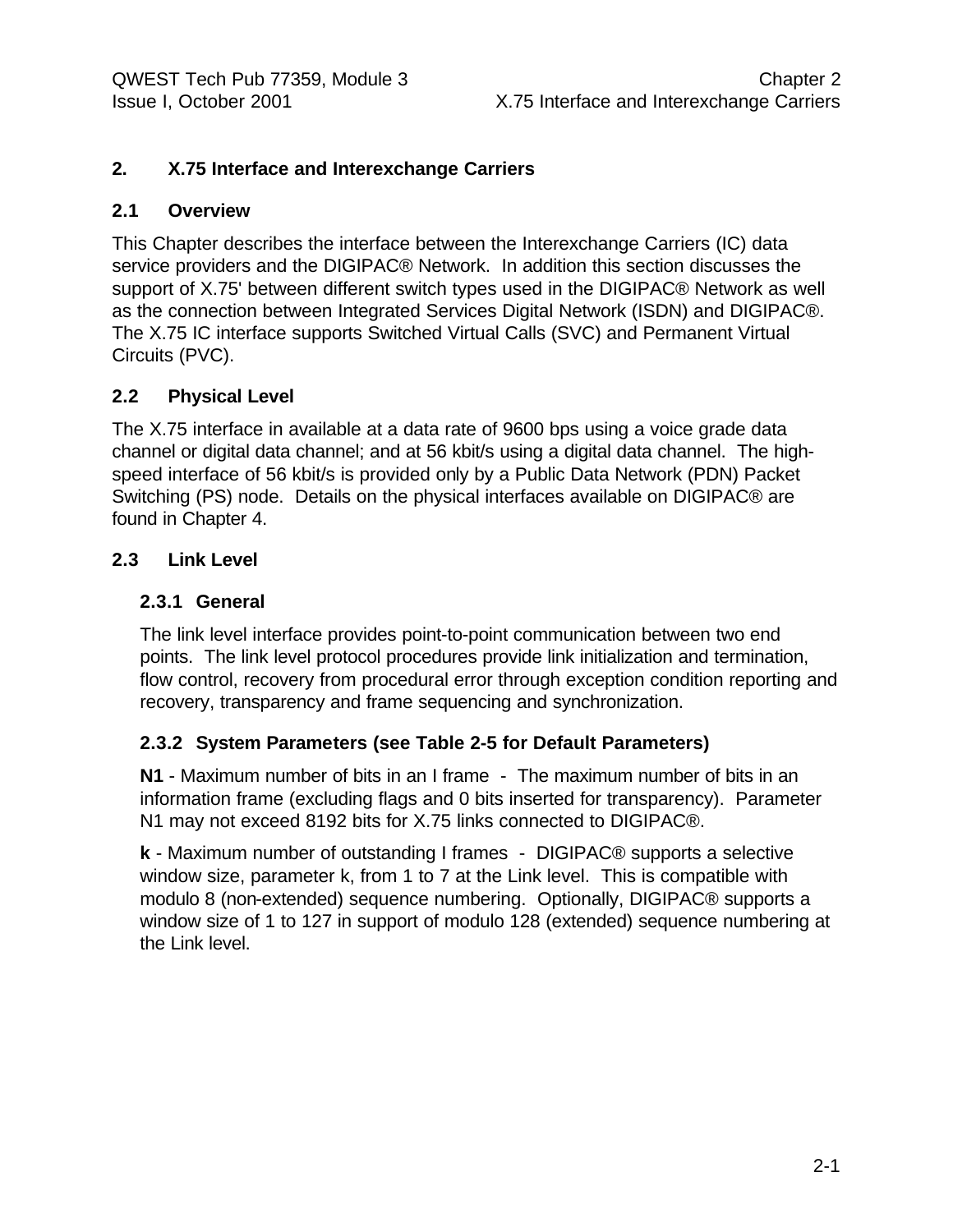**Timer T1** - DIGIPAC<sup>®</sup> supports the Link level timer T1, or acknowledgment timer. This timer is the system parameter at the end of which retransmission of a frame may be initiated. The timer T1 is started at the end of the transmission of a frame. It is used by the network to detect that a transmitted frame was not acknowledged. The value of T1 is greater than the maximum time between transmission of a command frame and the reception of the corresponding frame returned as a response. The range of value for links connected to DIGIPAC® is from 1 to 15 seconds in increments of 1 second.

**Parameter T2** - DIGIPAC® supports Link level parameter T2. The period of parameter T2 indicates the amount of time available at the Signaling Terminal Equipment (STE) before the acknowledging frame must be initiated in order to ensure its receipt by the STE prior to Timer T1 running out at the STE (parameter T2 < Timer T1). The DIGIPAC® T2 parameter is set to 200 milliseconds.

**N2** - Maximum number of attempts to complete a transmission - DIGIPAC® supports Link level parameter N2 which is the maximum number of transmissions and retransmissions of a frame following the expiration of Timer T1. After N2 attempts, the network will clear all virtual calls and reset all permanent virtual circuits on that link. On those links connected to DIGIPAC® the range of value for this parameter is 1-15. The default setting of this parameter is 10.

**Timer T3** - DIGIPAC® has the ability to support Timer T3. The period of Timer T3, at the end of which an in indication of an observed excessively long idle channel state condition is passed to the packet level, shall be sufficiently greater than the period of the Timer T1 so that the expiration of T3 provides the desired level of assurance that the link channel is in a non-active, non- operational state, and is in need of link set up before normal link operation can resume. The range of value for this timer is 1 to 655 seconds with a default value of 15 seconds.

#### **2.3.3 Exception Condition Reporting and Recovery**

These are exception conditions in an otherwise normal link level procedure. Exception conditions are those situations which may occur as the result of transmission errors, STE malfunction or operational situations.

Send Sequence Number N(S) Sequence Error Condition

• An N(S) sequence error exception condition occurs in the receiver when an I frame is received out of sequence. The receiver does not acknowledge the I frame causing the error, or any I frame which may follow until an I frame with the correct N(S) is received. The Reject (REJ) frame is sent by the receiver of the out of sequence I frame. The STE receiving the REJ initiates sequential retransmission of I frames starting with the I frame indicated by the Receive Sequence Number N(R) obtained in the REJ frame.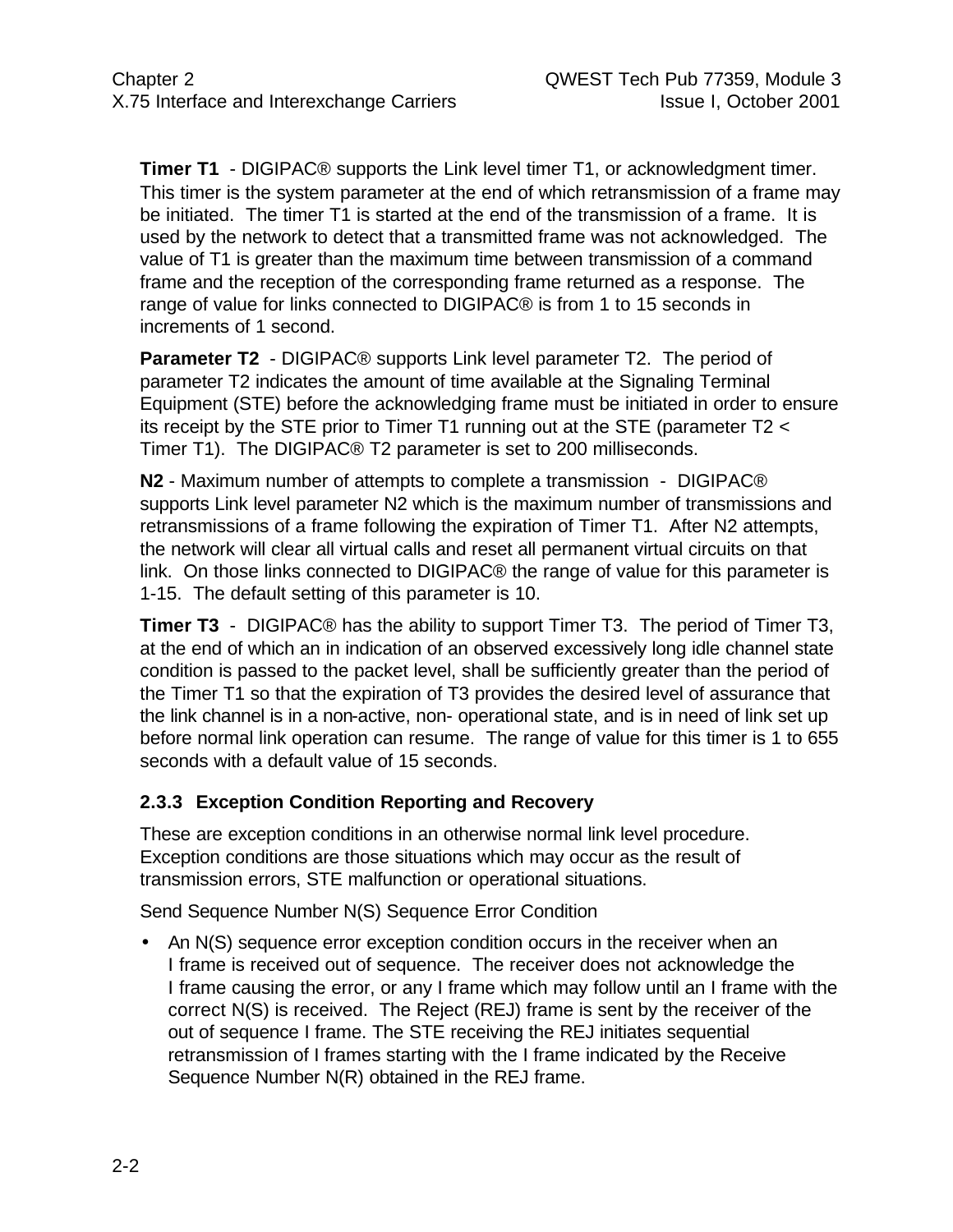• Time-out Recovery

The time-out recovery allows either STE, which transmitted an unacknowledged I frame, to take appropriate action when the system specified timer T1 expires. When timer T1 expires, the STE enters the time-out recovery condition, transmits an appropriate supervisory frame with the Poll (P) bit set to 1 (poll), and timer T1 reset. If the STE receives a supervisory frame from the other end with the Final (F) bit set to 1 (final), then the time-out recovery is cleared. This response frame includes N(R) that identifies where in the numbering cycle I frame retransmission should resume. The STE makes N2 attempts (that includes initial I frame transmission plus subsequent S frame transmission with P bit set to 1) to obtain an acknowledgment from the remote STE. After N2 unsuccessful attempts, the STE will reset the link. If a response is received, but without the F bit set to 1, then the retransmission state is not cleared but the N(R) of the non-final response is used to update the V(S) such that the next retransmission may be a different frame with P bit set to 1.

#### **2.3.4 Link Level Frame Structure**

The frame structure as defined in § 2.2 of the 1988 CCITT X.75 Recommendation is supported by DIGIPAC®. The control field of a length of 1 octet is used in support of modulo 8 frame sequencing. The Frame Checking Sequence (FCS) is implemented as described in § 2.2.7 of the 1988 CCITT X.75 Recommendation.

#### **2.3.5 Procedures for the Use of the Poll/Final (P/F) Bit**

The uses of the P/F bit are as specified in § 2.4.3 of the 1988 CCITT X.75 Recommendation. The STE will also send the Set Asynchronous Balanced Mode (SABM)/ Set Asynchronous Balanced Mode Extended (SABME) or DISC command with the P bit set to 1. The P bit is also used during time-out recovery as described above.

#### **2.3.6 Link Level Procedures**

The link level procedures provided by DIGIPAC® conform to the Single Link Procedure (SLP) described in §§ 2.2 through 2.4 in the 1988 CCITT X.75 Recommendation. SLP is used for data interchange over a single physical circuit between two STEs. The single link procedure is based upon the Link Access Procedure Balanced (LAPB) described in § 2 of Recommendation X.25. The procedure uses the principle and terminology of the High Level Data Link Control (HDLC) procedure specified by the International Organization for Standardization (ISO).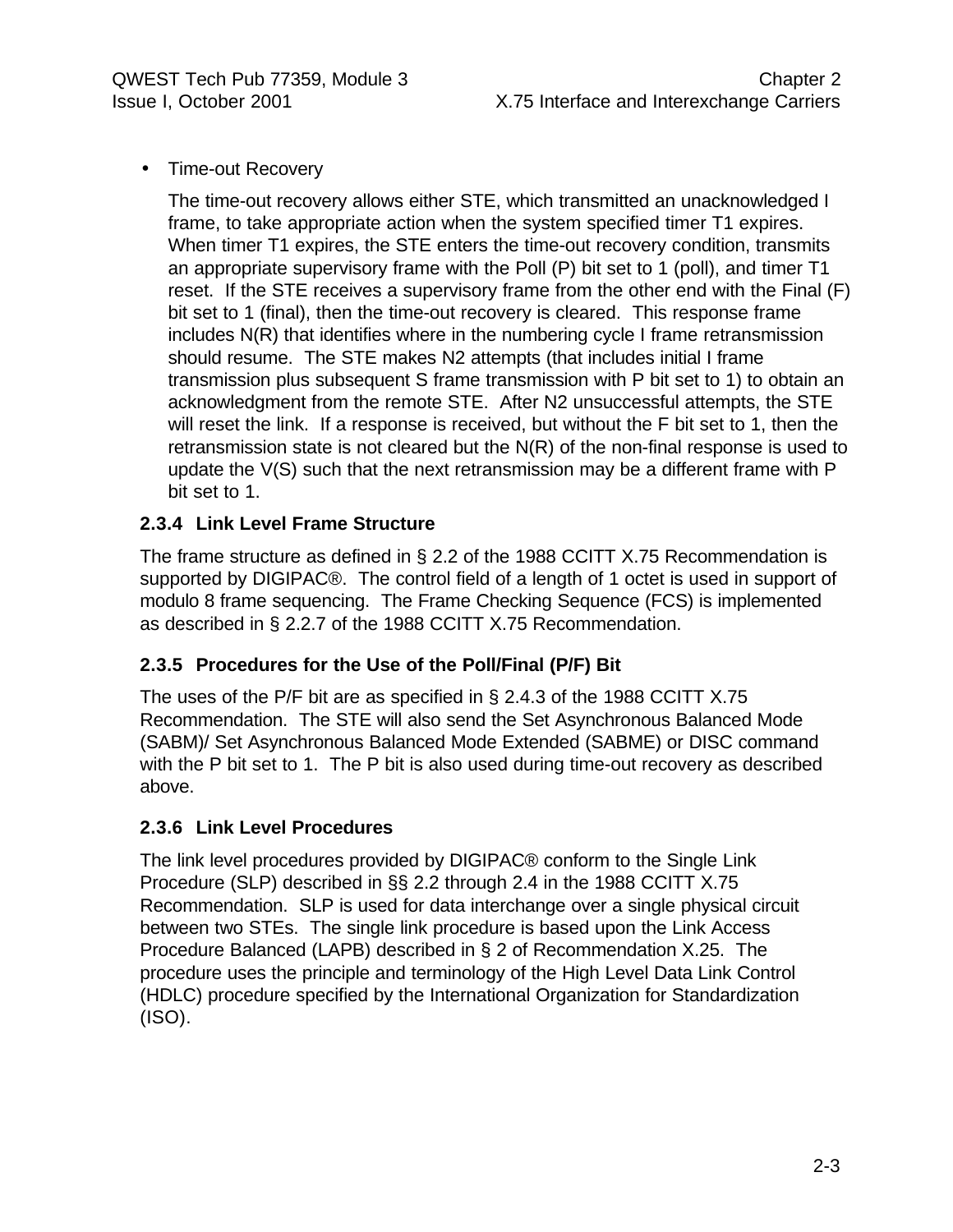#### Link Set-Up

• Procedures for the set-up of the link level are specified in  $\S 2.4.4.1$  of the 1988 CCITT X.75 Recommendation. Either STE may send SABM to initialize the link. The sending STE, in "SABM Sent" state, starts timer T1. If the timer T1 expires as a result of not receiving a valid response to the SABM command, the STE will resend the SABM and restart timer T1. After N2 such attempts, the STE will initiate higher lever recovery action and will enter the disconnected phase. If a valid response Unnumbered Acknowledgment (UA) is received, then the link is considered initialized and it enters the information transfer state. If a Disconnected Mode (DM) or DISC (disconnect) is received, then the link enters the disconnected phase.

#### Information Transfer Phase

• The procedures used during the information transfer phase are as specified in § 2.4.4.2 of the 1988 CCITT X.75 Recommendation. If the SABM command is received in this phase then the STE will reset the link. The busy condition of the receiving STE is defined so that it can save and process some additional I frames which are in transit while the busy STE sends an RNR. When busy condition is cleared, the STE sends a REJ frame or a Receive Ready (RR) frame, with N(R) set to current Receive State Variable V(R) which takes into account those I frames which were correctly received during busy condition.

#### Link Disconnection

• Procedures for link disconnection of the link level are as specified in § 2.4.4.3 of the 1988 CCITT X.75 Recommendation.

#### Disconnected Phase

• The disconnected phase is implemented as specified in § 2.4.4.4 of the 1988 CCITT X.75 Recommendation. After recovery from an internal temporary malfunction the STE may send a DISC command with the P bet set to 1. In the disconnected phase, the STE may initiate link set-up.

#### **2.4 Packet Level**

The packet level logical interface is the highest level in X.75 and specifies the manner in which virtual circuits are established, maintained and cleared through the X.75 STEs, as well as how user data and control information are structured into packets for presentation between networks. The X.75 packet level also specifies the manner in which Permanent Virtual Circuits (PVC) are maintained. Basically, there are two types of packets being transferred, data packets and control packets. Data packets are used to transfer data delivered to the network layers from the layer above it or, sometimes, to transfer some parameters and/or management data immediately following connection establishment. Control packets are used to establish and disestablish network connections and to perform flow control, reset, clear and restart functions whenever required. Each packet transferred across the interface is contained within a single link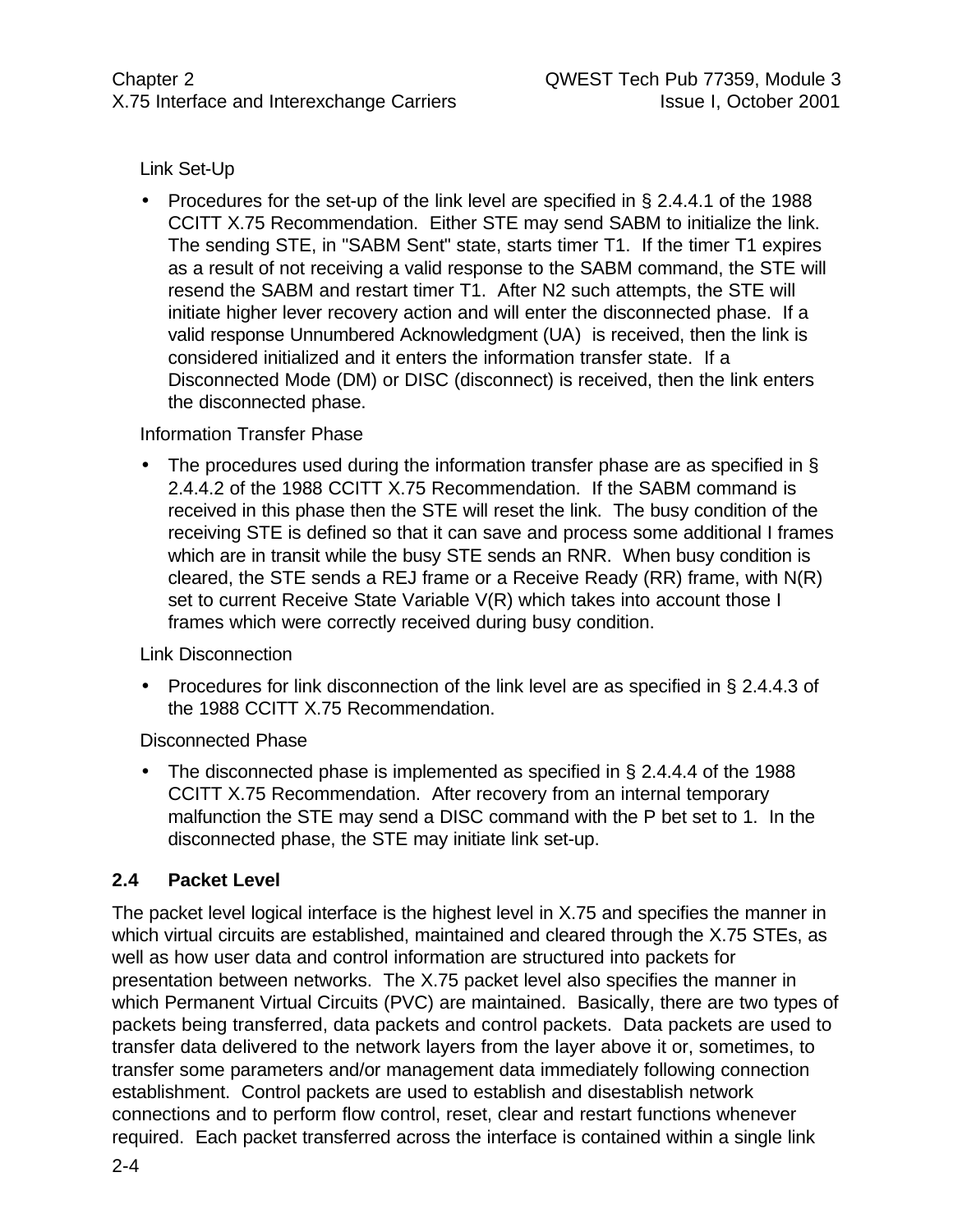level I frame. That is, the level 3 packet (control or data) is carried as information within the I frame. The limitation on the length of this field is described in Section 2.5.5.

#### **2.4.1 Logical Channels**

The logical channels are used to enable simultaneous Virtual Calls (VC) and/or PVCs. Each VC and PVC is assigned a logical channel group number (0 to 15 inclusive) and a logical channel number (in a range of 1 to 255 inclusive). This permits a total of 4096 logical channels for given X.75 interface. The combined logical channel group number and logical channel numbers are interpreted as a single 12 Bit Logical Channel Number (LCN) field. Logical channel 0 (zero) is reserved for control packets which affect the entire interface (i.e., restart, and diagnostic packets). Thus only 4095 channels are available for assignment. The range of logical channels and logical channel groups available for assignment to VCs or PVCs is agreed bilateral for a period of time. The assignment procedure of logical channels as new PVCs is also agreed bilaterally for a period of time.

DIGIPAC® STEs have the capability to support 1024 logical channels for VCs and PVCs on a 56 kbit/s line and 512 logical channels for VCs and PVCs on a 9.6 kbit/s line. Each logical channel number has only local significance. That is, the assignment of a logical channel number for a VC through an STE is independent of any other similar assignment of logical channel number at some other X.75 interface, even for the same end-to-end connection. The DIGIPAC® default is 128 logical channels for 56 kbit/s lines and 64 logical channels on a 9.6 kbit/s line. Due to varying demands on memory, required by different facilities, DIGIPAC® will not simultaneously support 4095 logical channels on any single interface.

#### **2.4.2 Logical Channel States**

The states defined below represent states at the Packet Switched Public Data Network (PSPDN) STE end of the locally selected logical channel and not for the network connection itself. To illustrate, the logical channel may be in Ready (P1) state, which implies that it may be used as the logical channel of a network connection that does not yet exist. In describing these states and in the rest of the document, STE-X refers to the PSPDN STE and STE-Y refers to an IC STE.

- Packet Level Ready State (R1): This is general state for the packet level "machine".
- STE-X Restart Request (R2): This state is entered when the STE-X sends a Restart Request packet (to reinitialize the whole interface).
- STE-Y Restart Request (R3): This state is entered when the STE-Y sends a Restart Request packet (possibly to reinitialize the whole interface).
- Ready State (P1): If no call or call attempts exist and if call setup is possible, the logical channel is in the Ready state (P1), within the Packet Level Ready state (R1).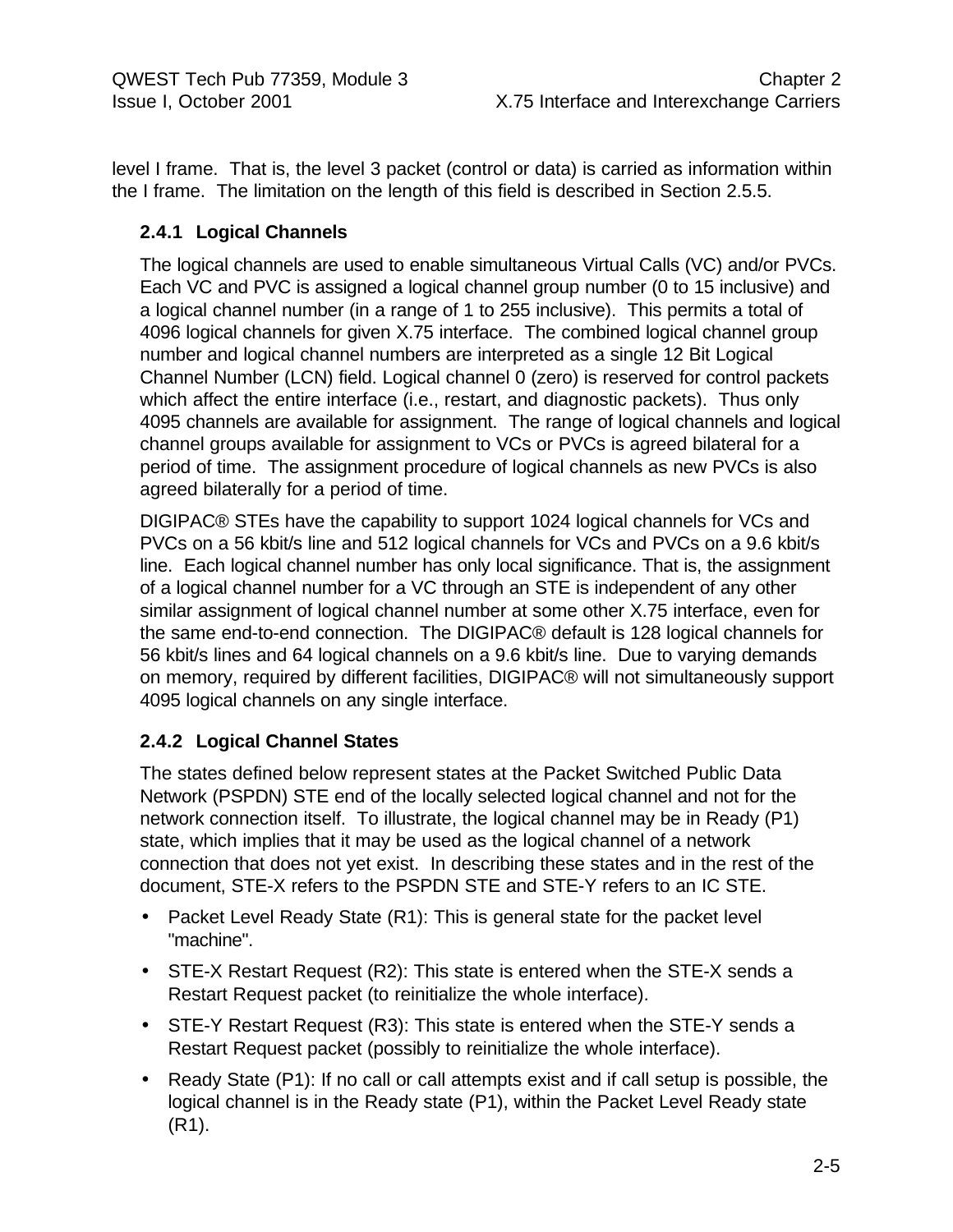- STE-X Call Request (P2): This state is entered when the STE-X sends a Call Request packet and is awaiting a response (either Call Connected or Clear Request) from STE-Y.
- STE-Y Call Request (P3): This state is entered when the STE-Y sends a Call Request packet and is awaiting a response (either Call Connected or Clear Request) from STE-X.
- Data Transfer State (P4): This state is entered after the successful connection establishment procedures; that is, when an STE receives or sends Call Connected in response to a sent or received Call Request. There are three sub-states defined under Data Transfer state (P4):

Flow Control Ready (D1): A sub-state during which Data packets, Interrupt packet or flow control packets are permitted. In any other p or r states these packets are not permitted. Four other sub-states are defined within sub-state D1. They are:

- Not Interrupted (I1): When STE X/Y is in state D1 and no Interrupt packet has been received.
- STE-X Interrupt Request (I2): When STE-Y has received an Interrupt packet from STE-X and hence cannot accept another interrupt packet but would have no impact on data flow in either direction.
- STE-Y Interrupt Request (I3): When STE-Y has sent an Interrupt packet. In may receive an Interrupt Confirmation (as a response) or an Interrupt packet. Data packets are permitted in this state.
- STE-X and STE-Y Interrupt Request (14): When both STEs have sent an Interrupt packet. Only valid Interrupts Confirmation, Data or Flow control packets are allowed.

STE-X Reset Request (D2): A substate of Data Transfer (P4) when a Reset packet, received to reinitialize VC or PVC, is outstanding (to STE-Y). STE-Y Reset Request (D3): A substate of Data Transfer (P4) when a Reset packet, sent to reinitialize VC or PVC, is outstanding (to STE-X).

- STE-X Clear Request (P6): A state entered after receiving a Clear Request packet by STE-Y to STE-X.
- STE-Y Clear Request (P7): A state entered after sending a Clear Request Packet by STE-Y to STE-X.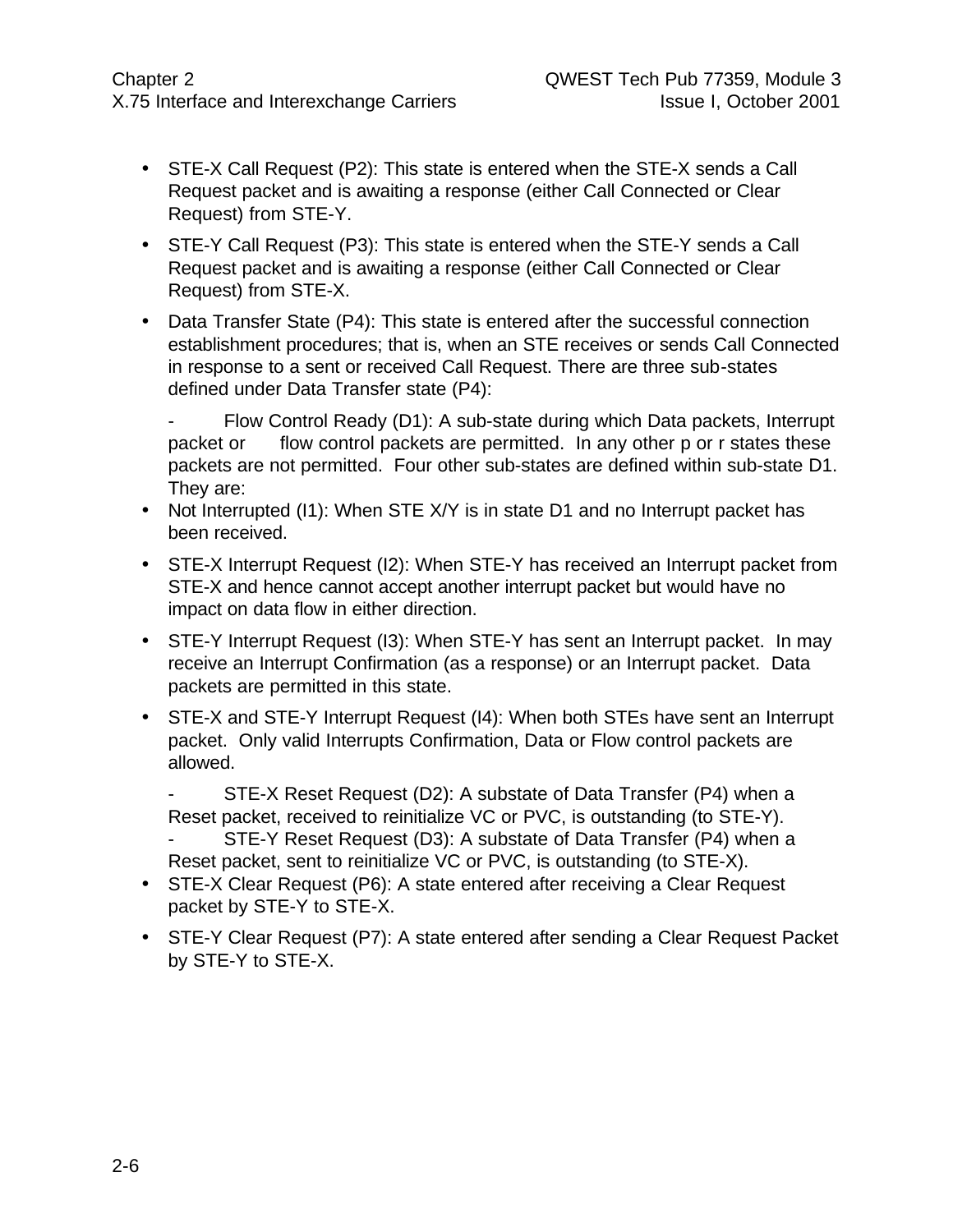#### **2.4.3 Flow Control Principles**

The interface follows standard flow control principles specified in the CCITT Recommendation X.75. The standard method of packet sequence numbering (modulo 8) along with a window size from 1 through 7 is to be supported by both STEs. Each direction may be negotiated with a different window size on each logical channel. Receive Not Ready (RNR) is not transmitted by the PSPDN STE. However, RNR packets which are received are treated as specified in Section 3.4.1.4 of CCITT Recommendation X.75. The PSPDN only uses N(R) conveyed in the Receive Ready (RR) packet to imply that all data packet numbers up to and including P(R)-1 were accepted. The RNR packet is not used by the network. The N(R) conveyed in the data packet is updated to the value sent in the last RR packet.

#### **2.4.4 Relationship between Levels**

In the event of failure at the link level and the physical level, the link level reinitializes and notifies the packet level of the problem. The packet level, in turn, initiates a restart procedure to reset all the PVCs and clear all the VCs at the STE X/Y interface.

#### **2.5 X.75 Virtual and Permanent Call Service**

#### **2.5.1 General**

This section describes the Virtual and Permanent Call Services provided by the X.75 packet level interface between DIGIPAC® and an IC.

#### **2.5.2 Virtual Call Service**

The X.75 interface provides VC service to facilitate a dynamic establishment of a network (packet level) connection. The virtual call provides the following capabilities:

- Interface initialization and re initialization
- Multiplexing VCs/PVCs on the same link
- Virtual Call Set up, resetting and clearing
- Flow control
- Sequenced data transfer

The following sections define the procedures involved in providing the VC service. Further information about the protocol definitions, packet formats and timers is provided in CCITT Recommendation X.75. All unrecoverable errors must be forwarded to the upper layer.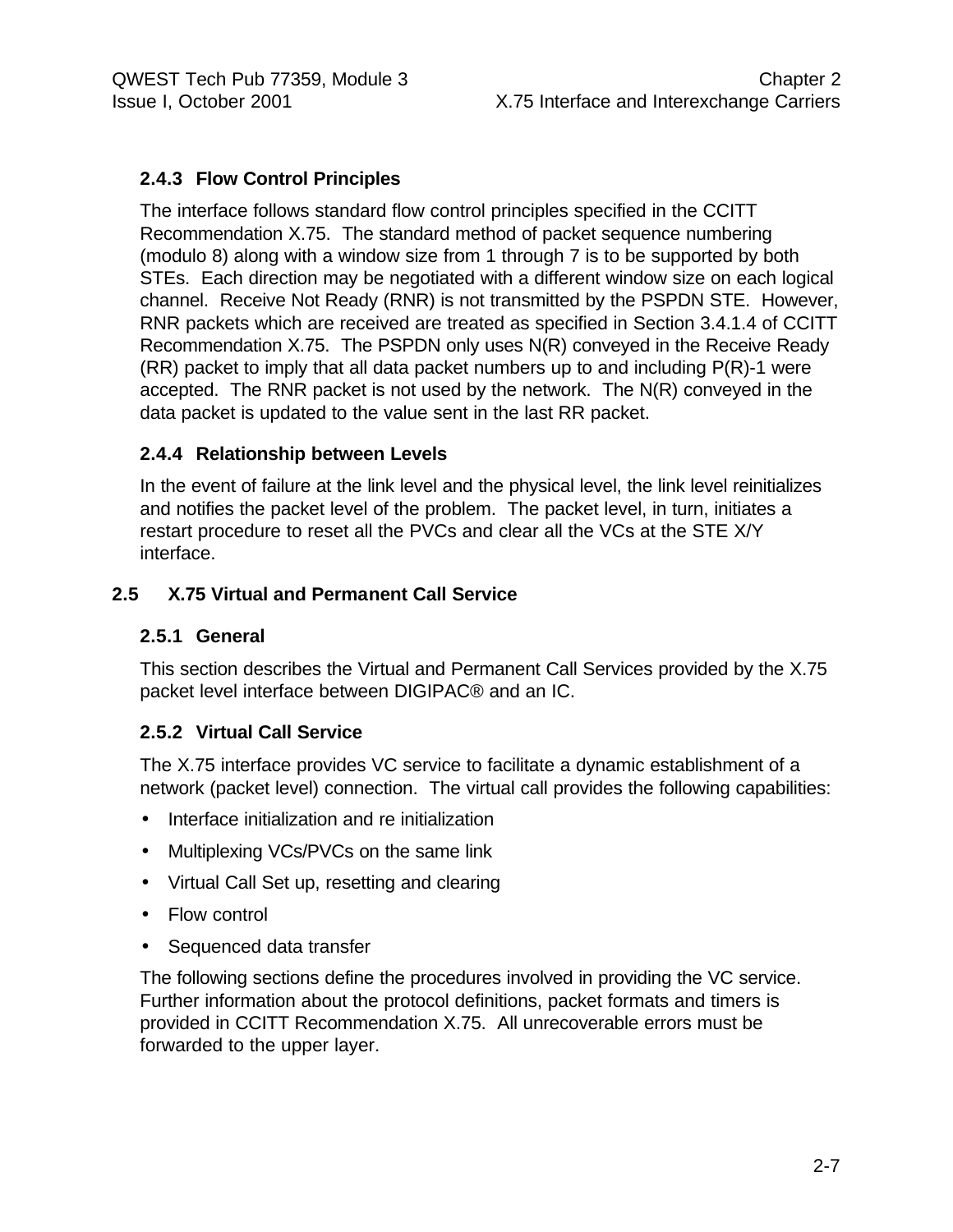#### **2.5.3 Call Setup**

This section describes the call setup procedures for a VC over the interface between two STEs (also called the STE-X/STE-Y interface). The procedures apply independently to each logical channel. This implies, where utilities are negotiated on a per call basis, that these utilities also apply independently for each VC and hence each logical channel.

If no call attempt exists and if call setup is possible, the logical channel is in the Ready state (P1), within the Packet Level Ready state (R1). A Call Request packet is sent which specifies a logical channel which is in the Ready State (P1). The logical channel is now in the Call Request state (P2 or P3). A response to the Call Request must be received before the timer T31 expires. If the timer T31 expires then the calling STE will clear the call (see procedure "Call Clearing") with the cause as "network congestion". The default value of timer T31 for X.75 links connected to the DIGIPAC® network is 200 seconds (see Table 2-6). The called STE may accept the call by responding with a Call Connected packet with the same logical channel as in the Call Request packet. The Logical Channel (LC) now enters the Data transfer state (P4). The STE may respond to this call request with a Clear Request packet if it cannot set up the call. The reasons for this includes invalid packet format, call collision, invalid utility field or network congestion. To minimize call collision, in which the STE-X and STE-Y send Call Requests at the same time selecting the same logical channel, the logical channel selected by the STE-X begins with the highest LC number while those selected by the STE-Y begins with the lowest LC number.

#### **2.5.4 Call Clearing**

The Call Clearing procedure is used to clear the VC and reinitialize the logical channel to Ready state. The reason for the clearing is coded in the Clearing Cause field of the Clear Request packet. The diagnostic code contains additional information on the reason for the clearing of the call. The contents of these fields will remain unaltered if the origination of the clearing procedure is a remote DTE and not the local X/Y interface, except when the clearing cause field is Network Congestion, in which case the diagnostic code will be as defined in the CCITT Recommendation X.75. The sender of the Call Clear packet waits T33 seconds to receive either the Clear Confirmation or the Clear Request packet from the other end. If T33 expires, the clearing procedure is repeated. If T33 expires again, the clearing procedure will be assumed complete and the logical channel will be placed in Ready (P1) state from the present Clear Request state (P6 or P7). The default value of the T33 timer for X.75 links connected to the DIGIPAC® network is 180 seconds (see Table 2-6).

If a valid response (Clear Confirmation or Clear Request) is received, the logical channel will be placed in the Ready state. This procedure applies only to the local interface and it does not imply clearing of remote DTE. A clear collision puts the logical channel in the Ready (P1) state.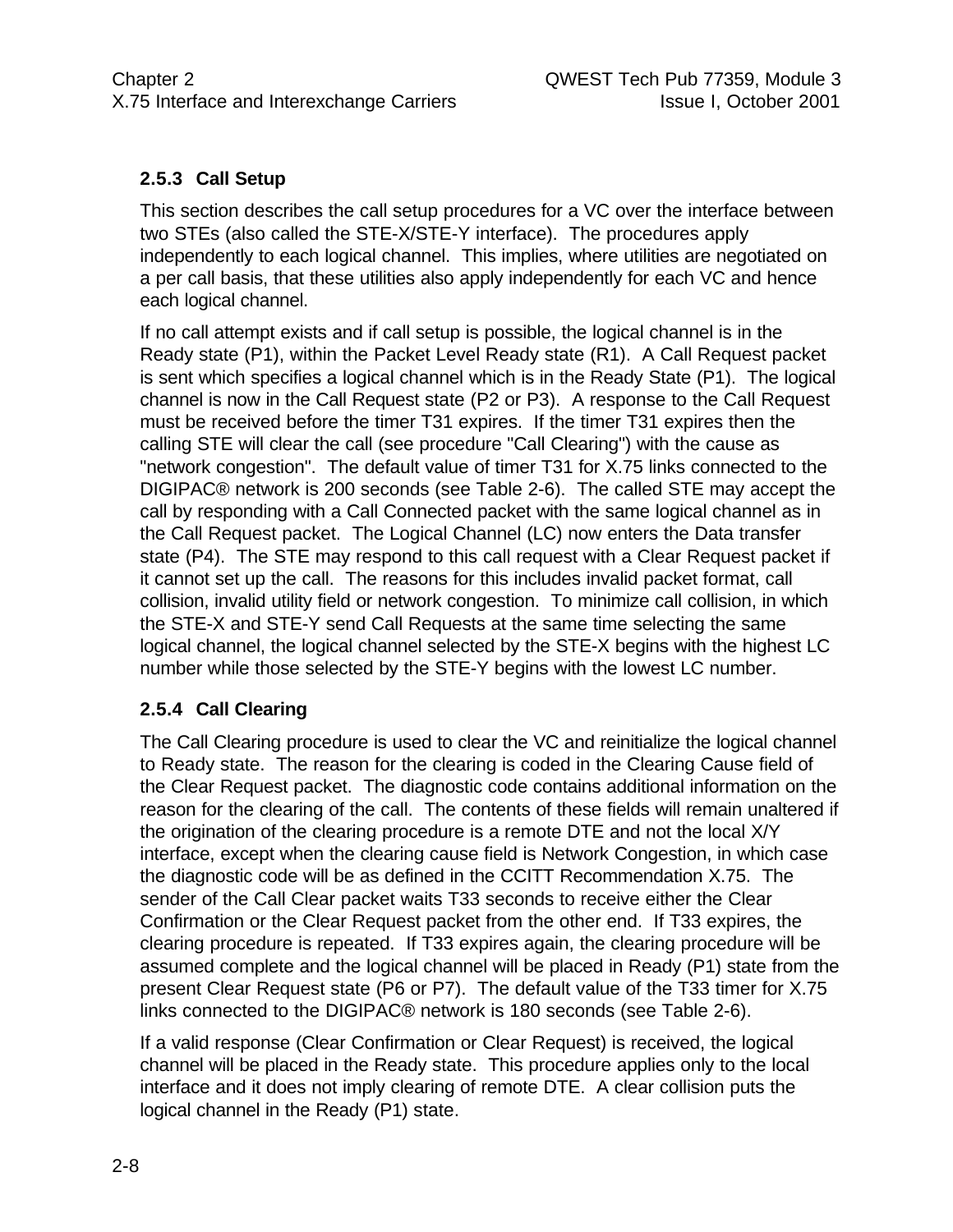#### **2.5.5 Data Interrupt and Flow Control Packet Transfer**

The data Transfer state is reached after successfully establishing the virtual call across the X.75 interface. The Data Interrupt or flow control packets may be transferred in this state. That is, only in this state would the flow control mechanism described in Section 2.4.3, paragraph 1 apply. Each Data packet transmitted at the X/Y interface in each direction of a VC is sequentially numbered either from 0 to 7 for normal mode (modulo 8) or from 0 to 127 for extended mode (modulo 128). This sequence numbering is common to all logical channels at the X/Y interface. Procedures for sequencing the data flow are described in § 3.4.1 of the 1988 CCITT X.75 Recommendation. The DIGIPAC® network will only support the normal mode (modulo 8) of packet sequencing.

#### **2.5.6 Addressing**

The DIGIPAC® network is capable of supporting both X.121 and E.164 addressing on X.75 links. The normal mode X.75 link numbering plan will be set to X.121. The X.121 address for InterLATA calls will be 14 digits in length (4 digit Data Network Identification Code (DNIC)+ 10 digit NTN). For Intra-network calls, primarily used on X.75', the X.121 address will be 10 digits in length (10 digit NTN). When E.164 addresses appear in a Call Request packet on the X.75 link, they will be preceded by an escape digit of 0 or 9. The remainder of the E.164 number will be intact and consist of the Country Code (1 is the Country Code for North America) and the National Significant Number (in North America this will be NPA + NXX + XXXX).

#### **2.5.7 Data Field Length**

The standard maximum data field length is 128 octets and must be provided by all network administrators. In addition, optional maximum data field lengths may be provided on a per call basis through the packet size indication network utility defined in Section 2.6.4. If an STE receives an invalid Data packet, such as one with the data field length exceeding the maximum length allowed, it will reset the VC with network congestion as the cause. Optional data field lengths of 16, 32, 64, 256, 512 and 1024 octets are also supported.

#### **2.5.8 Delivery Confirmation (D), More Data (M) and Qualifier (Q) Bits**

The Delivery confirmation (D-bit) procedures are supported as specified in the X.75 Recommendation. The required end-to-end acknowledgment is provided by means of the packet receive sequence number P(R). If a remote source Data Terminal Equipment (DTE) sets the D-bit in the Data packet that it sends, the STE also sets the D-bit in the (mapped) Data packet across the X/Y interface and vice versa.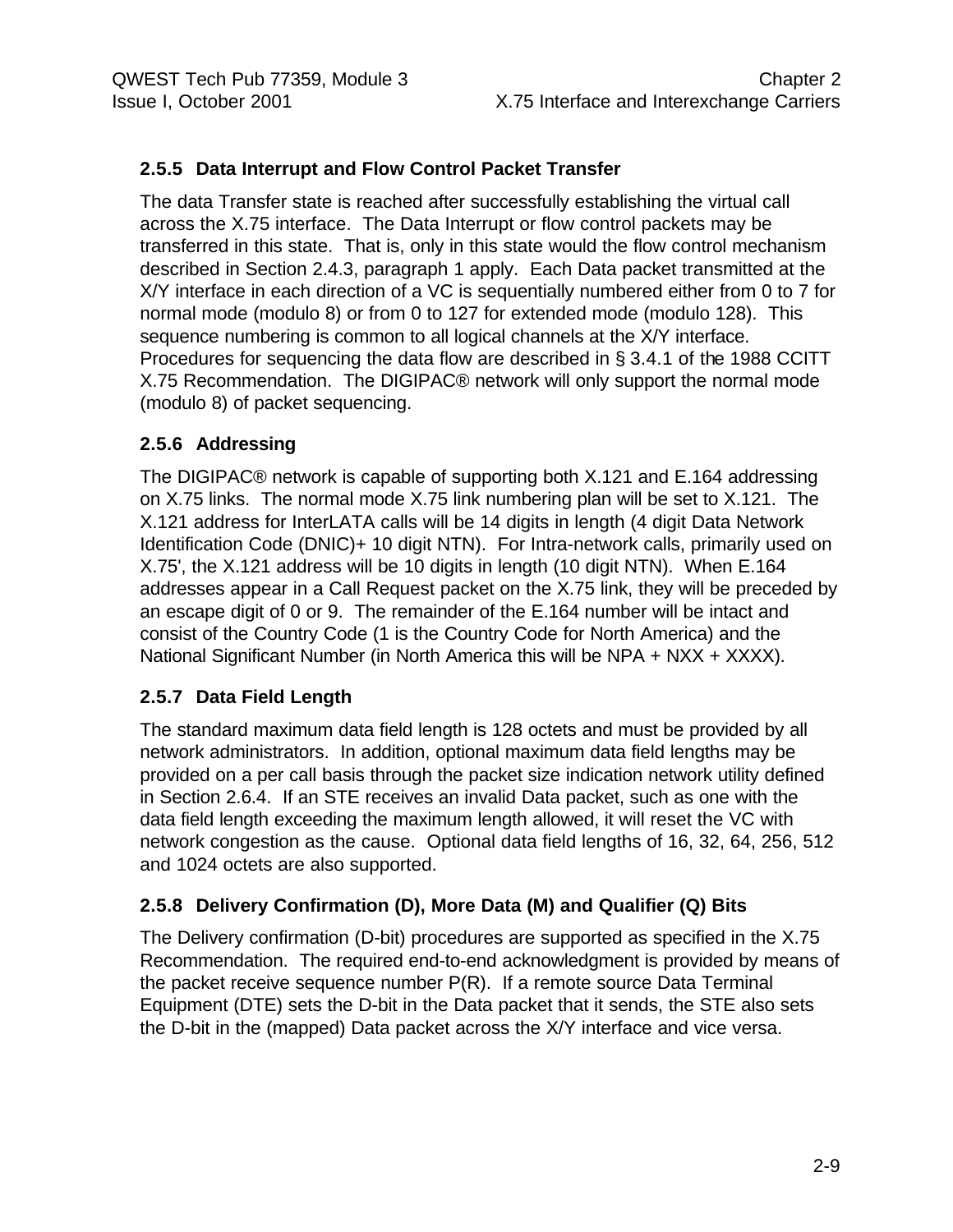The More Data flag (M-bit) procedures are supported as specified in the X.75 Recommendation. The More Data Bit (M-bit) may only be set to 1 in a full data packet (full means that the data field contains bit numbers of maximum data field length). When it is set to 1, it indicates that more data is to follow. Each complete packet sequence consists of any number (including 0) of full data packets with  $M = 1$ followed by one other packet of any length up to and including the maximum with  $M =$ 0. If a STE receives a packet which is not full but has M-bit set to 1, it will reset the virtual circuit. The resetting cause shall be Network Congestion.

The Qualifier Bit (Q-bit) is handled transparently at the X/Y interface.

#### **2.5.9 Interrupt Procedures**

The interrupt procedure allows a DTE to transmit urgent, expedited data to the remote DTE without following the flow control procedure applying to data packets between the two STEs. The length of the user data field is not checked. The receipt of the interrupt packet is acknowledged by transmitting an interrupt confirmation packet. Only one interrupt may be outstanding at a time. If the STE attempts to issue a second interrupt packet without receiving an acknowledgment for the first one, the receiving STE may either discard this interrupt packet or reset the virtual call of the permanent virtual circuit with the cause network congestion. There is no defined time-out time for interrupt confirmation. The network waits indefinitely for the interrupt confirmation.

#### **2.5.10 Reset Procedures**

The reset procedure is used to reinitialize a VC or a PVC. The STE initiates a reset procedure for several reasons as defined in the CCITT Recommendation X.75. If any other resetting cause is received, the STE will pass this cause unchanged. When a VC at the X/Y interface has just been reset, the window related to each direction of data transmission has a lower window edge equal to 0, and the numbering of the subsequent data packets to cross the X/Y interface for each direction of data transmission will start from 0. When a rest occurs, any previous busy condition, e.g., STE, RNR, will be cleared. Reinitialization involves two distinct actions:

- Place the logical channel in the 'flow control ready' state
- Remove and discard all Data packets in process of being transmitted

When entering Data Transfer (P4) state, the logical channel will be placed in the state D1. One of the other two states within state P4, namely Reset Request (D2 or D3) state, is entered when a Reset Request packet is sent. In any other state the reset procedure is abandoned. In the Reset Request state (D2 and D3) the STE will discard Data, Interrupt, RR and RNR packets.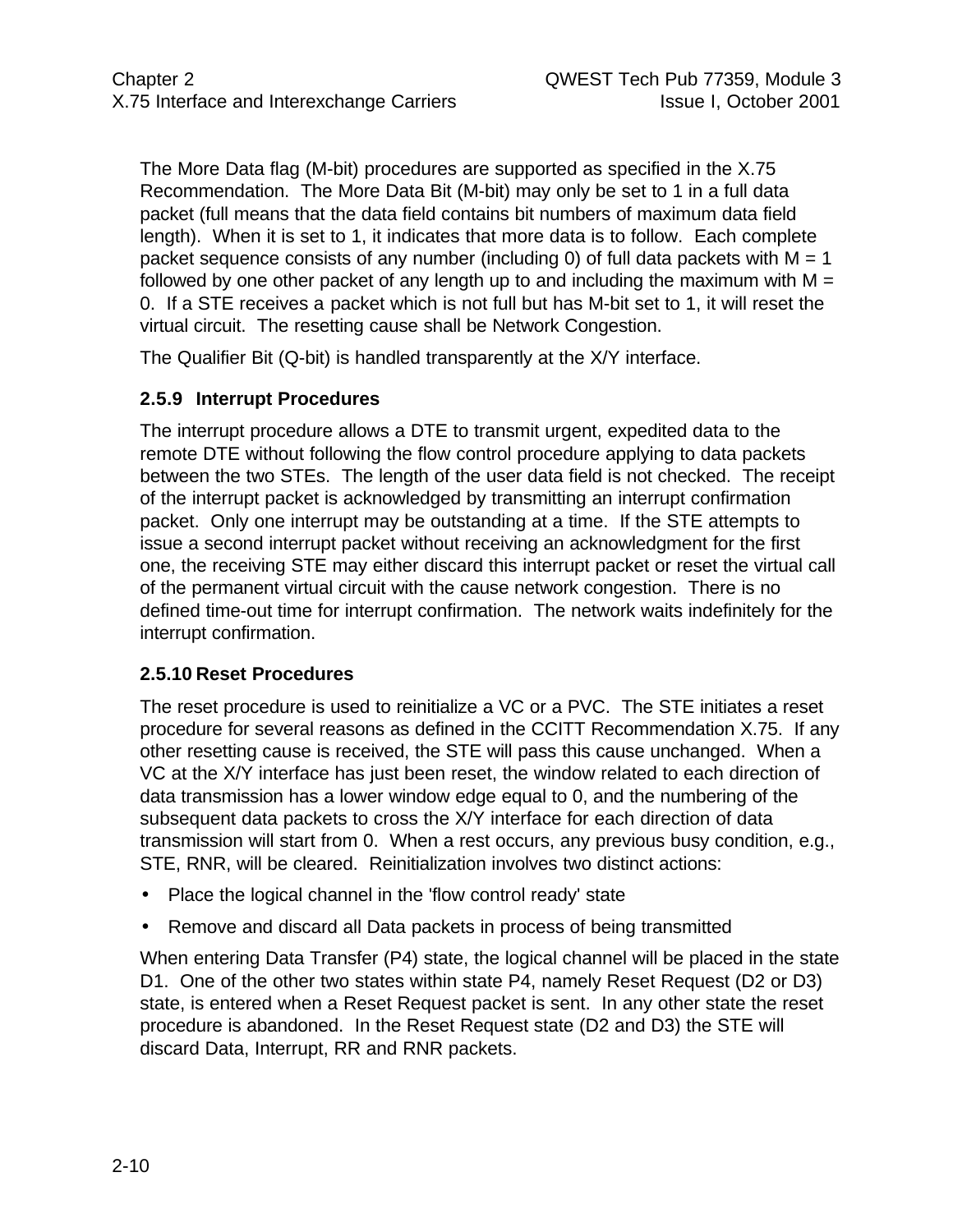When an STE receives a Reset Request packet, it will confirm the reset by transmitting a Reset Confirmation packet before timer T32 expires, where the value of T32 is a system parameter (see Table 2-6). This completes the reset procedure and places the logical channel in Flow Control Ready state (D1). The reset procedure has only local significance. The data discarded in the procedure is recovered at higher level functions of the end systems (see Tables 4-F and G). If T32 expires, then another attempt is made by sending a Reset Request. On the second time-out, the STE initiates clearing procedures (see Table 2-7). The resetting cause field and diagnostic field are as defined in the 1988 CCITT X.75 Recommendation. If a resetting cause other than that defined in the 1988 CCITT X.75 Recommendation is received, the STE will pass it unchanged. If reset collision occurs, the STEs will consider the reset procedure as complete.

#### **2.5.11 Restart Procedure**

Effect of the restart procedure on the PVC will be discussed in this section. The restart procedure is used to reinitialize all logical channels at the STE X/Y interface. This procedure clears all VCs putting the corresponding logical channel into the ready (P1) state. As soon as all VCs are cleared and the corresponding logical channels placed in the ready state, the STE will return a Restart Confirmation packet unless a collision has occurred. All Data, Reset or Interrupt packets will be discarded during restart. If a collision occurs, both STEs will consider the restart as completed.

When the timer T30 expires the first time, another restart request packet has signaled the link, all virtual calls are cleared towards the network and all permanent virtual circuits are reset towards the network. If T30 expires again, the STE enters the packet level ready state (see Tables 4-F and G).

#### **2.5.12 Permanent Virtual Circuit Services**

The X.75 Permanent Virtual Circuit (PVC) service will be supported by the PSPDN STE. It provides the same capabilities as the VC service with the following exceptions:

- There are no call set-ups or clearing procedures.
- When restart procedures are invoked, all the PVCs are reset (while all the VCs are cleared) with the cause "network congestion" and then will continue to handle data traffic.
- Certain facility/utility negotiations performed at call set up for VCs are handled through service provisioning for PVCs.

If the network has a temporary inability to handle traffic, the STE will reset the PVC with the cause "network out of order". When the network is again able to handle data traffic, the STE should reset the PVC with the cause "network operational".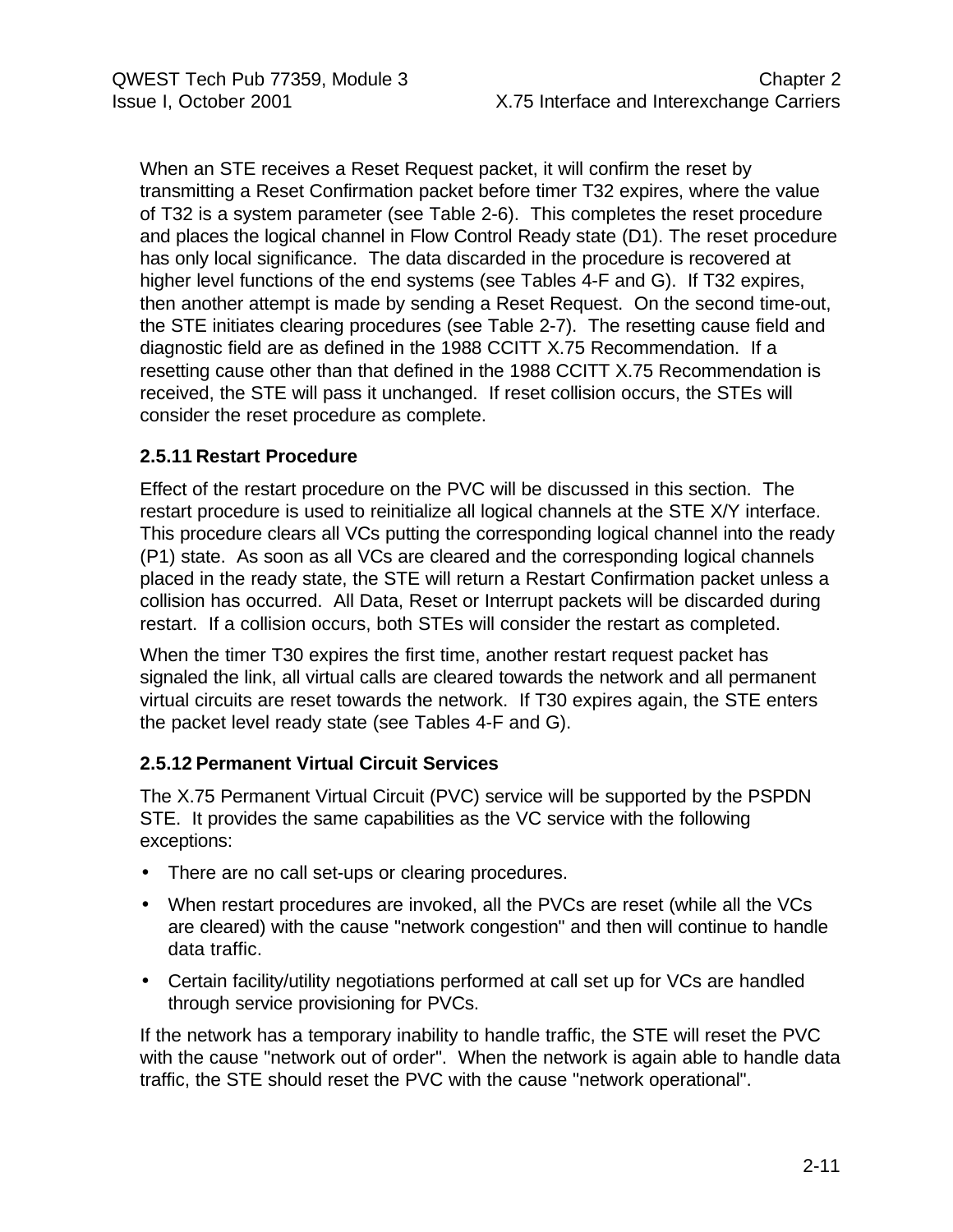#### **2.6 Network Utilities**

This section provides a description of all the X.75 Network utilities supported in the DIGIPAC® network. All of the utilities described here are considered important for the support of services to the customers of DIGIPAC®. These utilities conform to the 1988 CCITT X.75 Recommendation. The words Mandatory and Optional that appear after the title of the utility only apply with respect to compliance to the 1988 CCITT X.75 Recommendation. A complete list of the 1988 X.75 utilities and the degree of support for the utilities can be found in Table 2-8.

X.75 utilities are network administrative signaling mechanisms contained in Call Request, Call Connected packets, and in some instances the Clear Request packet. The network utility field complements the user facility and serves to separate user service signaling from network administrative signaling. The request for a service through an optional user facility may, in certain instances, require the use of a network utility.

#### **2.6.1 Transit Network Identification (Mandatory)**

The *Transit Network Identification* is a network utility used to name the transit network(s) controlling a portion of the virtual circuit. A transit network is identified by its' DNIC. A pictorial representation of the TNIC utility appears in Figure 2-1.



**Figure 2-1** Transit Network Identification Utility (TNIC)

A *Transit Network Identification* is always present in the incoming *call request* packet on an X.75 from an IC or VAN if the call did not originate in the IC or VAN's network. If more than one transit network is involved then more than one transit network will be identified, the order of identification in the network utility field is identical to the order of traversal of transit networks following the path being established from the calling DTE to the destination network. A *Transit Network Identification* is always present for each transit network in the *Call Connected* packet, or the *Clear Request* packet issued as a direct response to the *Call Request* packet.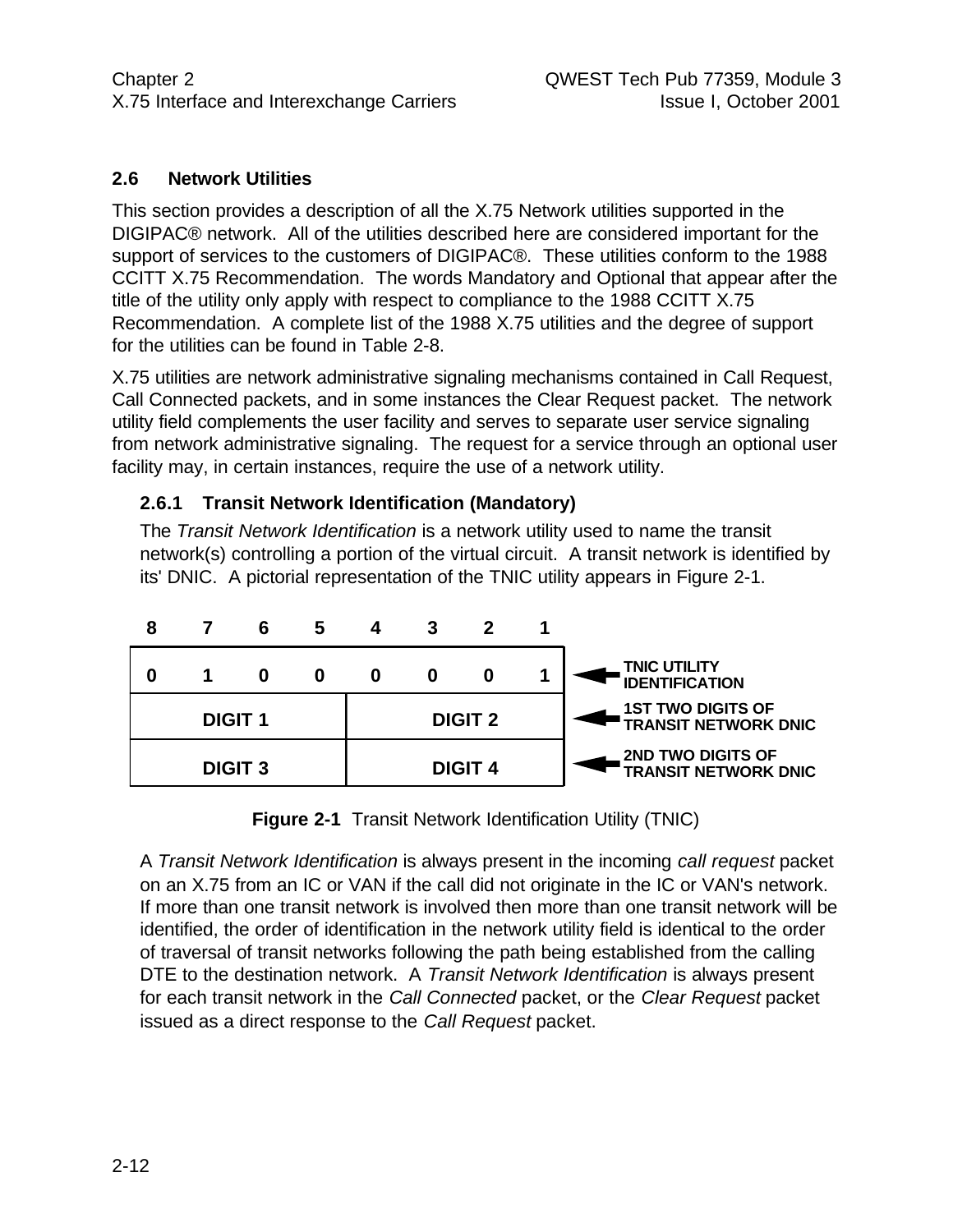#### **2.6.2 Call Identifier (Mandatory)**

The *Call Identifier* is a network utility which is always present in the *Call Request* packet. The *Call Identifier* parameter is established by the originating network and is an identifying name for each virtual circuit established. The *Call Identifier* when used in conjunction with the calling DTE address, uniquely identifies the virtual call. The *Call Identifier* utility is pictured in Figure 2-2.



**Figure 2-2** Call Identifier Utility

#### **2.6.3 Throughput Class Indication (Mandatory)**

The *Throughput Class Indication* is a network utility that can be used by any Signal Terminal Equipment (STE) for specifying the throughput classes applying to that call. A pictorial representation of the *Throughput Class Indication* utility appears in Figure 2-3.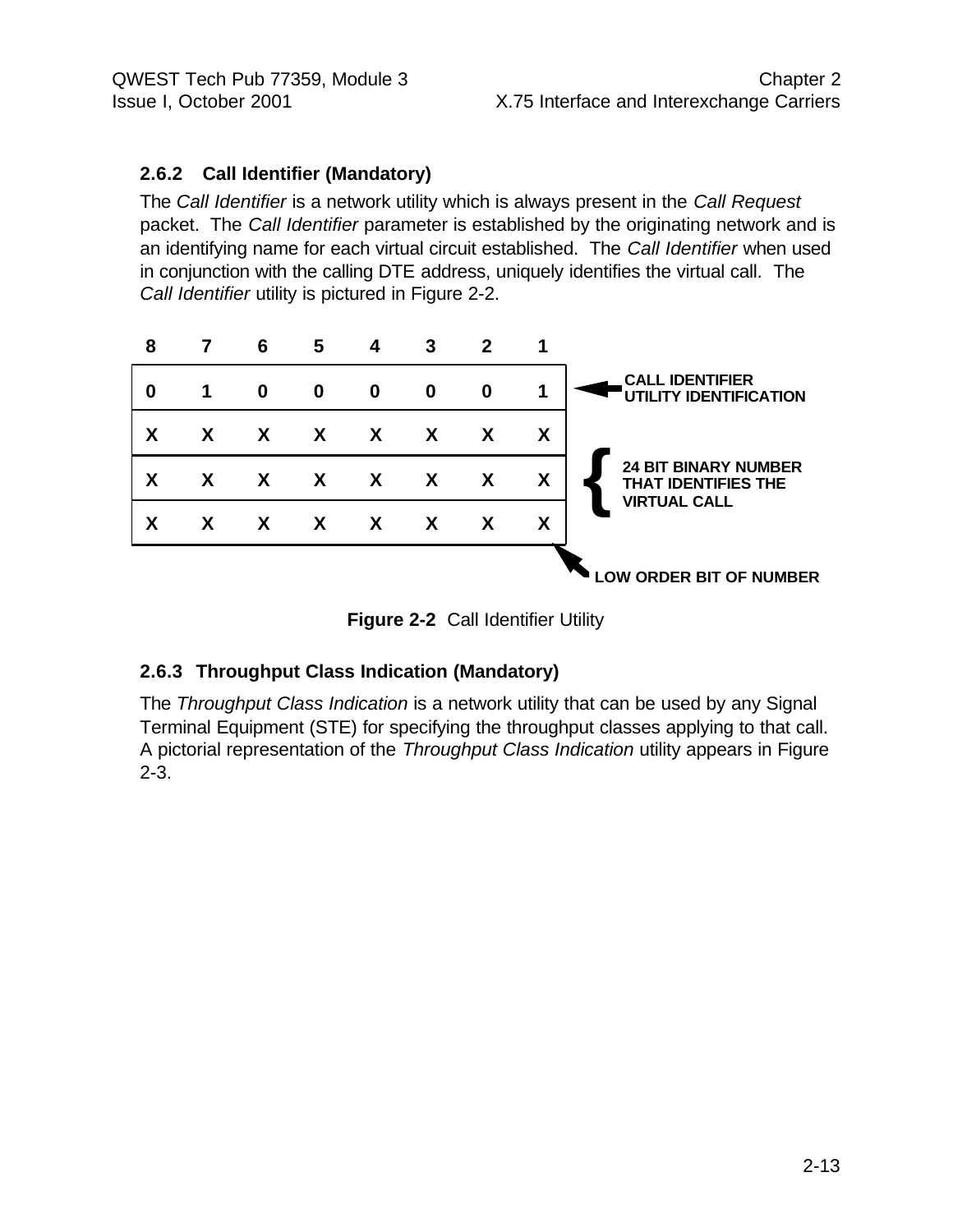Chapter 2 QWEST Tech Pub 77359, Module 3 X.75 Interface and Interexchange Carriers **Interpretent Intervalse I**ssue I, October 2001



**SEE TABLE 4-A FOR CODING OF THROUGHPUT CLASSES**



The STE associated with the virtual call originating network may request, in the *Throughput Class Indication* utility of the call request packet, the throughput class values selected at the calling DTE/DCE interface. Any transit STE may also request throughput class values, in the *Throughput Class Indication* utility, of the *Call Request* packet. If particular throughput classes are not explicitly requested, the STE is assumed to request the default throughput class values agreed between both Administrators.

The coding of the throughput class that can be found in the *Throughput Class Indication* utility are found in the Table 2-1.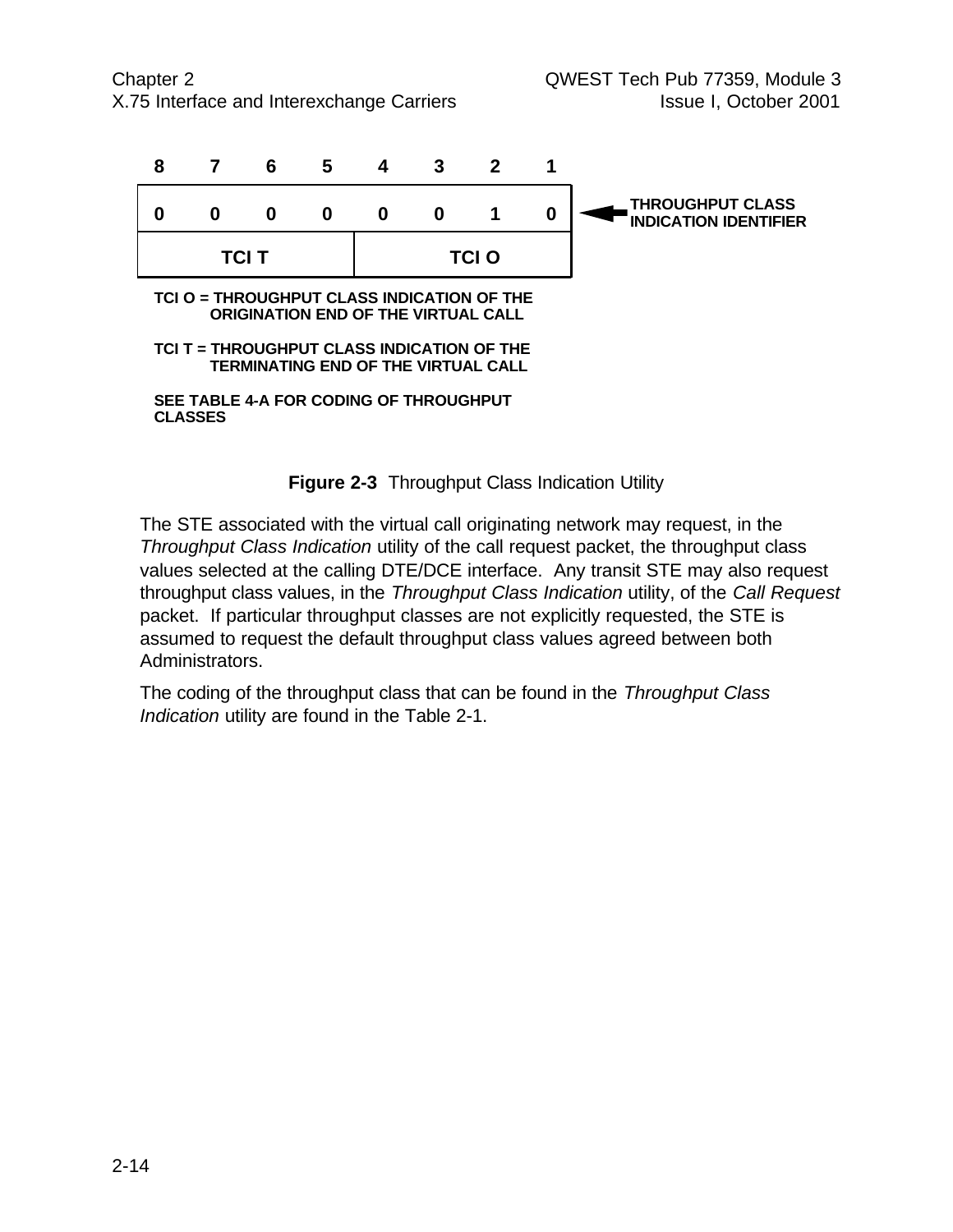| Bit: 4321            |                         |
|----------------------|-------------------------|
| or                   | <b>Throughput Class</b> |
| Bit: 8765            | (bit/s)                 |
| 0000                 | Reserved                |
| 0001                 | Reserved                |
| 0010                 | Reserved                |
| 0011                 | 75                      |
| 0100                 | 150                     |
| 0101                 | 300                     |
| 0110                 | 600                     |
| 0111                 | 1200                    |
| 1000                 | 2400                    |
| 1001                 | 4800                    |
| 1010                 | 9600                    |
| 1011                 | 19200                   |
| 1100                 | 48000                   |
| 1101                 | 64000                   |
| 1110                 | Reserved                |
| 11<br>$\overline{1}$ | Reserved                |

**Table 2-1** Coding Of Throughput Classes

When the called DTE has accepted the call, the STE associated with the virtual call destination network may confirm the *Throughput Class Indication* utility of the *Call Connected* packet and the throughput class values that finally apply to the virtual call following the negotiation with the called DTE. Any transit STE may also confirm throughput class values in the *Throughput Class Indication* utility of the *Call Connected* packet. The STE should not alter the throughput class values received in a *Call Connected* packet. The *Throughput Class Indication* utility should not be present in the *Clear Request* packet. No Indication of *Throughput Classes* should be present in the user facility of the *Call Request, Call Connected,* and *Clear Request* packets.

#### **2.6.4 Window Size Indication (Mandatory)**

The *Window Size Indication* is a network utility that can be used by any STE for negotiating the window sizes on a specified logical channel at the STE X/Y interface for each direction of transmission. A pictorial representation of the *Window Size Indication* utility appears in Figure 2-4.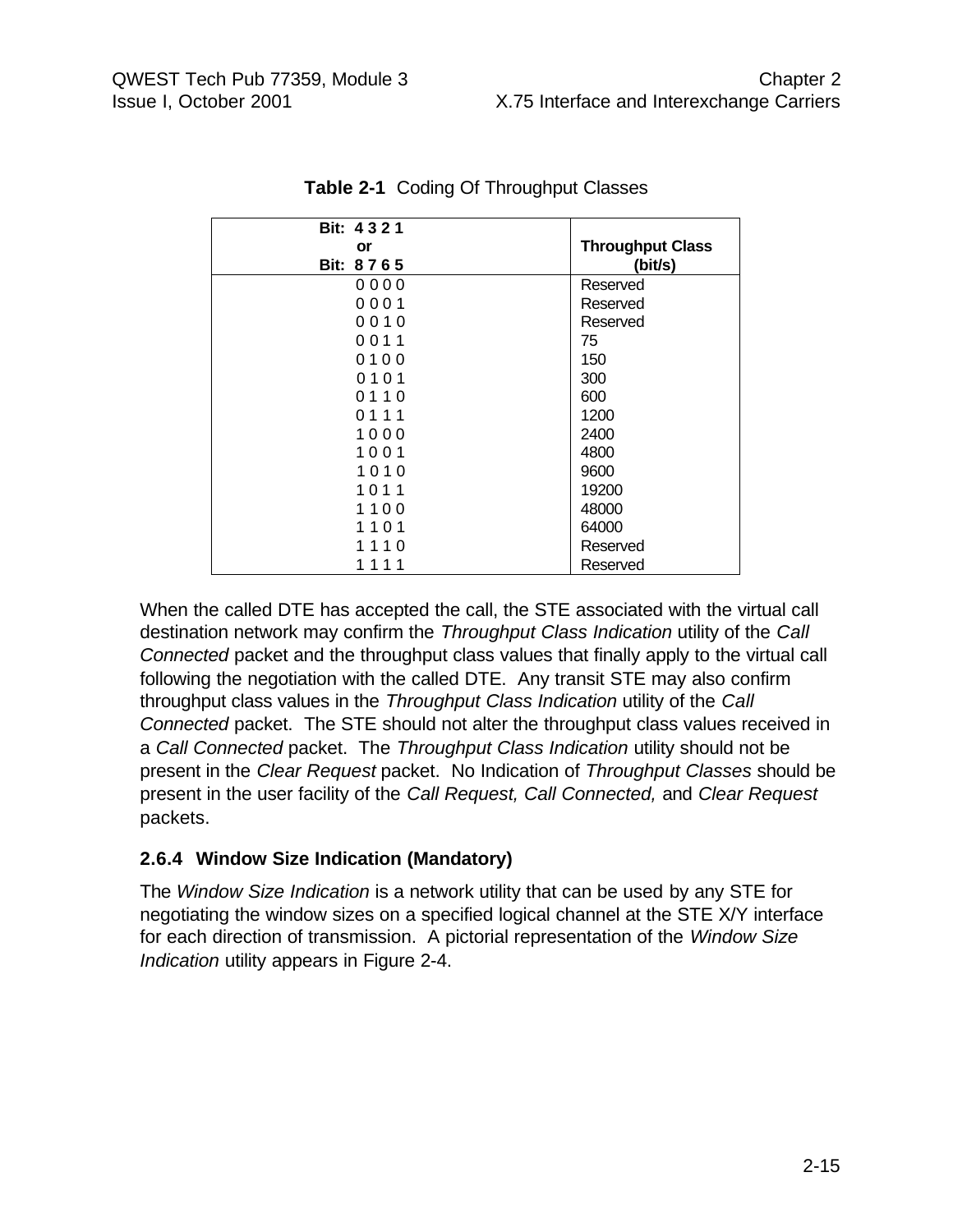| 8 | 6 | 5 |              |              |   |                                              |
|---|---|---|--------------|--------------|---|----------------------------------------------|
|   |   |   | 0            |              |   | <b>WINDOW SIZE</b><br><b>IDENTIFIER</b>      |
|   |   |   | $\mathsf{X}$ | $\mathsf{X}$ | Χ | <b>WINDOW SIZE FOR</b><br><b>CALLED STE</b>  |
|   |   |   |              |              | χ | <b>WINDOW SIZE FOR</b><br><b>CALLING STE</b> |



When using the *Window Size Indication* utility in the *Call Request* packet, STE-X requests particular window sizes to be used at the STE X/Y interface for that call. If particular window sizes are not explicitly requested, STE-X is assumed to request the default values for that call, that is either the standard value of 2 or other values agreed between both Administrators.

When using the *Window Size Indication* in the *Call Connected* packet, STE-Y confirms the window sizes finally applying at the STE X/Y interface to that call. If particular window sizes are not explicitly confirmed, STE-Y is assumed to confirm the default values as finally applying to that call. Each finally applying value should be in the range from the values requested by STE-X or assumed as a default value to the standard value of 2 (both inclusive). If an STE detects that a value finally applying to that call is out of range, it should clear the call with an indication of "Network congestion". The *Window Size Indication* utility should not be present in the *Clear Request* packet. No Indication of *Window Sizes* should be present in the user facility of the *Call Request, Call Connected,* and *Clear Request* packets.

The window size for the direction of transmission from the called STE is indicated in bits 1 to 7 of the first octet. The window size for the direction of transmission from the calling STE is indicated in bits 1 to 7 of the second octet. Bit 1 is the least significant bit. Bit 8 of each octet is set to 0. Each window size value is binary encoded. The range of window size values allowed at the STE X/Y interface is subject to a bilateral agreement between Administrators. Window sizes of 8 through 127 are only valid for calls employing extended numbering.

#### **2.6.5 Packet Size Indication (Mandatory)**

The *Packet Size Indication* is a network utility that can be used by any STE for negotiating the maximum data field length of *data* packets on a specified logical channel at the STE X/Y interface for each direction of data transmission. A pictorial representation of the *Packet Size Indication* utility appears in Figure 2-5.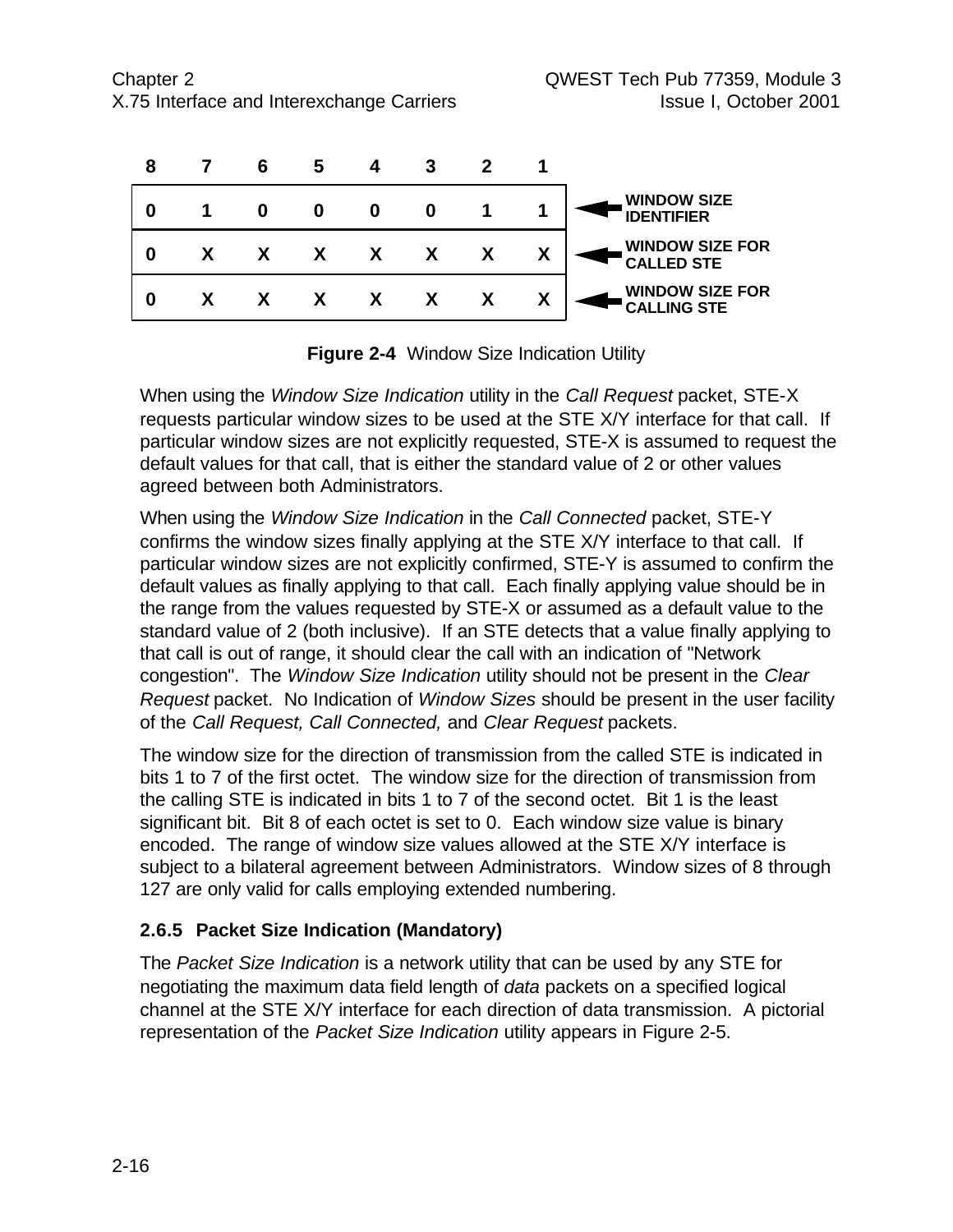| 8 |  |  |   |   |                                              |
|---|--|--|---|---|----------------------------------------------|
| 0 |  |  | O | 0 | <b>PACKET SIZE</b><br><b>IDENTIFIER</b>      |
|   |  |  | X | χ | <b>PACKET SIZE FOR</b><br><b>CALLED STE</b>  |
|   |  |  |   | Χ | <b>PACKET SIZE FOR</b><br><b>CALLING STE</b> |

**Figure 2-5** Packet Size Indication Utility

When using the *Packet Size Indication* utility in the *Call Request* packet, STE-X requests the maximum data field length to be used at the STE X/Y interface for that call. If particular data field lengths are not explicitly requested, STE-X is assumed to request default values for that call, that is either the standard value of 128 octets or other values agreed between both Administrators. When using the *Packet Size Indication* utility in the *Call Connected* packet, STE-Y confirms the data field lengths finally applying at the STE X/Y interface for that call. If particular data field lengths are not explicitly confirmed, STE-Y is assumed to confirm the default values as finally applying to that call. Each finally applying value should be in the range from the value requested by STE-X or assumed as a default value to the standard value of 128 octets (both inclusive). If an STE detects that a value finally applying to that call is out of this range, it should clear the call with an indication of "Network congestion".

The *Packet Size Indication* utility should not be present in the *Clear Request* packet. No indication of packet sizes should be present in the user facility field of the *Call Request, Call Connected* and *Clear Request* packets.

The maximum user data field length for the direction of transmission from the called STE is indicated in bits 1 through 4 of the first octet. The maximum user data field length for the direction of transmission from the calling STE is indicated in bits 1 through 4 of the second octet. Bits 5 through 8 of both octets are unassigned and set to 0. The four bits indicating each maximum user data field length are binary encoded and express the logarithm to base 2 of the maximum number of octets of the field of *data* packets. Bit 1 is the least significant bit. The maximum user data field length values allowed at the STE X/Y interface are subject to a bilateral agreement between Administrators; however all Administrators will allow 128 octets.

#### **2.6.6 Fast Select And/Or Reverse Charge Indication (Mandatory)**

The *Fast Select and/or Reverse Charge Indication* utility is a network utility used for indicating that either the *Fast Select* user facility applies to the call or that the *Reverse Charging* user facility applies to the call being established. A pictorial representation of the *Fast Select and/or Reverse Charge Indication* utility is found in Figure 2-6.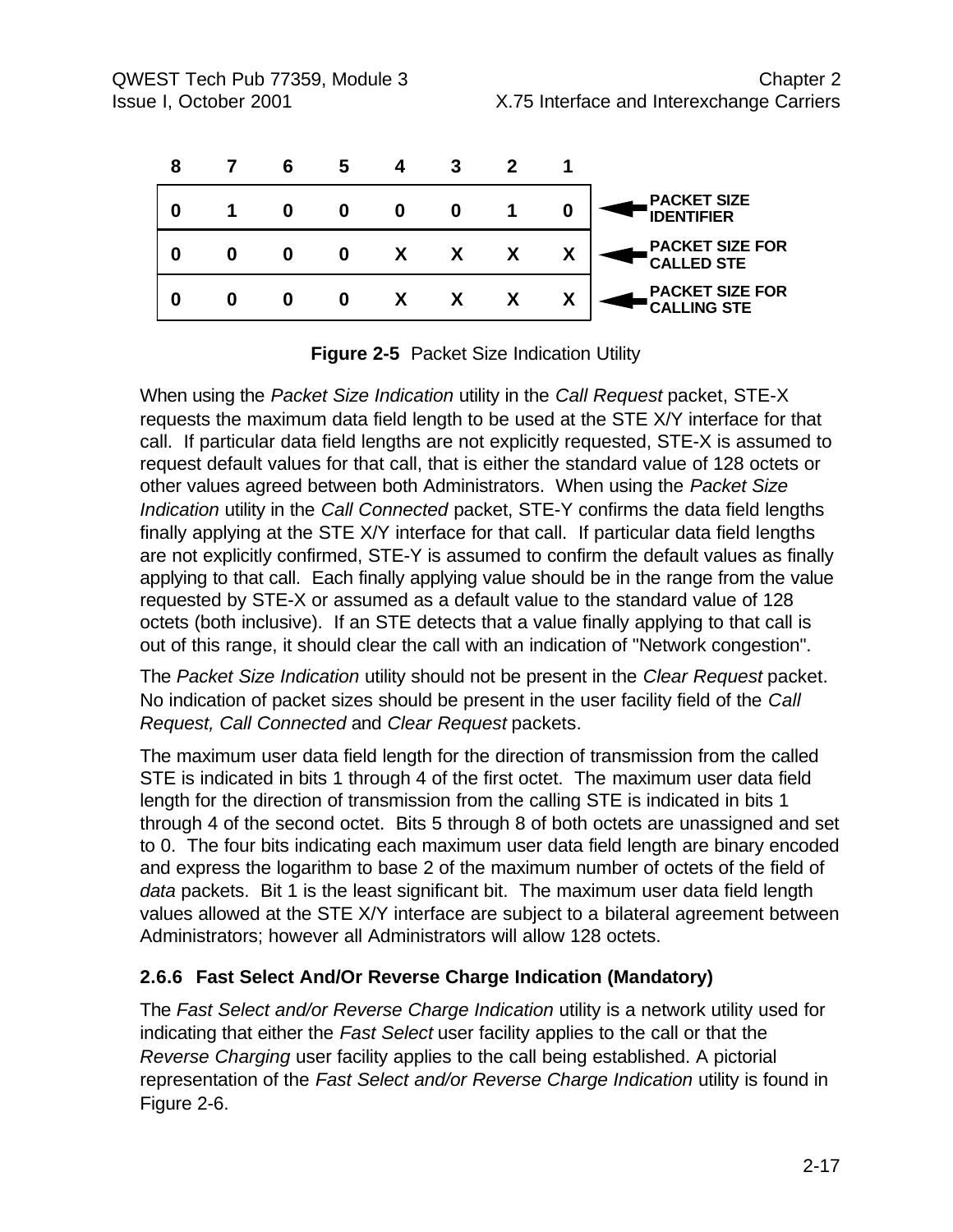



In the case of *Fast Select Indication*, when used in the *Call Request* packet, the STE indicates that the *Fast Select* facility applies to that call and that up to 128 octets of user data is contained at the end of the *Call Request* packet. The *Fast Select Indication* can be either with restriction or no restriction. When restriction is indicated, the only valid response to the *Call Request* packet is a *Clear Request* packet with a clear user data field of up to 128 octets. The responding STE is not allowed to send a *Call Connected* packet. When no restriction is indicated, the responding STE is permitted to respond with a *Call Connected* packet with called user data field of up to 128 octets or at any time a *Clear Request* packet with a clear user data field of up to 128 octets. If the call is connected, the originating STE is authorized to transmit a *Clear Request* packet with a clear user data field of up to 128 octets.

When the *Reverse Charging Indication* utility is used in the *Call Request* packet, STE-X indicates a request for reverse charging to apply to the call. In the absence of the *Reverse Charging Indication* utility, STE-X is assumed not to request reverse charging for that call.

The *Fast Select and/or Reverse Charging Indication* utility should not be present in the *Call Connected* and the *Clear Request* packets. No indication of *Fast Select and/or Reverse Charging* should be present in the user facility field of the *Call Request, Call Connected,* and *Clear Request* packets.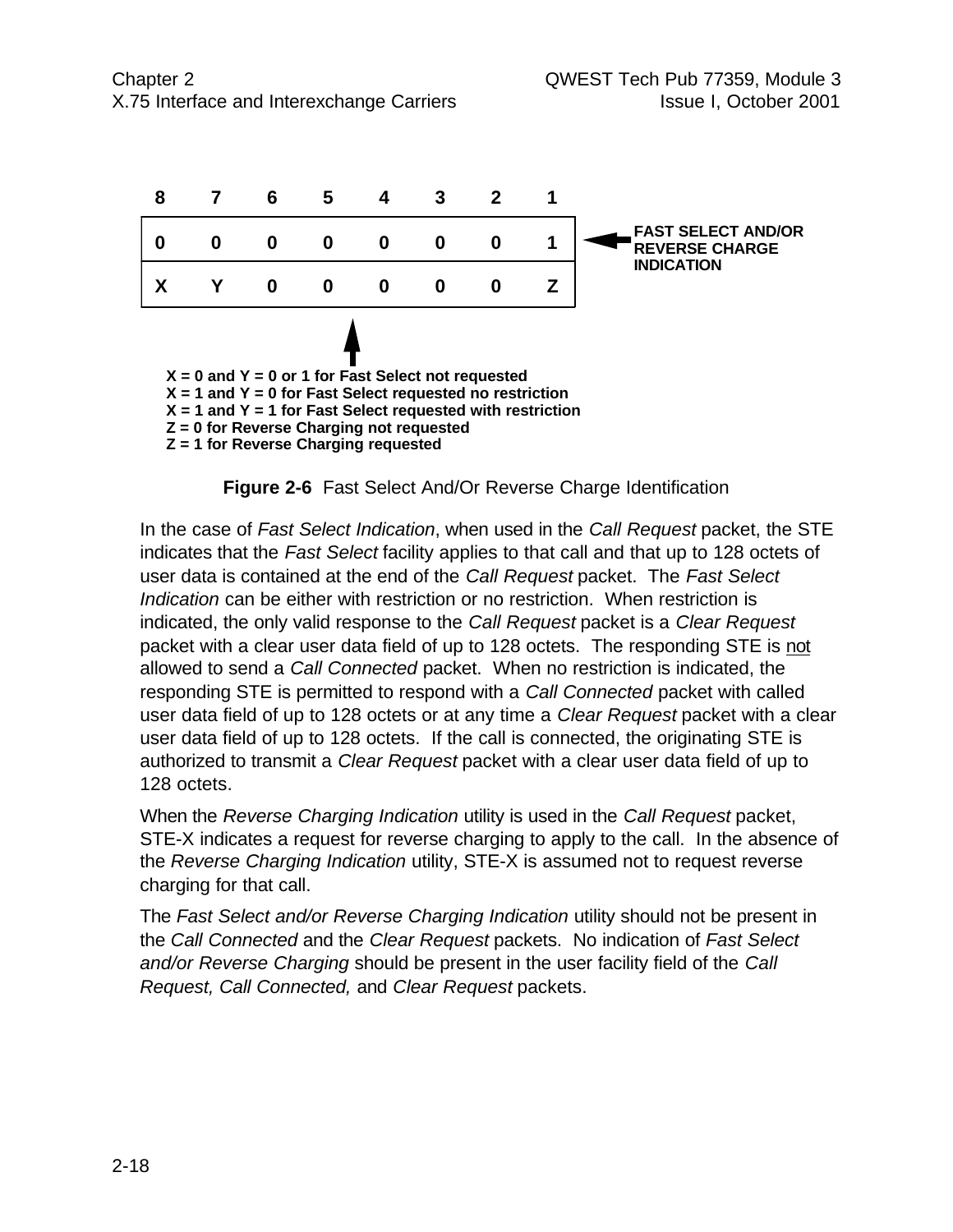#### **2.6.7 Closed User Group Indication (Mandatory)**

The *Closed User Group Indication* is a network utility used for enabling the establishment of virtual calls by DTEs which are members of international closed user groups. A pictorial representation of the *Closed User Group Indication* utility appears in Figure 2-7.

|   | 6 | 5                                | 4        | 3        | 2        |                                  |                                                               |
|---|---|----------------------------------|----------|----------|----------|----------------------------------|---------------------------------------------------------------|
| 1 | 0 | 0                                | $\bf{0}$ | $\bf{0}$ | 1        |                                  | <b>CLOSED USER</b><br><b>GROUP INDICATION</b>                 |
| 0 | 0 | $\bf{0}$                         | $\bf{0}$ | 1        | $\bf{0}$ | 0                                | <b>UTILITY PARAMETER</b><br><b>LENGTH</b>                     |
|   |   |                                  |          |          |          |                                  | DNIC OF THE                                                   |
|   |   |                                  |          |          |          |                                  | <b>ADMINISTRATIVE NETWORK</b><br><b>FOR THE CUG</b>           |
| X | X | X                                | X        | X        | X        | X                                | <b>16 BIT BINARY NUMBER</b>                                   |
| X | X | X                                | X        | X        | X        |                                  | <b>ASSIGNED BY</b><br><b>ADMINISTRATIVE NETWORK</b><br>OF CUG |
|   |   | <b>DIGIT 1</b><br><b>DIGIT 3</b> |          |          |          | <b>DIGIT 2</b><br><b>DIGIT 4</b> |                                                               |

**Figure 2-7** Closed User Group Indication

When using the *Closed User Group Indication* utility in the *Call Request* packet, the STE indicates that the international virtual call is requested on the basis of valid international closed user group membership. The network of the calling DTE supplies the relevant international interlock code. The STE should not alter the closed user group indication received in a *Call Request* packet. Only one of the Closed User Group Indication and the Closed User Group with Outgoing Access Indication utilities may be present in a Call Request packet. No indication of closed user group should be present in the user facility field of the Call Request, Call Connected, and Clear Request packets. The Closed User Group Indication utility should not be present in the Call Connected and Clear Request packets.

#### **2.6.8 Closed User Group With Outgoing Access (Mandatory)**

The *Closed User Group with Outgoing Access Indication* is a network utility used for enabling the establishment of virtual calls by DTEs which are members of international closed user groups. A pictorial representation of the *Closed User Group with Outgoing Access Indication* utility appears in Figure 2-8.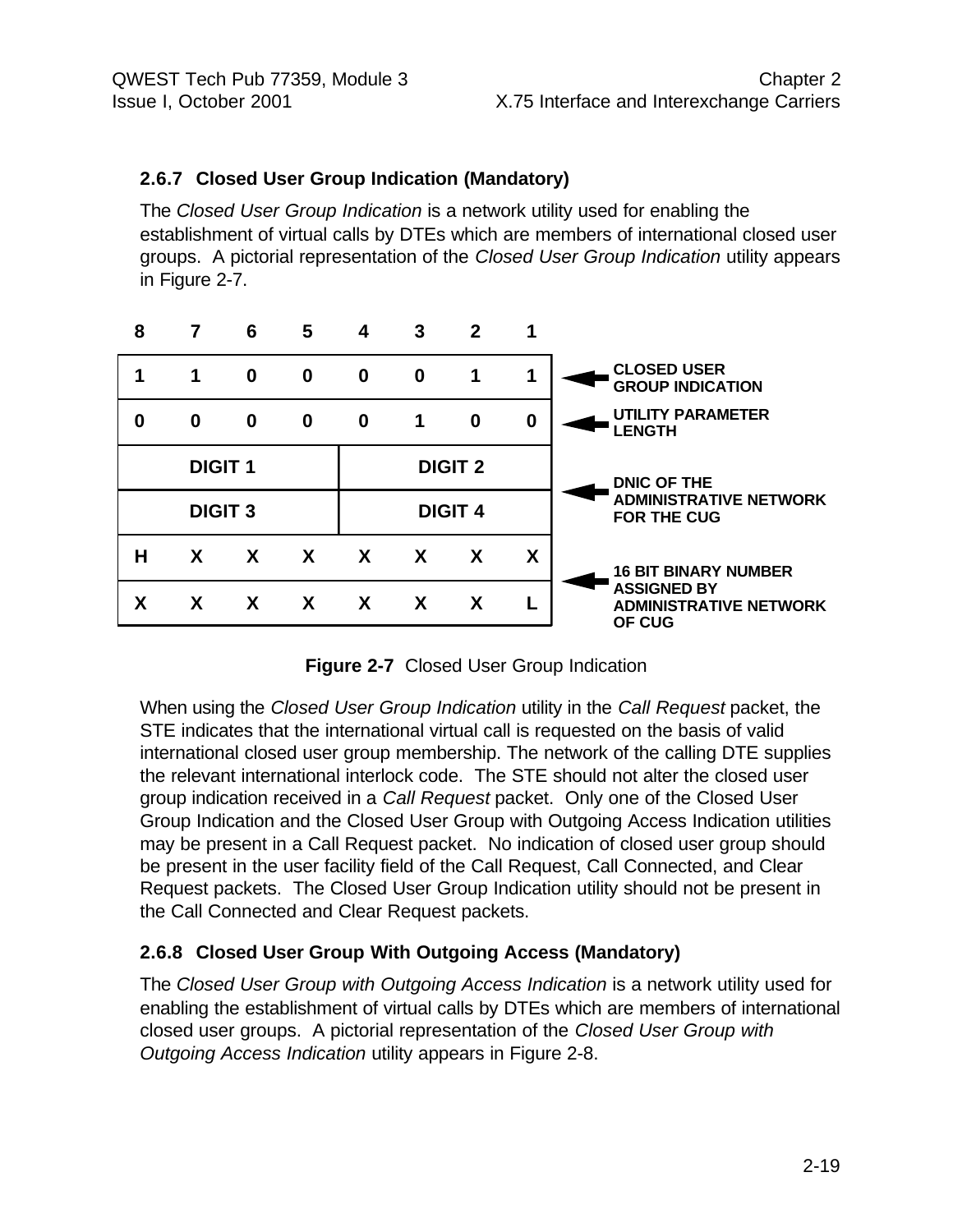

**Figure 2-8** Closed User Group With Outgoing Access Indication

When using the *Closed User Group with Outgoing Access Indication* utility in the *Call Request* packet, the STE indicates that the international virtual call is requested on the basis of valid international closed user group membership. In addition the STE signals an associated outgoing access capability. The network of the calling DTE supplies the relevant international interlock code. The STE should not alter the closed user group with outgoing access indication received in a *Call Request* packet. Only one of the *Closed User Group Indication* and the *Closed User Group with Outgoing Access* capability may be present in a *Call Request* packet. The network of the calling DTE supplies the relevant international interlock code. No indication of *Closed User Group with Outgoing Access* should be present in the user facility field of the *Call Request* packets. The *Closed User Group with Outgoing Access* utility should not be present in the *Call Connected* and *Clear Request* packets.

#### **2.6.9 Called Line Address Modified Notification (Mandatory)**

The *Called Line Address Modified Notification* is a network utility used for indicating the reasons for the called address in the packet being different from that specified in the *Call Request* packet. A pictorial representation of the *Called Line Address Modified Notification* utility appears in Figure 2-9.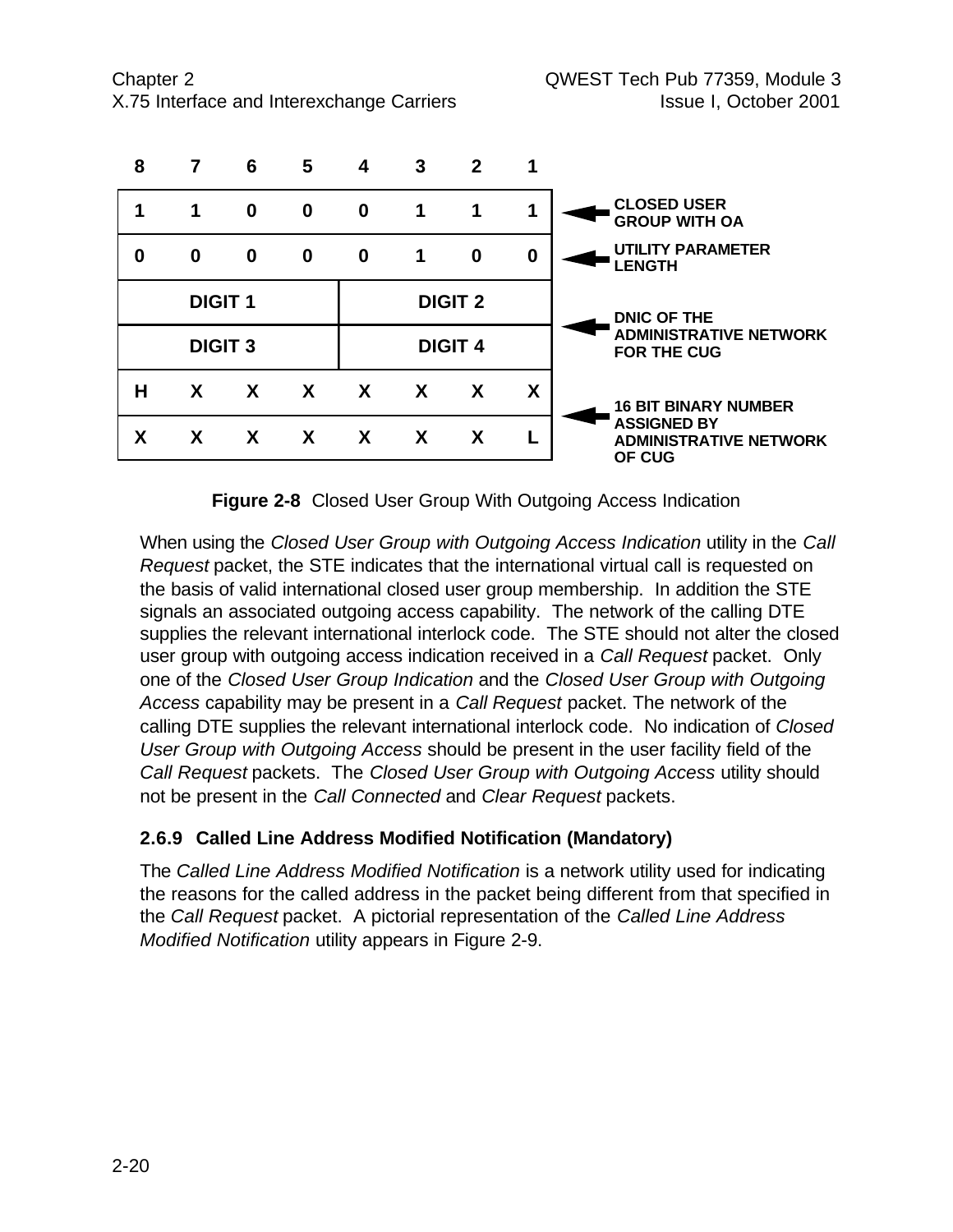| 8 |   | 6 | 5            | 4            | 3                                           | 2 |   |                                                   |
|---|---|---|--------------|--------------|---------------------------------------------|---|---|---------------------------------------------------|
| O | 0 | 0 | 0            |              | 0                                           | 0 | 0 | <b>CALLED LINE ADDRESS</b><br><b>MODIFICATION</b> |
|   | X | X | $\mathsf{X}$ | $\mathsf{X}$ | $\boldsymbol{X}$                            | X | χ | <b>NOTIFICATION</b>                               |
|   |   |   |              |              | SEE TABLE 4-B FOR EXPLANATION OF THESE BITS |   |   |                                                   |

**Figure 2-9** Called Line Address Modification Notification

Table 2-2 shows the coding of the utility parameter for the *Called Line Address Modified Notification* utility. Both the call distribution within a hunt group and the call redirection are limited to the network of the DTE originally called. The *Called Line Address Modified Notification* utility will be present in *Call Connected* packets where the called DTE address is different from that specified in the *Call Request* packets. It will also be present in the *Clear Request* packet where the call is cleared by a different DTE from the one originally called as a direct response to *Call Request* packet. The *Called Line Address Modified Notification* utility should not be present in the *Call Request* packet as well as the *Clear Request* packet sent after the call is connected. No indication of *Called Line Address Modified Notification* should be present in the user facility field of the *Call Request*, *Call Connected* and *Clear Request* packets.

| 00000111       | Call distribution within a hunt group                                                                   |
|----------------|---------------------------------------------------------------------------------------------------------|
| 00000001       | Call redirection due to originally called DTE out of order                                              |
| 00001001       | Call redirection due to originally called DTE busy                                                      |
| 00001111       | Call redirection due to prior request from the originally called DTE for<br>systematic call redirection |
| 10XXXXXX       | Called DTE originated (see Note 1)                                                                      |
| 11 X X X X X X | Call deflection by the originally called DTE (see Note 2)                                               |

|  | Table 2-2 Coding Called Line Address Modified Utility Parameter |  |  |  |  |  |
|--|-----------------------------------------------------------------|--|--|--|--|--|
|--|-----------------------------------------------------------------|--|--|--|--|--|

#### **Notes:**

1. Each X may be independently set to 0 or 1 by the called DTE and is passed transparently.

2. The X's are those set by the originally called DTE in the call forwarding selection facility.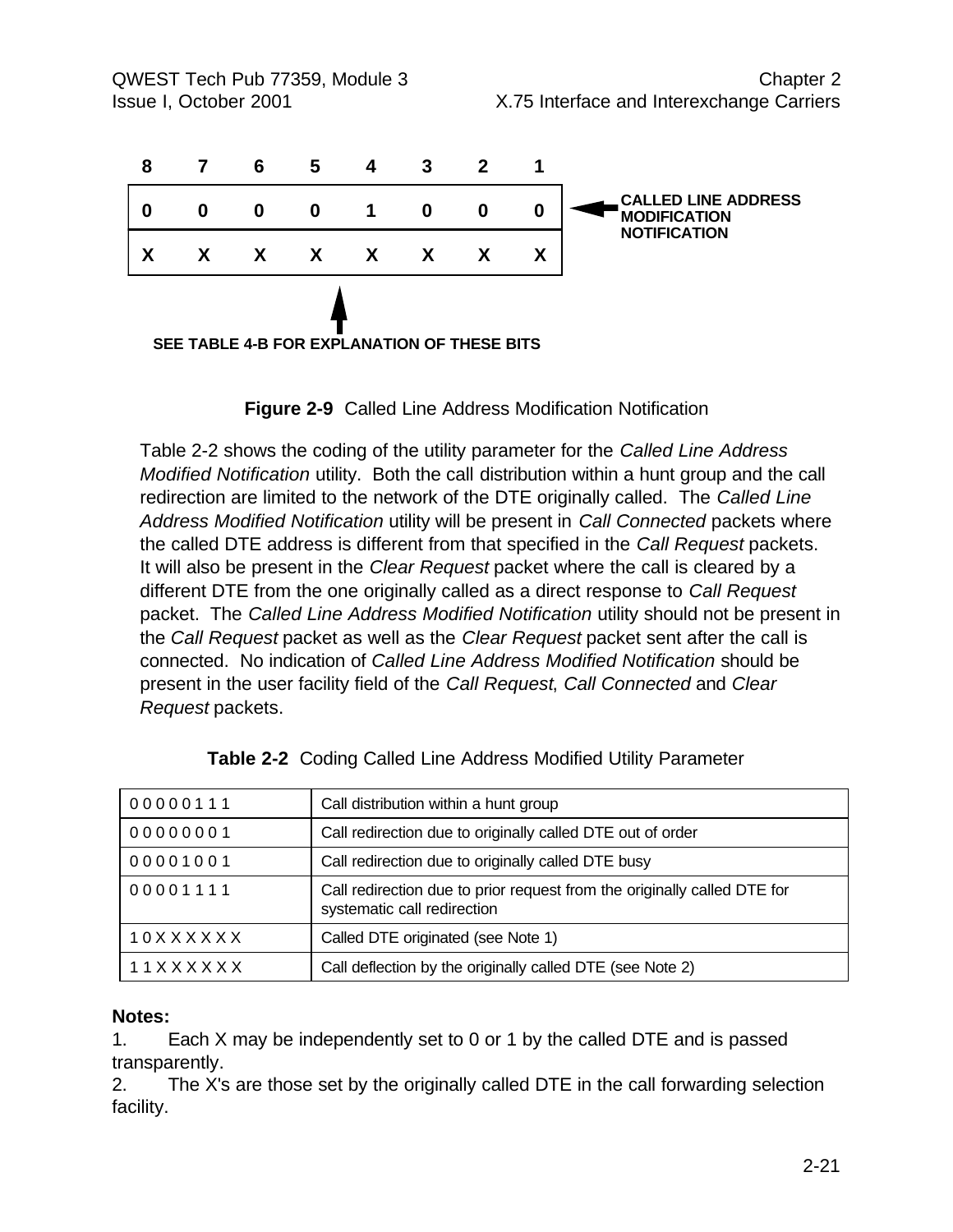#### **2.6.10 Clearing Network Identification Code (Optional)**

The *Clearing Network Identification Code* is a network utility providing additional information on the origin of the *Clear Request* packet and is present only in the *Clear Request* packet issued after the call is connected. A pictorial representation of this utility appears in Figure 2-10.



**Figure 2-10** Clearing Network Identification Code

The network originating the *Clear Request* is identified by the DNIC of the network that is clearing the call. An STE receiving a *Clearing Network Identification Code* will pass this code unchanged whenever applicable.

#### **2.6.11 Transit Delay Indication (Mandatory)**

The *Transit Delay Indication* is a network utility that signals the accumulated expected nominal transit delay of a virtual circuit. It is included in the *Call Request* packet and *Call Connected* packet when a calling DTE has requested a transit delay in the transit delay selection and indication facility. The STE in the originating network will signal a value dependent on the characteristics of the originating network and on the characteristics of the outgoing link (e.g., link speed, satellite or cable). Any outgoing STE in a transit network will add to the value received in the *Transit Delay Indication* utility a value that depends on the characteristics of the network and the outgoing link. A pictorial representation of this utility appears in Figure 2-11.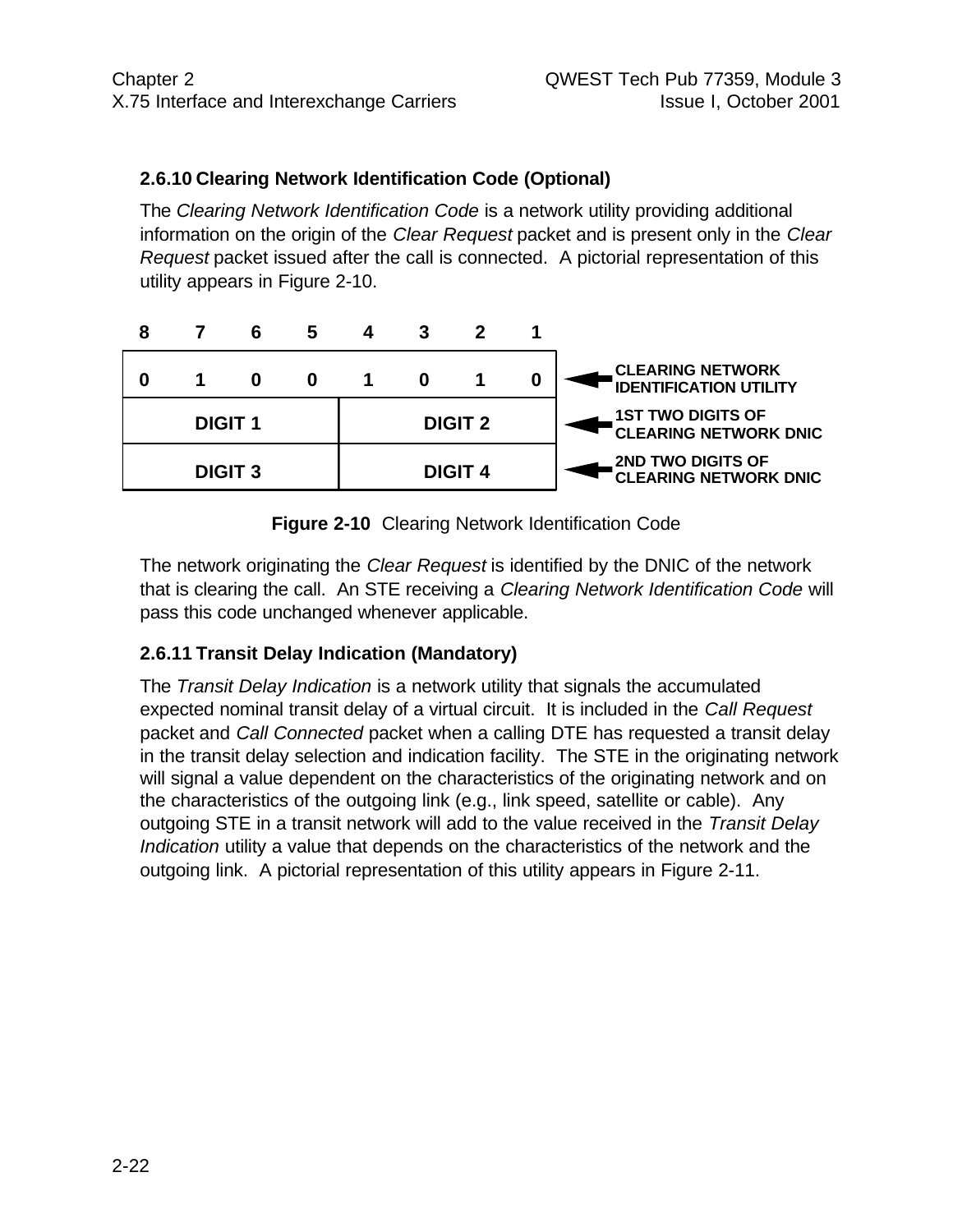

**Figure 2-11** Transit Delay Indication Utility

The transit delay is defined as *t3c* in Recommendation X.135, and is expressed in terms of a mean value. However, the detailed determination of the value is considered as a national matter. If the resulting value of the transit delay exceeds the maximum value that can be signaled in the utility parameter field, all bits of the utility parameter field will be set to "1". The STE will signal the final value of the accumulated expected nominal transit delay transparently in the *Call Connected* packet. For an interim period, when not all networks have yet implemented the transit delay signaling, an STE will not send the *Transit Delay Indication* utility to a network that does not support it. This STE will signal, towards its own network, all 1's in the *Transit Delay Indication* utility parameter field of the *Call Connected* packet. No indication of transit delay selection and indication should be present in the user facility field of the *Call Request*, *Call Connected* and *Clear Request* packets.

#### **2.6.12 Transit Delay Selection (Optional)**

The *Transit Delay Selection* utility is a network utility that signals the transit delay requested by the calling DTE in the *Transit Delay Selection and Indication* facility. This utility will be signaled transparently from the originating network to the destination network in the *Call Request* packet. This utility may be used in conjunction with the *Transit Delay Indication* utility for routing purposes. A pictorial representation of this utility appears in Figure 2-12.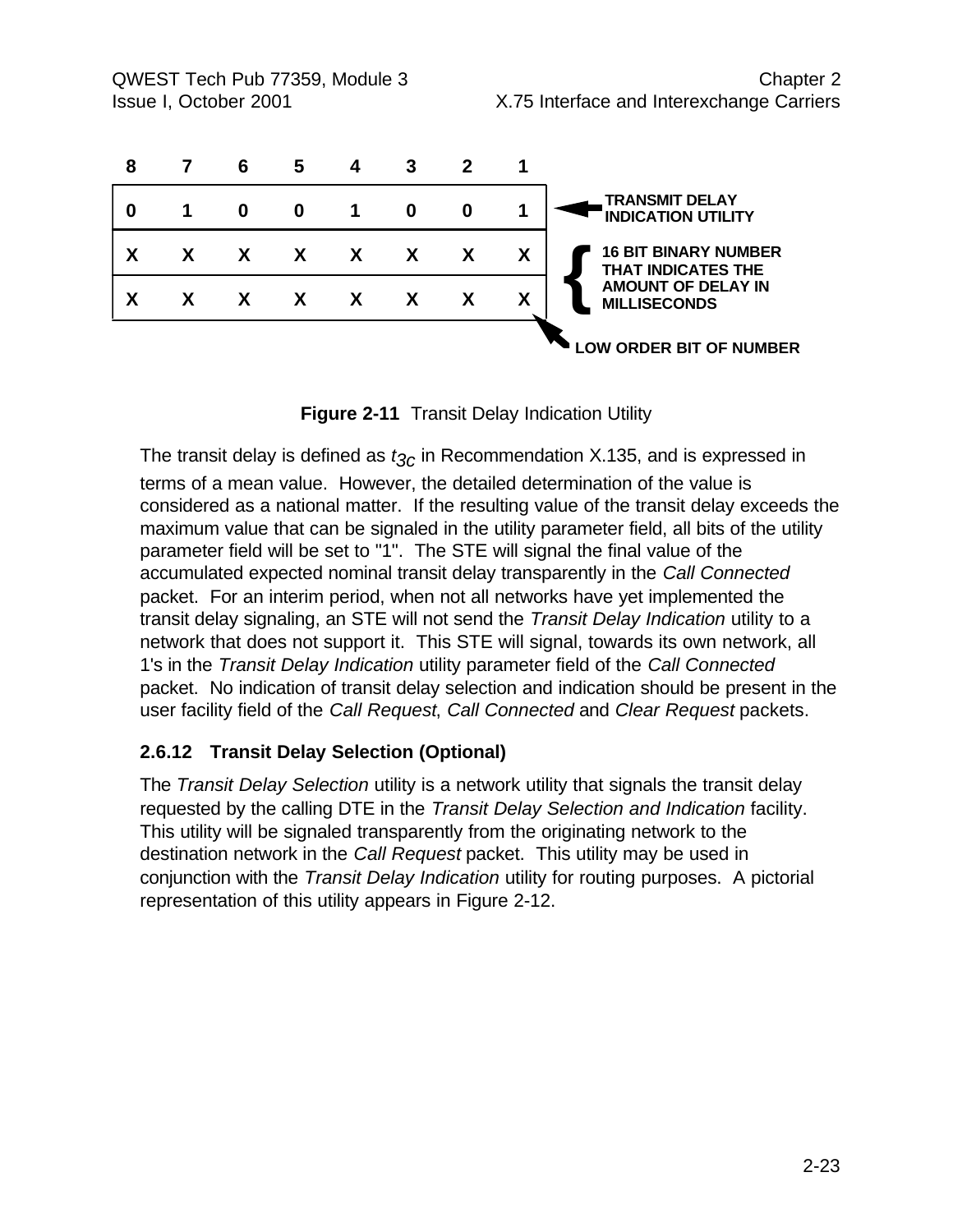

**Figure 2-12** Transit Delay Selection Utility

The *Transit Delay Selection* utility should not be present in *Call Connected* or *Clear Request* packets. No indication of *Transit Delay Selection and Indication* should be present in the user facility field of the *Call Request*, *Call Connected* and *Clear Request* packets.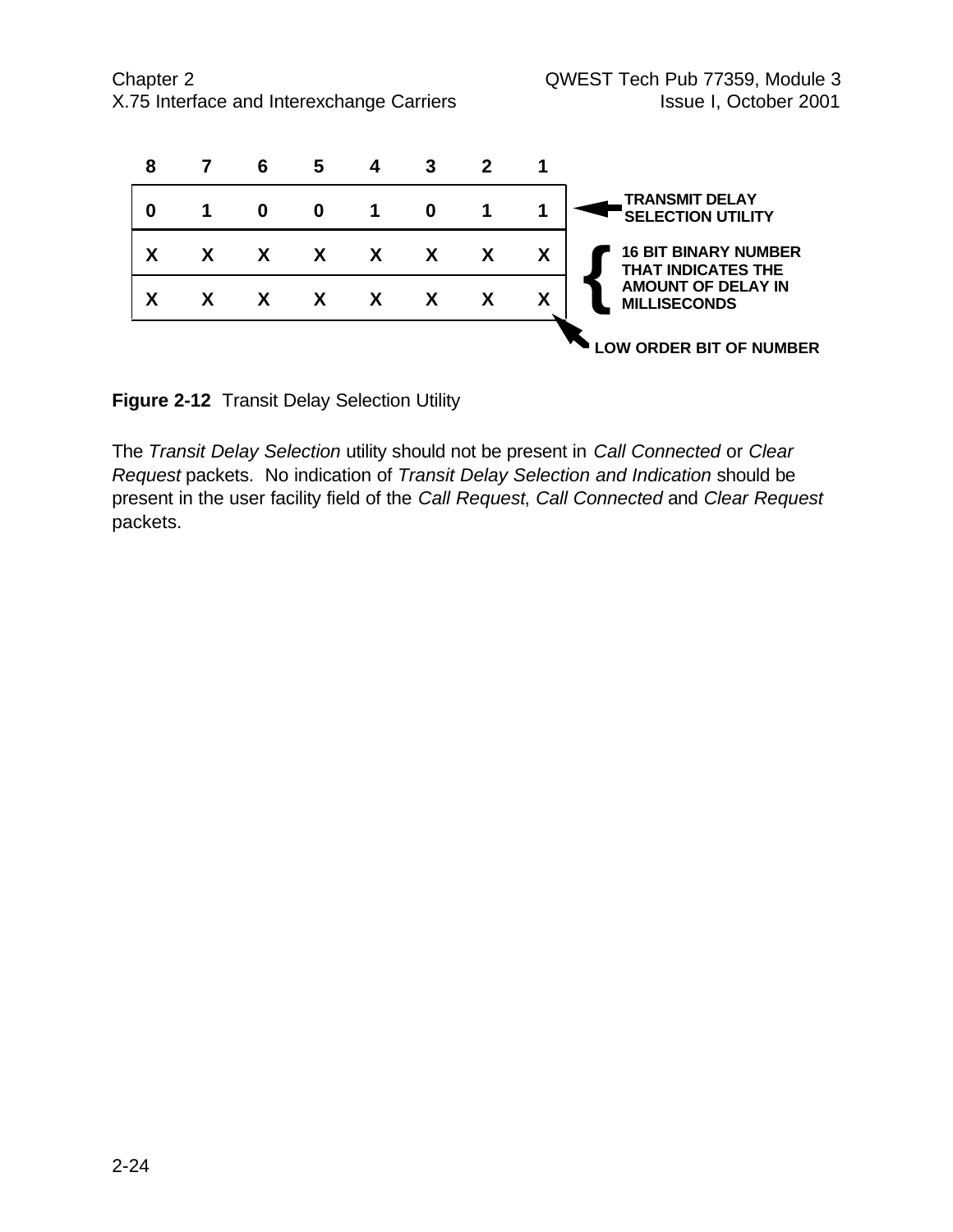#### **2.6.12 Tariffs Utility (Optional)**

The *Tariffs Utility* is a network utility that is used to pass information from one network to one or more other networks participating in the call for the purpose of implementing billing, accounting, or tariff arrangements that may exist among the respective Administrators. A pictorial representation of this utility appears in Figure 2-13.



**Figure 2-13** Tariffs Utility

The *Tariffs Utility* may appear in the *Call Request*, *Call Connected*, and *Clear Request* packets. If this utility appears in the *Call Request* packet, the information it contains relates to the ultimate destination interface or network. The utility may appear in a *Clear Request* packet only if that packet is initiated by the destination DTE or DCE, in direct response to the *Call Request*. The content of this utility is determined by the originating or destination network and does not depend on information passed to the network by a DTE. The primary subclass codes are binary encoded into the upper 5 bits of the utility parameter. The currently assigned codes are found in Table 2-3.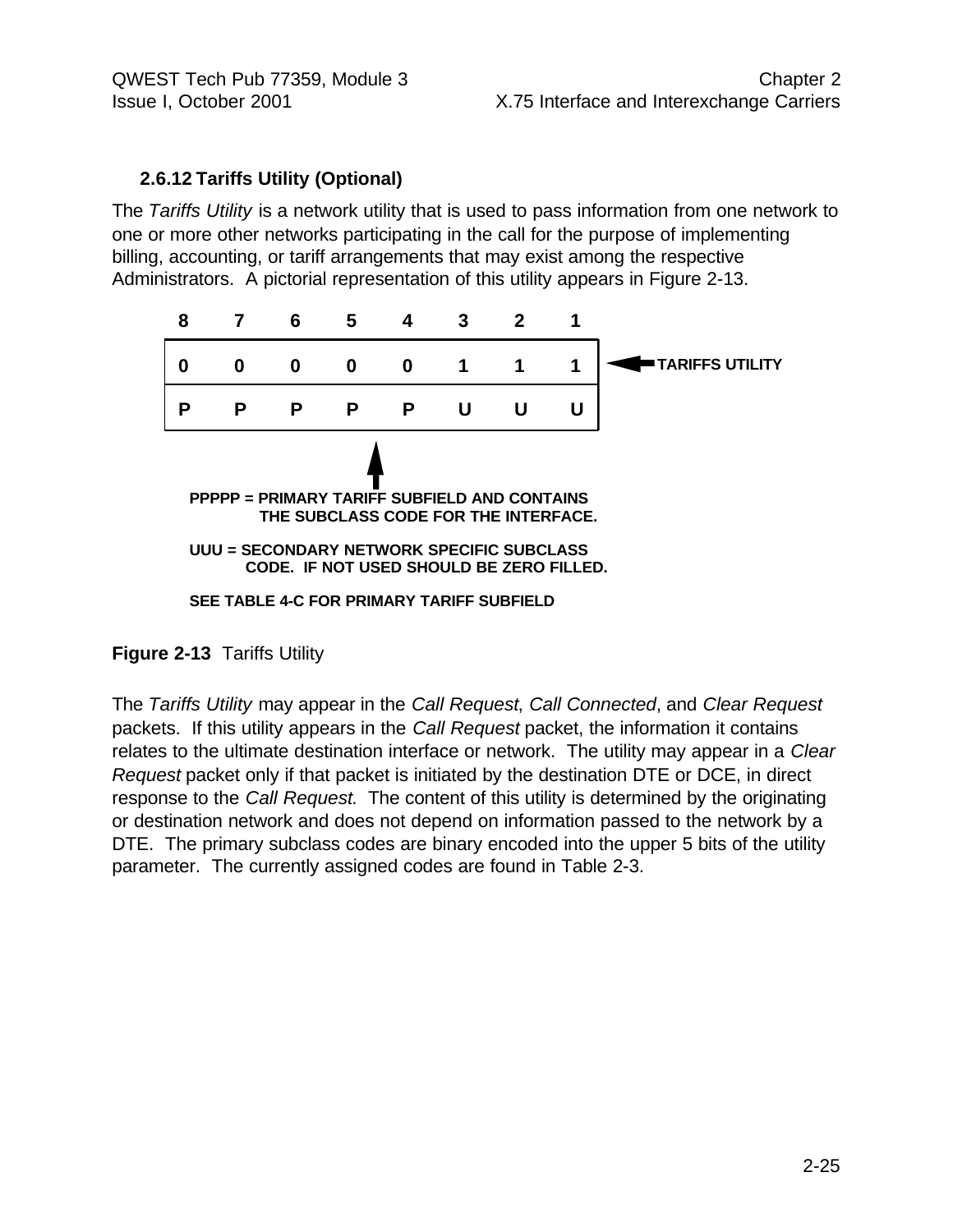| <b>Primary subclass codes</b> | <b>Interface</b>            |
|-------------------------------|-----------------------------|
| 0                             | X.25                        |
| 1                             | Switched access X.28        |
| 2                             | Dedicated access X.28       |
| 3                             | X.32                        |
| 4                             | X.75                        |
| $5 - 15$                      | [Reserved] (Note)           |
| 16-30                         | Reserved for national use   |
| 31                            | Unspecified or non-standard |

**Table 2-3** Interpretation Of Primary Subclass Codes

**Note:** It is for further study whether a portion of the reserved range will be used to specify access interfaces associated with ISDN service.

The three bits of the second subfield (UUU) are used to designate a secondary, networkspecific subclass code that has billing, accounting, or tariff significance. The origination/destination network can optionally use this subfield to specify one of up to seven subclass codes, with a significance set by the network providing the tariff class code value. If this secondary subfield is not utilized, it should be zero filled. Even if this utility is supported on the STE X/Y interface, it may not be present in a packet for a given virtual call if there is no need to exchange tariff-related information with that packet. No more than one instance of this utility may appear in a packet.

#### **2.6.13 Recognized Private Operating Agency (RPOA) Selection (National)**

*Recognized Private Operating Agency Selection* is a network utility that may be used to name a RPOA transit network within the originating country through which a call is to be routed. In the case of international calls, this utility may indicate an international RPOA in the originating country. A pictorial representation of this utility appears in Figure 2-14.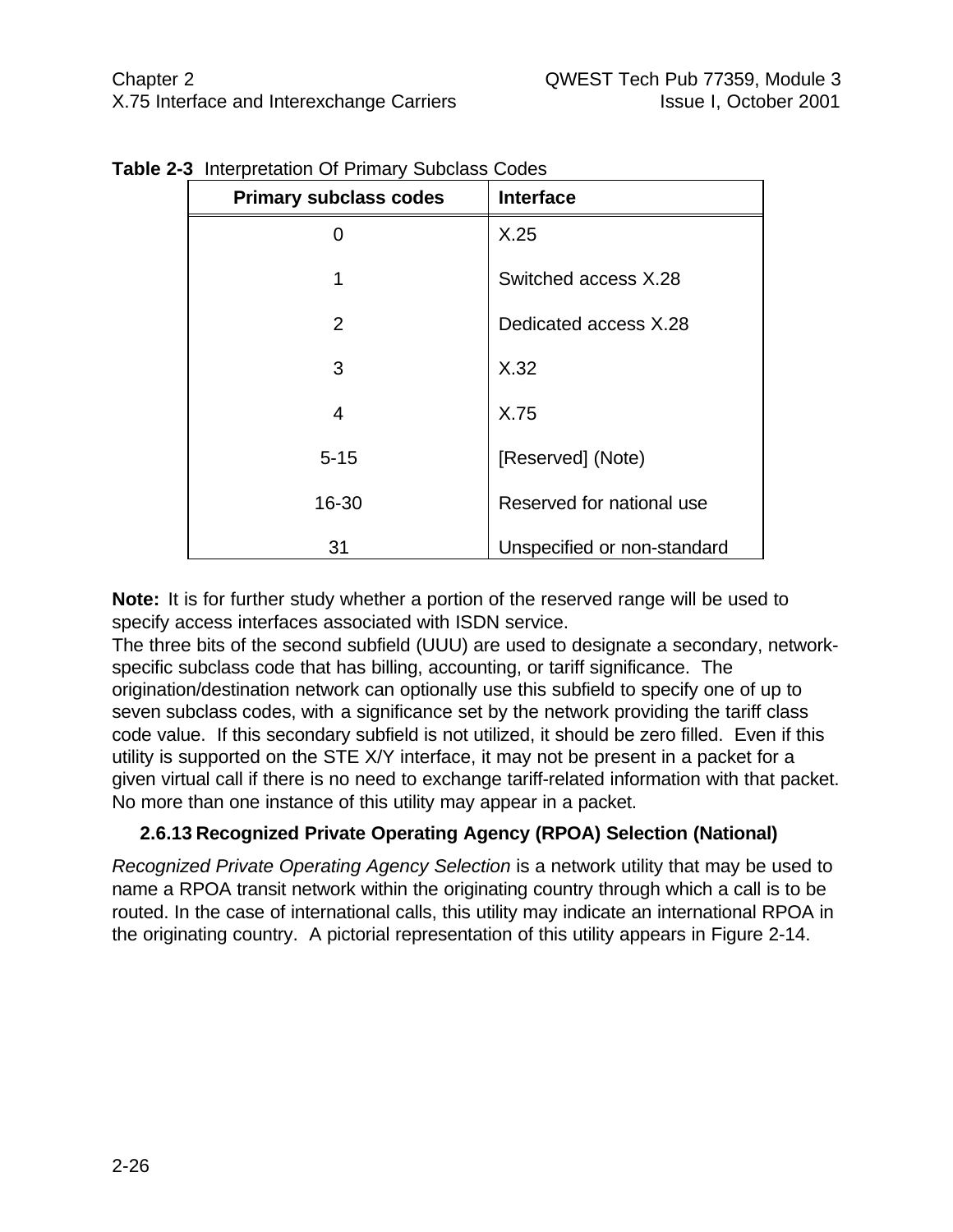

#### **Figure 2-14** RPOA Selection Utility

This utility can be used to carry a RPOA transit network or ISDN Network Identifier Code (INIC) specified by the calling DTE. When more than one transit network is specified by the calling DTE, a sequence of *RPOA Selection* utilities may be present in the *Call Request* packet. In this case, the order of identification of transit networks by the *RPOA Selection* utilities is identical to the order specified by the calling DTE. A network receiving a *Call Request* packet containing one or more *RPOA Selection* utilities will route to the next requested network, removing the *RPOA Selection* utility that names the next requested network. If it is not possible to route to the next requested

network, the receiving network will clear the call. The *RPOA Selection* utility should not be present in the *Call Connected* and *Clear Request* packets. No indication of the *RPOA Selection* should be present in the user facility field of the *Call Request* packet.

#### **2.6.14 Utility Marker (Optional)**

The *Utility Marker* is used to separate international and national X.75 utilities from non-X.75 utilities that may be agreed bilaterally by the Administrators. On an X.75' interface the *Utility Marker* is used to separate the international and national X.75 utilities from the X.75' utilities defined by Bellcore in the Public Packet Switching Network Generic Requirement (PPSNGR). The coding of the utility is two octets of zeros and a pictorial representation of the utility appears in Figure 2-15.



**Figure 2-15** Utility Marker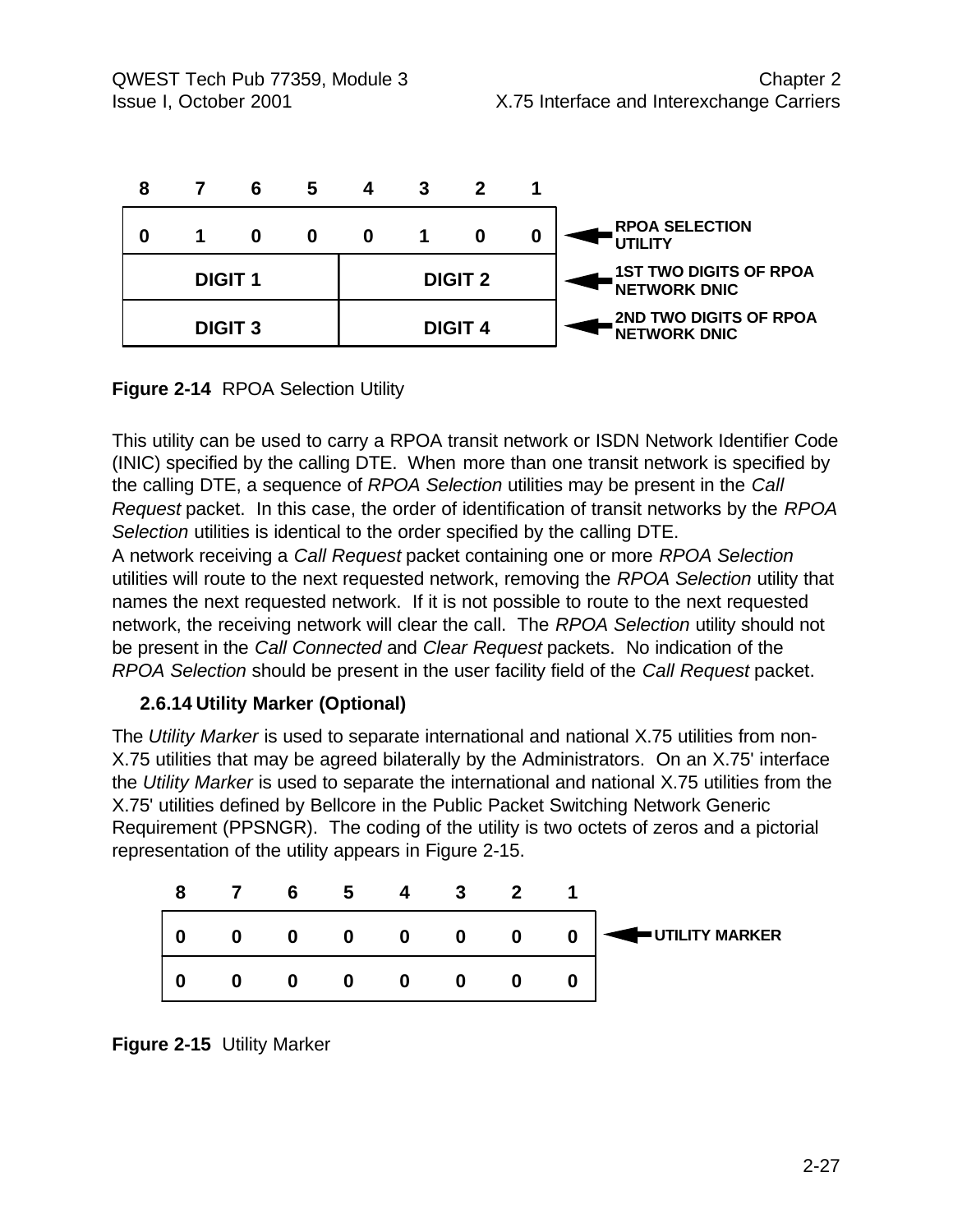#### **2.7 Bellcore X.75' Utilities**

#### **2.7.1 General**

This section describes the Bellcore X.75' utilities that are supported on the DIGIPAC® network. A complete listing of all of the Bellcore X.75' utilities can be found in Table 2-9. A more complete description of the Bellcore X.75' utilities can be found in the PPSNGR, TR-TSY-000301.

#### **2.7.2 Access Characteristics (X.75') (Required)**

In a Bell Operating Company (BOC) multi-vendor or PSPDN/ISDN inter-networking environment, a subnetwork responsible for billing a call needs information available in other subnetworks to completely populate the AMA billing records. Such information is passed between subnetworks over X.75' interfaces. Much of the needed information is available as a standard part of the X.75/X.75' protocol (e.g., call identifier and termination cause). However, there are currently two items of information needed to fully populate AMA records that are not passed between subnetworks in the X.75' protocol: access or gateway interface type and sensor identifier. A utility specified for BOC networks, entitled the *Access Characteristics* utility, is introduced to meet this need for X.75' interfaces. The protocol information carried in this utility also provides part of the information needed for implementation of protocol screening in a multi-vendor environment. The X.75' *Access Characteristics* utility is distinct from the CCITT Tariffs utility, although there is a relationship between the two. Both carry information recorded in the AMA records (in different fields), but the *Access Characteristics* information may also be used in real time for protocol screening by the PSPDNs.

The Tariffs utility carries information that applies to an origination or destination access interface and is used exclusively for billing purposes. The *Access Characteristics* utility carries sensor identifier information, in addition to interface characteristics information similar to that carried by the Tariffs utility. The interface characteristics information carried in the first octet of the *Access Characteristics* utility applies to either an access interface (origination or destination) or to an inter-network X.75 interface (incoming or outgoing), whichever is the BOC network boundary for that direction of the call. This difference from the Tariffs utility reflects the fact that protocol screening is based on net protocol conversion from edge to edge within a single network (not access interface to access interface for the complete virtual circuit).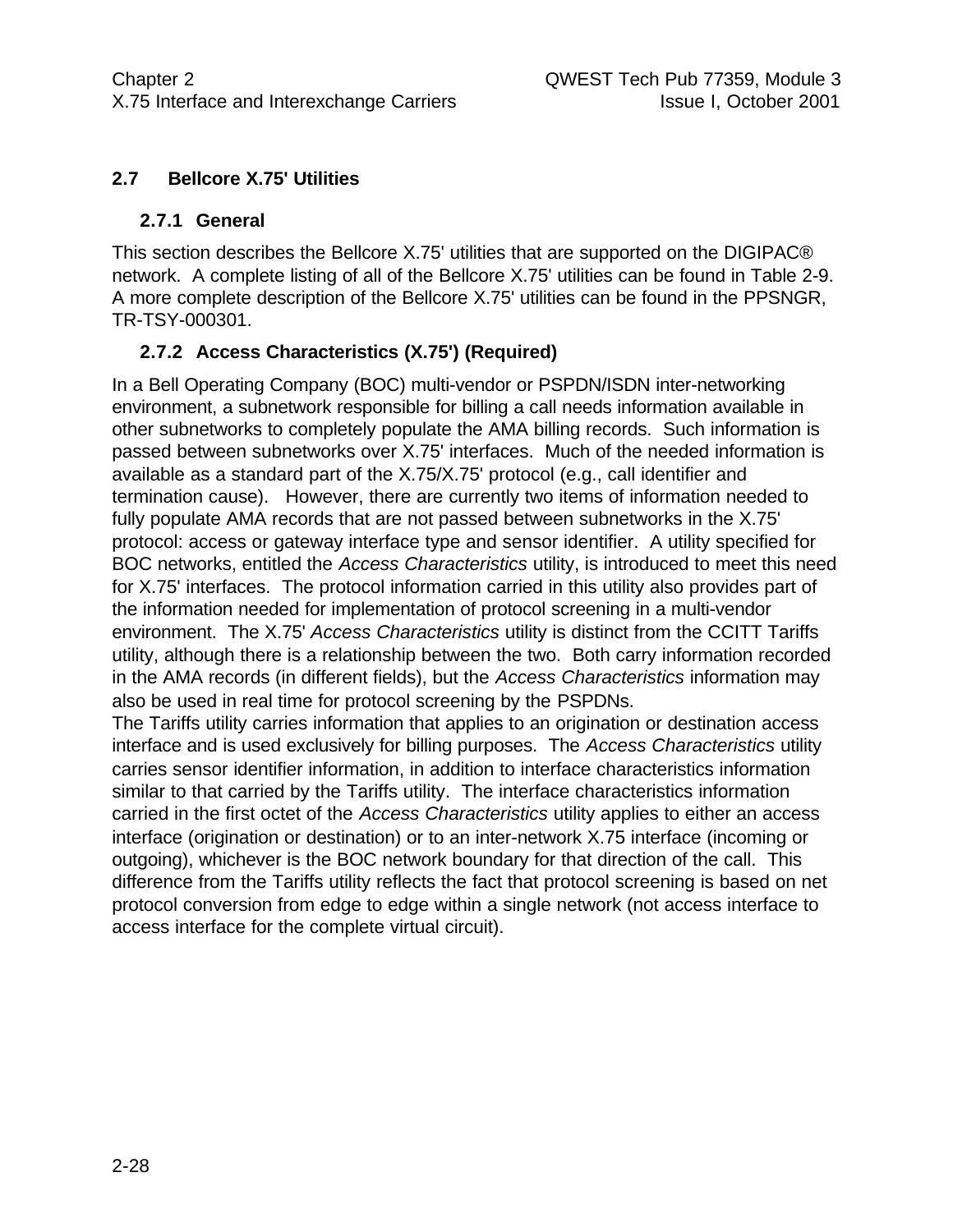The Tariffs utility is relevant only for inter-network calls. The *Access Characteristics* utility is required only when X.75' interfaces are crossed. For an inter-network call, instances of both utilities may be present across an X.75' interface. The Tariffs utility information would apply to the access interface and *Access Characteristics* utility information would apply to the interface at the edge of the network, which may be the same access interface or an X.75' interface. When X.75' interfaces are present, the *Access Characteristics* utility also serves to pass information concerning the access interface local to the network for mapping into the Tariffs utility at an outgoing X.75 interface. The contents of the Tariffs utility are never mapped into the *Access Characteristics* utility. When the Tariffs utility is received over an incoming X.75 interface, it is passed transparently over any subsequent X.75' interface encountered within that network for that packet. Procedures

• Only a single instance of the *Access Characteristics* utility is permitted in any packet. The presence of the utility is required in all *Call Request* and *Call Connected* packets over X.75' interfaces. The utility is present in the *Clear Request* packets only as specified below.

The subnetwork containing the originating access interface or the incoming X.75 inter-network gateway is responsible for inserting the *Access Characteristics* utility in the *Call Request* packet passed over an X.75' interface. All successive X.75' interfaces over which the *Call Request* packet is carried pass this instance with no change. When the *Access Characteristics* utility appears in a *Call Request* packet, the information it carries pertains to the originating access or incoming X.75 gateway interface within the BOC's network.

The subnetwork containing the destination access interface or outgoing X.75 internetwork gateway is responsible for inserting the *Access Characteristics* utility in the *Call Connected* packet over an X.75' interface. This utility instance is passed without change in the *Call Connected* packet carried over any subsequent X.75' interface. When the *Access Characteristics* utility appears in the *Call Connected* packet, the information it carries pertains to the destination access or outgoing X.75 gateway interface within the BOC's network. The information contained in the utility instance carried in *Call Request* packet is not repeated in the *Call Connected* packet.

• The clearing subnetwork is responsible for first inserting the *Access Characteristics* utility in the *Clear Request* packet over an X.75' interface if the utility is inserted at all. The *Access Characteristics* utility is present in the *Clear Request* packet if and only if all of the following conditions prevail:

- The *Call Request* packet has already been passed over the outgoing X.75 interface (originating or transit network for an inter-network call) or the Incoming Call packet has already been passed to the destination DTE/CPE (all other cases)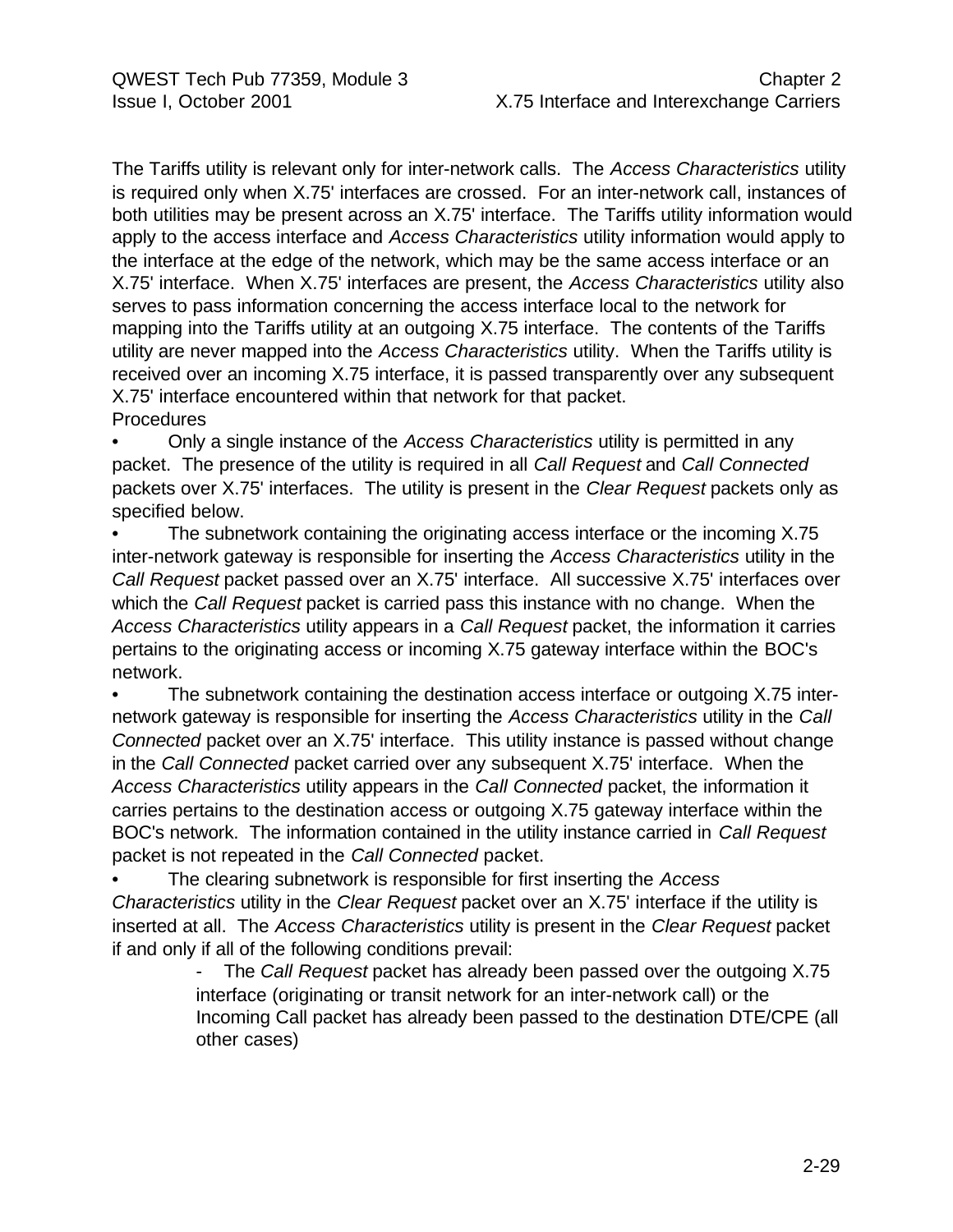The *Call Connected* packet for that call has not previously been passed over the X.75' interface.

• If an undelivered *Call Connected* packet is being replaced by a *Clear Request* packet, the clearing subnetwork transfers the *Access Characteristics* utility, if present, from the *Call Connected* to the *Clear Request* packet, unmodified, if the clearing cause is not of a type that prevents the information in the upstream *Call Connected* packet from being received by the clearing network element. For example, if a Packet Switch (PS)/Packet Handler Function (PHF) clears a call because of a protocol problem (not affecting the presence or validity of the utility) detected in a *Call Connected* packet received across the X.75' interface, the *Access Characteristics* utility received should be included in the resulting *Clear Request* generated. This requirement assures that key items of billing information (the network boundary interface type and sensor identifier) is passed to the AMA recording point so that whatever network services have been rendered up to this point can be successfully billed, if appropriate.

• The *Access Characteristics* utility instance (if present) is passed without change in the *Clear Request* packet carried over any subsequent X.75' interface. The information contained in the utility carried in a *Clear Request* packet pertains to the destination access or outgoing X.75 gateway interface within the BOC's network. **Coding** 

• The utility code for the class C *Access Characteristics* utility is "10100000" (bit 8 to the left). As a utility specified for BOC networks, it follows the utility marker. The utility instance consists of the utility code and a parameter field of three additional octets, as depicted in Figure 2-16.



**Figure 2-16** Access Characteristics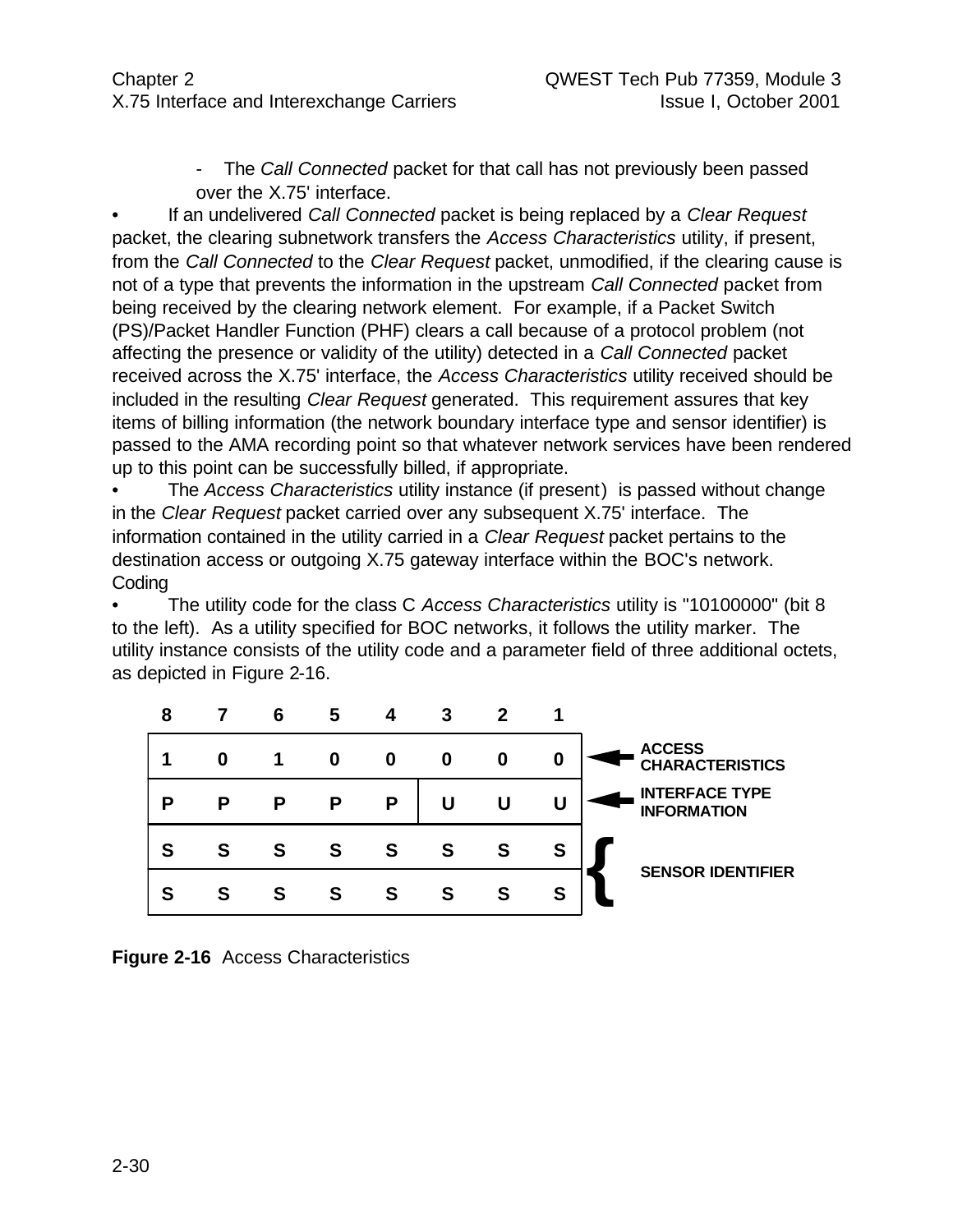The first octet of the parameter field consists of two subfields, encoded in binary. Table 2-4 shows the encoding of the PPPPP subfield.

The relevant interface is the originating access interface or incoming X.75 interface (if call does not originate on the BOC's network) for the *Call Request* packet. The relevant interface is the destination access interface or outgoing X.75 interface [if call is not destined for a Data Terminal Equipment (DTE)/Customer Provided Equipment (CPE) within the BOC's network] for the *Call Connected* or *Clear Request* packets. **Table 2-4** Encoding Of Relevant Interface Type

| PPPPP | <b>Relevant Interface Type</b>                                      |
|-------|---------------------------------------------------------------------|
| 00000 | X.25 (Includes ISDN X.25 access*)                                   |
| 00001 | Dial-Up X.28                                                        |
| 00010 | Dedicated X.28                                                      |
| 00011 | X.32 (Includes ISDN circuit-switched access to PSPDN dial-in port*) |
| 00100 | X.75 (Dedicated)                                                    |
| 10000 | Dedicated 3270 Bisynchronous                                        |
| 10001 | Dial-Up 3270 Bisynchronous                                          |
| 10010 | Dedicated 2780/3780 Bisynchronous                                   |
| 10011 | Dial-Up 2780/3780 Bisynchronous                                     |
| 10100 | Dedicated SNA/SDLC                                                  |
| 10101 | Dial-Up SNA/SDLC                                                    |
| 11111 | Unspecified or Nonstandard                                          |
| Other | (Reserved)                                                          |

\*Until CCITT or American National Standards Institute (ANSI) specify distinct ISDN code points for Tariffs utility counterparts.

The three bits of the UUU subfield are used to designate a network-specific class code. The source network can optionally use this subfield to specify one of up to seven (significant, non-zero) class codes, with significance set by the network providing the class code value. Each DTE/Data Circuit Terminating Equipment (DCE), CPE/Packet Handler Function (PHF), and X.75 gateway interface is configured with two 3-bit values that can be set by the BOC. The two values corresponding to the two possible modes or directions in which the interface can be operating with respect to call establishment (origination/incoming or destination/outgoing). One of the potential uses for the UUU subfield is subcategorizing the interface type specified in the PPPPP subfield or indicating a network-specific type if the PPPPP value is "Unspecified or Nonstandard." If the optional UUU subfield is not used by the BOC, it should be zero filled.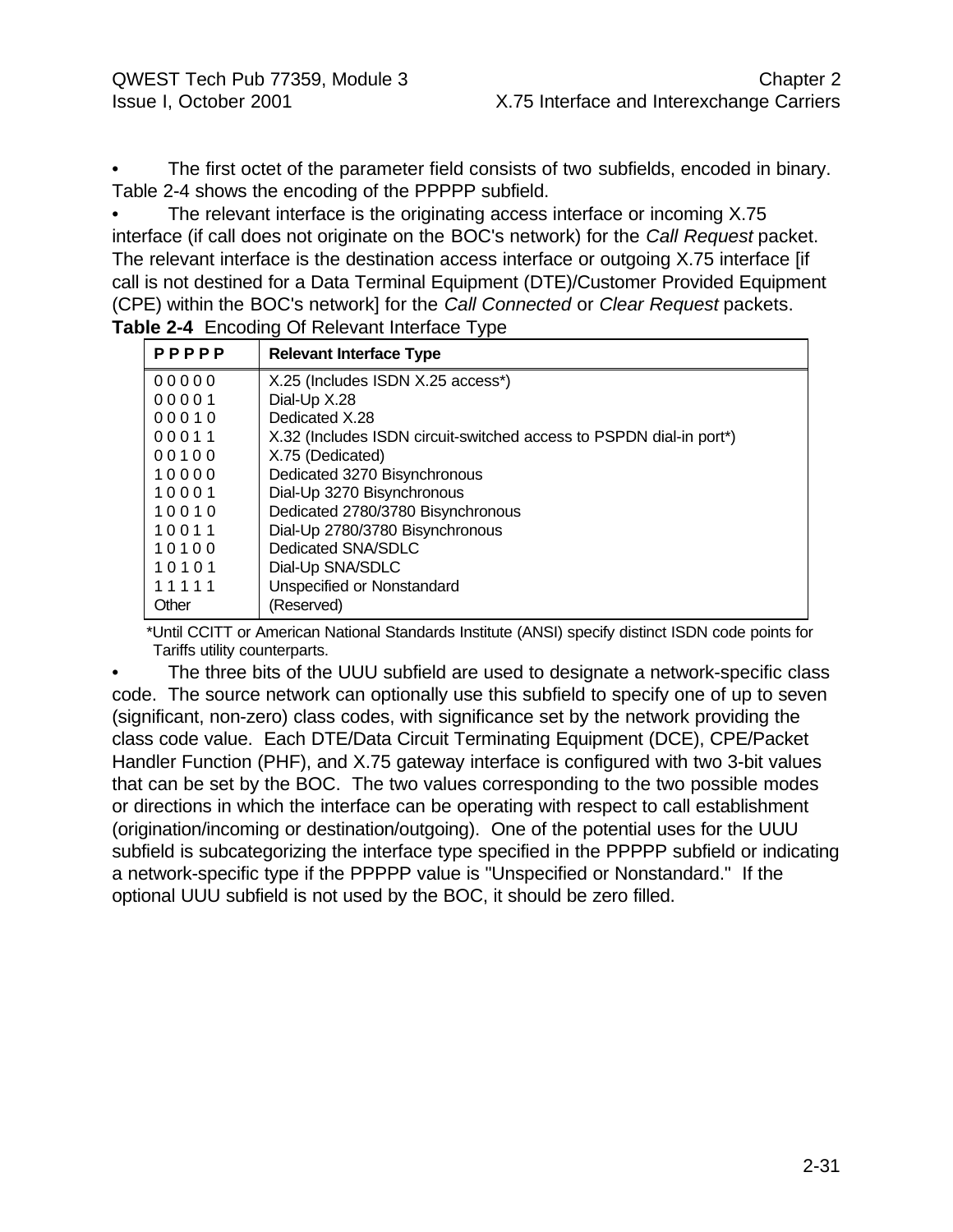The second and third octets of the parameter field contain a 16-bit binary value. Bit 8 of the first of these two octets is the most significant bit and bit 1 of the last octet is the least significant. These 16 "S" bits constitute the sensor identifier assigned by the BOC to the network element associated with access or X.75 gateway interface characterized by the first octet of the parameter field. This field allows the BOC to uniquely identify over 65,000 network elements within the network, using binary encoding. The most significant bit is reserved to distinguish between PSPDN and (Integrated Services Digital Network (ISDN) network elements (0=PSPDN; 1=ISDN). Thus, each network element capable of servicing an access or gateway interface would be configured with a 16-bit sensor identifier that is selected by the BOC, for the purpose of populating this field.

• For additional information concerning the *Access Characteristics* utility consult the PPSNGR, TR-TSY-000301.

## **2.7.3 X.75 Interface Identifier (X.75') (Required)**

For inter-network calls, the AMA billing record includes a unique identifier for each X.75 interface between the BOC network and the connecting network (two such interfaces are present when the BOC network is operating as a transit network). In a BOC multivendor or PSPDN/ISDN inter-working environment, the X.75 interface identifier for the outgoing and/or incoming X.75 interface must be passed over any X.75' links between the subnetwork containing the X.75 interface and the subnetwork responsible for creating the Automatic Message Accounting (AMA) record. These conditions correspond to the cases for which the *Access Characteristics* utility specifies X.75 as the protocol for the BOC network boundary interface.

*X.75 Interface Identifier* is a utility specified for BOC packet mode networks and designed to pass the X.75 interface identifying information between subnetworks via X.75' interfaces. When needed, this utility is passed over X.75' interfaces in addition to the *Access Characteristics* utility. The detailed specifications for the *X.75 Interface Identifier* utility follow:

• The PS/PHF should support the *X.75 Interface Identifier* utility for X.75' interfaces. The Access Concentrator (AC) should support the *X.75 Interface Identifier* utility if it is capable of also either directly supporting X.75 interfaces or generating AMA records for calls chargeable to attached DTEs. In the case that an AC is capable of itself generating AMA records, but is not capable of supporting an X.75 interface, the AC need only support the utility for *Call Connected* and *Clear Request* packets.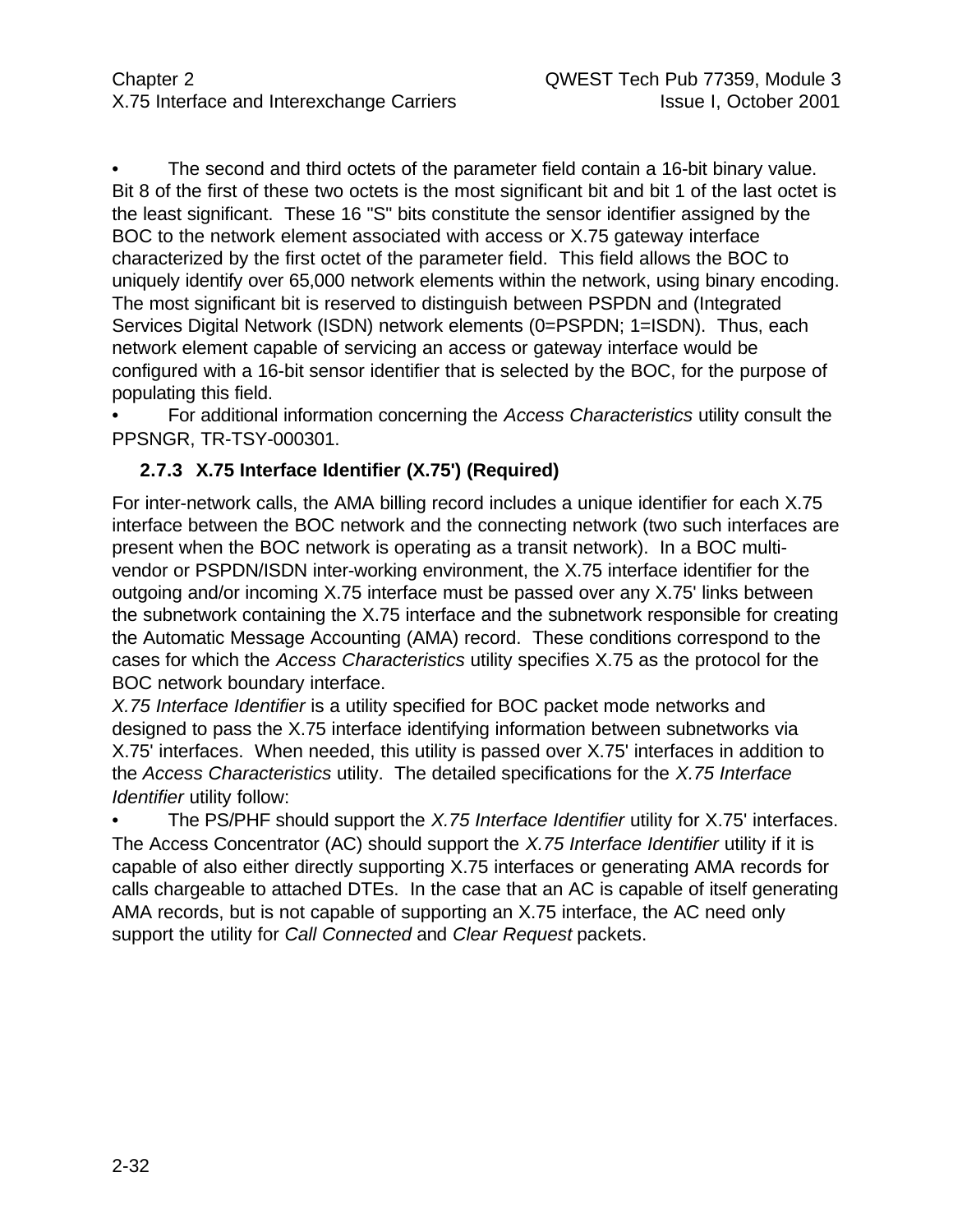• The procedures, coding, and application for the *X.75 Interface Identifier* utility are as specified below and in subsections 3.5.4.7.1, 3.5.4.7.2, and 3.5.4.7.3 of the PPSNGR (TR-TSY-000301). References to "incoming" and "outgoing" X.75 interfaces below are with respect to the *Call Request* packet path through the network as illustrated in Figure 2-17.



**Figure 2-17 '**Incoming' and 'outgoing' X.75 Interfaces Relative to a BOC Network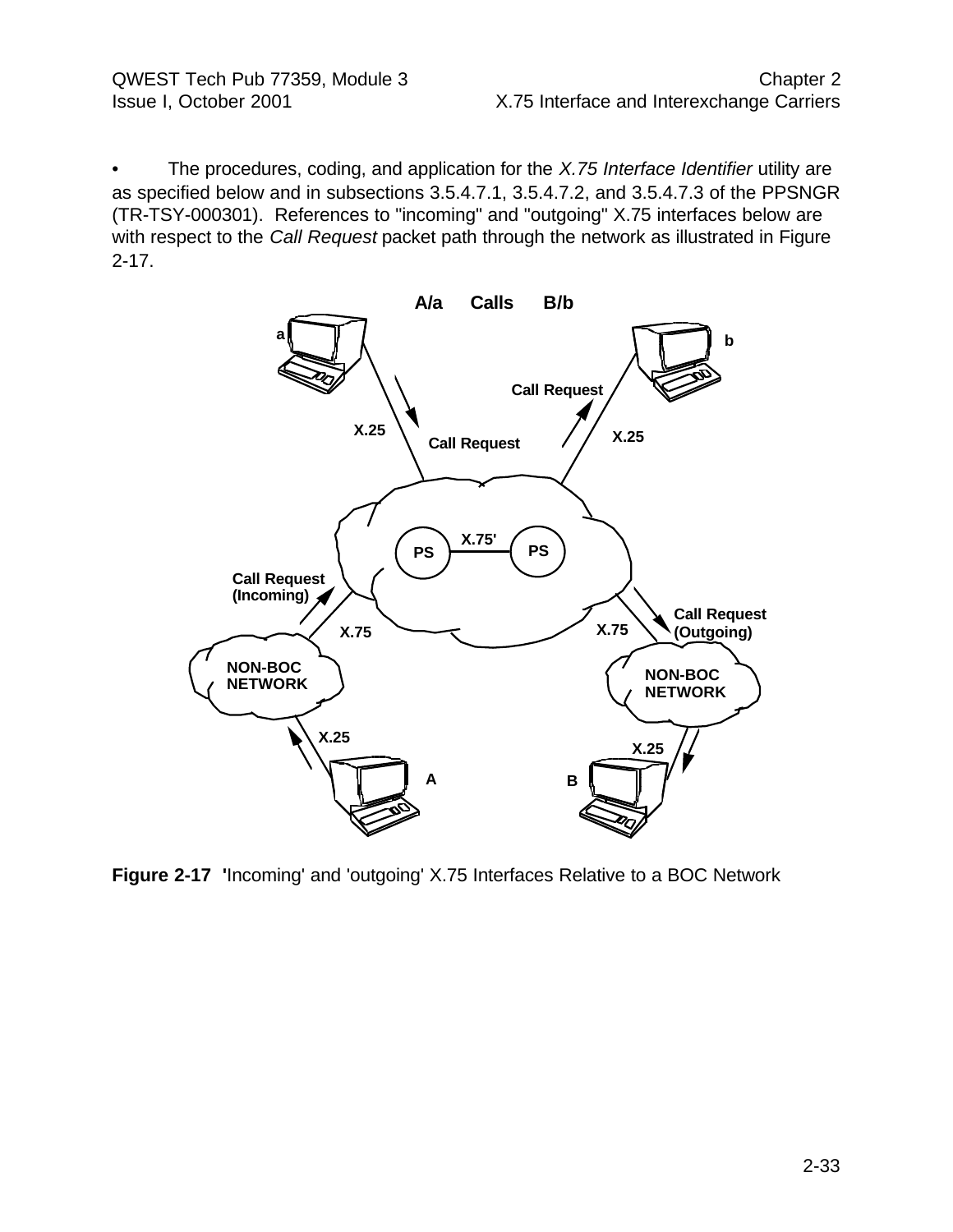#### **Procedures**

• Only a single instance of the *X.75 Interface Identifier* utility is permitted in any packet. The utility appears in a *Call Request* packet passed over an X.75' interface if and only if that *Call Request* entered the BOC network over an incoming X.75 interface (i.e., the "PPPPP" subfield carried in the *Access Characteristics* utility to be passed over the X.75' interface for the packet contains "00100"). The utility appears in a *Call Connected* packet passed over and X.75' interface if and only if that *Call Connected* packet entered the BOC network over and outgoing X.75 interface (i.e., the "PPPPP" subfield carried in the *Access Characteristics* utility to be passed over the X.75' interface for the packet contains "00100"). The same rule applies to the insertion of the utility in a *Clear Request* packet passed over an X.75' interface as applies for a *Call Connected* packet, except that the utility is inserted in the *Clear Request* packet only if both of the following are satisfied:

> - The *Call Request* packet has already been passed over the outgoing X.75 interface for the call.

- The *Call Connected* packet for the call has not previously been passed over the X.75' interface.

The subnetwork containing the incoming X.75 inter-network gateway is responsible for inserting the *X.75 Interface Identifier* utility in the *Call Request* packet passed over the X.75' interface. All successive X.75' interfaces over which the *Call Request* packet is carried pass this instance with no change. When the *X.75 Interface Identifier* utility appears in a *Call Request* packet, the information it carries pertains to the incoming X.75 gateway interface within the BOC's network.

The subnetwork containing the outgoing X.75 inter-network gateway is responsible for inserting the *X.75 Interface Identifier* utility in the *Call Connected* or *Clear Request* packet over an X.75' interface. Once inserted, this utility instance is passed without change in the *Call Connected* or *Clear Request* packet carried over any subsequent X.75' interface. When the *X.75 Interface Identifier* utility appears in a *Call Connected* or *Clear Request* packet, the information it carries pertains to the outgoing X.75 gateway interface within the BOC's network.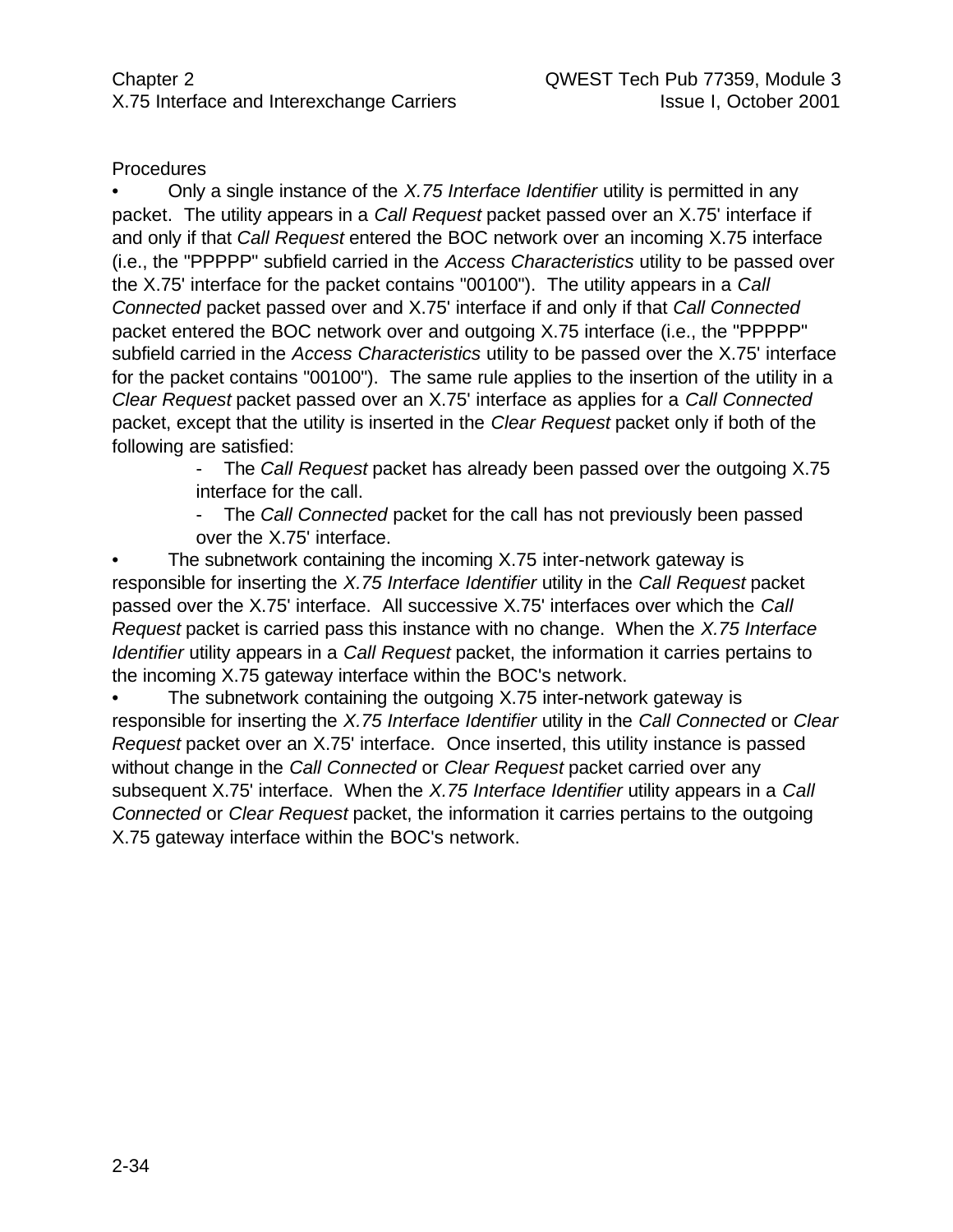• If an undelivered *Call Connected* packet is being replaced by a *Clear Request* packet, the clearing subnetwork transfers the *X.75 Interface Identifier* utility, if present, from the *Call Connected* to the *Clear Request* packet, unmodified, if the clearing cause is not of a type that prevents the information in the upstream *Call Connected* packet from being received by the clearing network element. For example, if a PS/PHF clears a call because of a protocol problem (not affecting the presence or validity of the utility) detected in a *Call Connected* packet received across the X.75' interface, the *X.75 Interface Identifier* utility received should be included in the resulting *Clear Request* generated. This requirement assures that a key item of billing information (the outgoing X.75 interface identifier) is passed to the AMA recording point so that whatever network services have been rendered up to this point can be successfully billed, if appropriate. **Coding** 

• The utility code for the class D *X.75 Interface Identifier* utility is "11100011" (bit 8 to the left). As a utility specified for BOC networks, it follows the utility marker. The utility instance consists of (a) the utility code; (b) a parameter length octet containing "00000110" (bit 8 to the left, specifying 6 octets to follow); and (c) a parameter field of 6 additional octets, encoding an 11- digit X.75 interface identifier in Binary Coded Decimal (BCD). A pictorial representation of the utility appears in Figure 2-18. The most significant digit is encoded in bits 5 through 8 of the first of these octets and the least significant digit is encoded in bits 5 through 8 of the last octet. Bits 1 through 4 of the last octet are not used and are set to all zeros.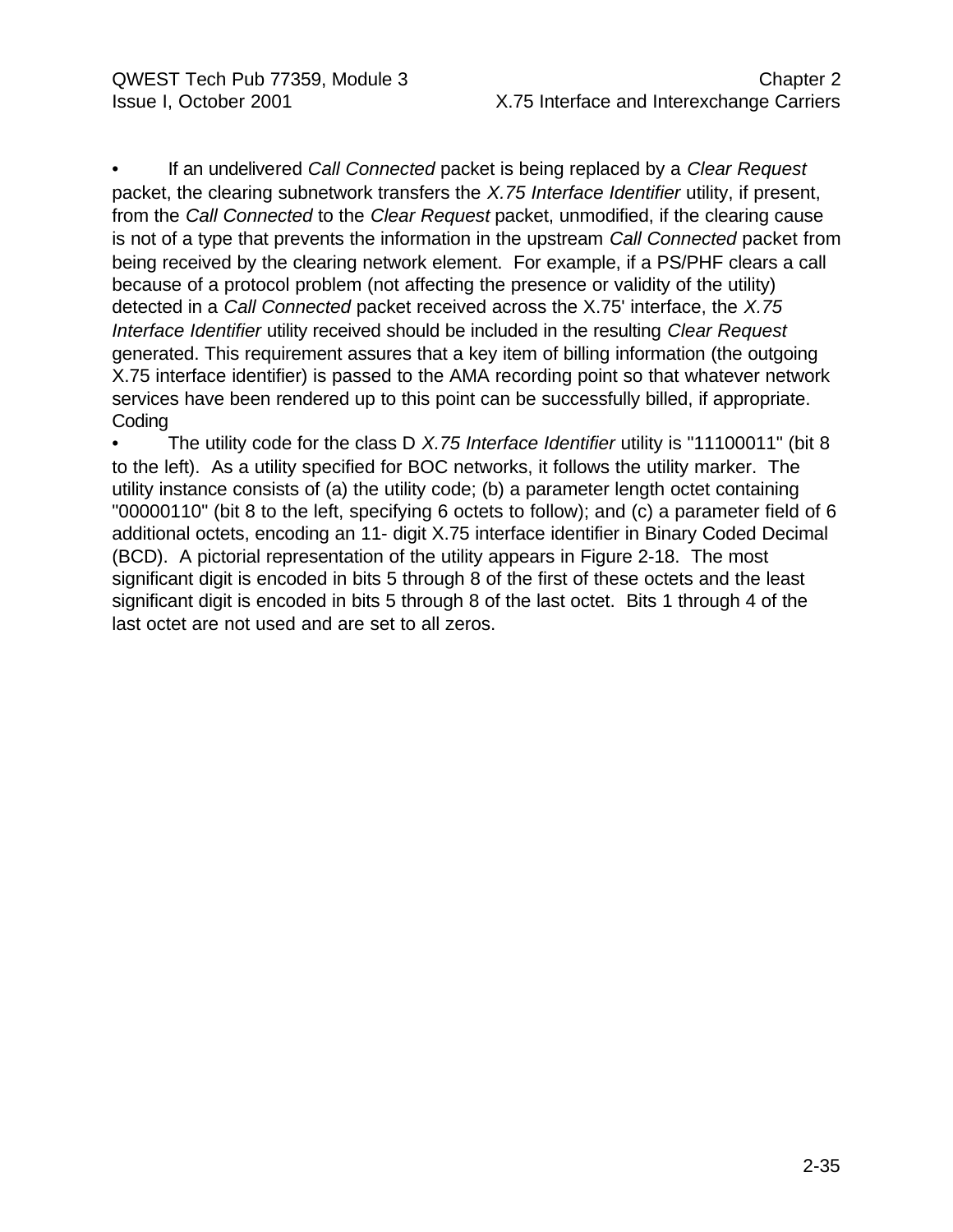

**Figure 2-18** X.75 Interface Identifier

• The 11-digit X.75 interface identifier carried in this utility is based on the BOCassigned value configured for the X.75 interface to which this utility instance refers. All values are right-justified within the 11-digit field with leading zeros. No X.75 interface should be configured with a value of all zeros. If Multi Link Procedure (MLP) is supported on the interface, all Single Link Procedures (SLP) belonging to the MLP share a common X.75 interface identifier, which uniquely identifies the MLP. For additional information concerning the *X.75 Interface Identifier* utility consult the PPSNGR, TR-TSY-000301.

## **2.8 Routing**

Packet Switched Public Data Network (PSPDN) Data Terminal Equipment (DTE) to Interexchange Carrier (IC) Data Terminal Equipment (DTE)

• On internetwork calls, the PSPDN DTE enters an address of up to 14 digits for the called DTE that is connected to the IC preceded by the prefix "1". This address consists of a 4-digit DNIC of the destination IC and a DTE address of up to 10 digits. The PSPDN STE strips the prefix "1" and passes the called address to the IC STE at the network interface in a Call Request packet. It also passes the calling address in the same Call Request packet. The IC routes the call based on the address information.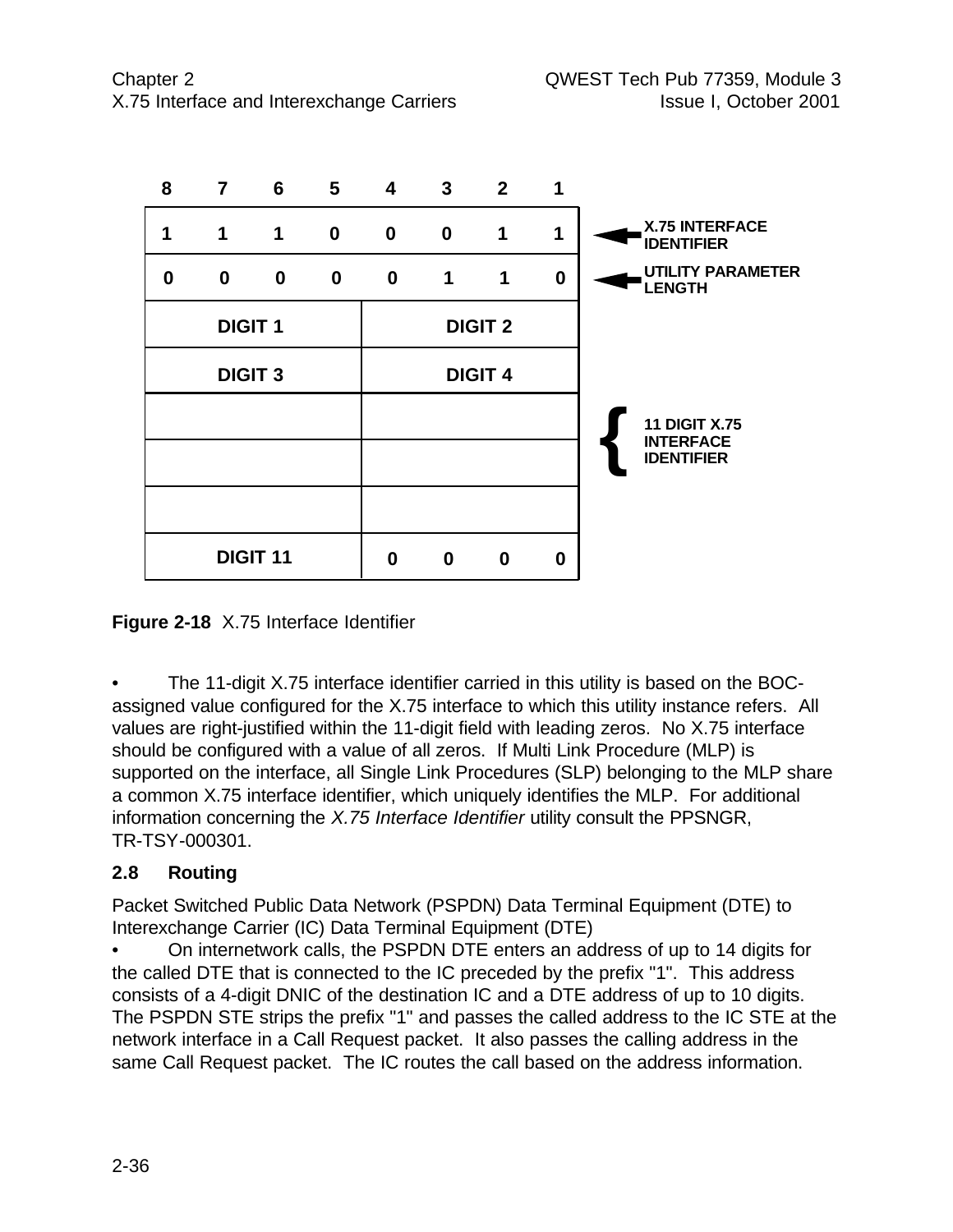Interexchange Carrier (IC) Data Terminal Equipment (DTE) to Packet Switched Public Data Network (PSPDN) Data Terminal Equipment (DTE)

Internetwork calls that originate from terminals connected to the IC are routed on the basis of the PSPDN DNIC and the address of the called DTE connected to the PSPDN. The number of digits on this internetwork call is a total of 14, of which the first four digits are the PSPDN DNIC . The IC would use the next three or six digits of the called DTE address to route the call to the appropriate PSPDN gateway (STE). The PSPDN DNIC will be provided by the terminal user at call set up time. The destination DCE (in the PSPDN) may add the prefix "1" to the calling address before it delivers the Incoming Call packet to the DTE.

Packet Switched Public Data Network (PSPDN) Data Terminal Equipment (DTE) to Packet Switched Public Data Network (PSPDN) Data Terminal Equipment (DTE) (InterLATA)

• Calls that originate on a PSPDN in one LATA and terminate on a DTE connected to the PSPDN in another LATA would use an IC for inter-LATA communications. The call would be routed by the PSPDN to the selected IC (STE). **THE PSPDN would be included in fields of X.75 call Request packet.** The IC network would then determine the appropriate routing based on either the next three or six digits of the called address and route the call toward the corresponding gateway. The destination PSPDN would then route the call to the appropriate DTE.

Packet Switched Public Data Network (PSPDN) Data Terminal Equipment (DTE) to Integrated Services Digital Network (ISDN) Data Terminal Equipment (DTE) (InterLATA)

• Calls that originate on a PSPDN and terminate on a DTE connected to an ISDN in another LATA would use an IC for inter-communications. The call would be routed by the PSPDN to the selected IC (STE). The ISDN E. 164 address, CC+N(S)N (Country Code + National Significant Number), will be in the called DTE address field of the X.75 Call Request Packet preceded by an escape code of 0 or 9. The IC will route on either the Country Code, for calls beyond North America (CC other than 1), or the first six (6) digits of the National Significant Number (NPA+NXX), for calls within North America (CC = 1), toward the corresponding gateway. The destination ISDN and/or PSPDN will route the call to the appropriate DTE.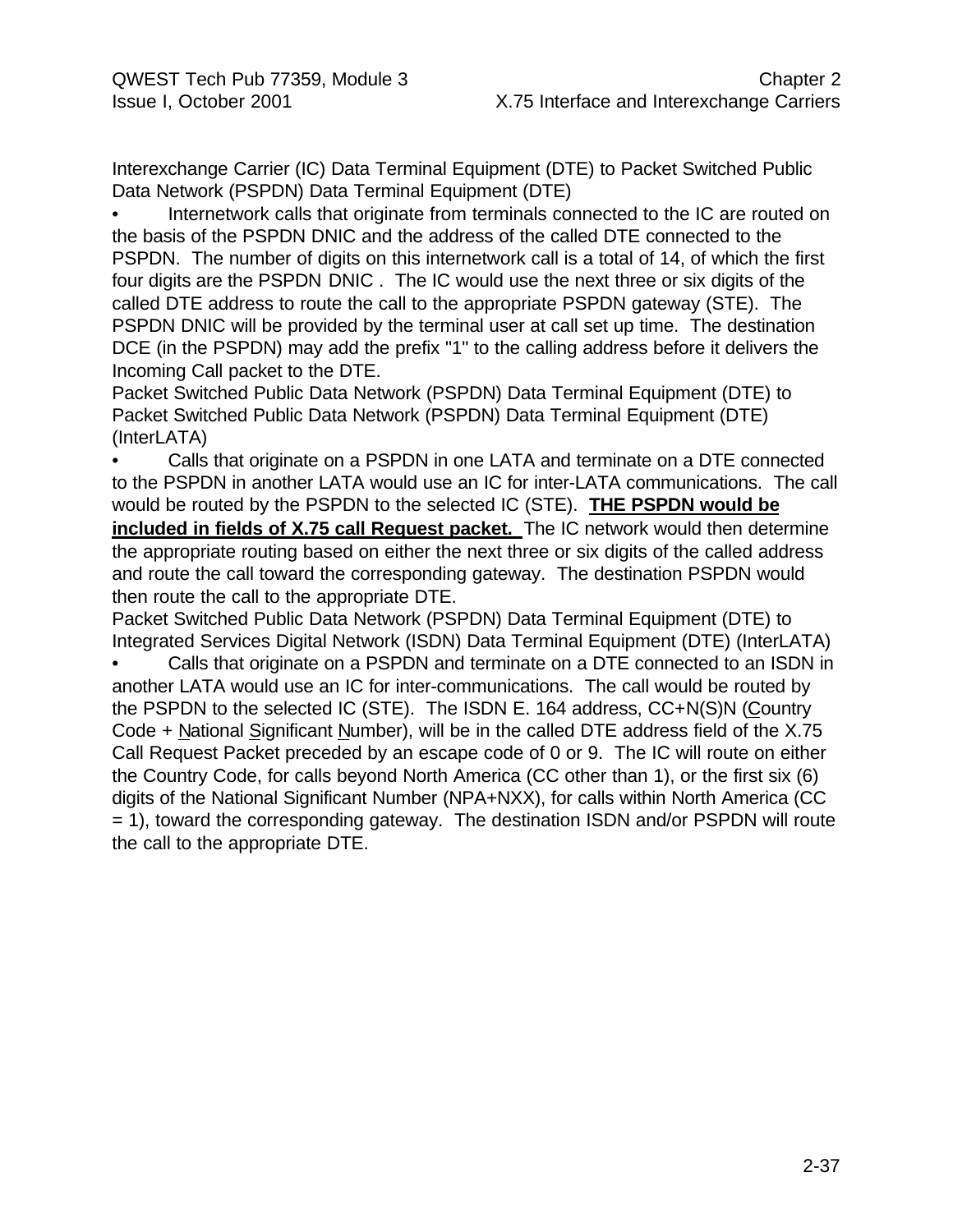Integrated Services Digital Network (ISDN) Data Terminal Equipment (DTE) to Integrated Services Digital Network (ISDN) Data Terminal Equipment (DTE) (InterLATA)

• Calls that originate on an ISDN and terminate on a DTE connected to an ISDN in another LATA and transit the PSPDN to access the selected IC for inter-communications will be routed in the same manner identified above. Both the called DTE address field and the calling DTE address field in the X.75 Call Request Packet sent by the PSPDN will contain an E.164 address preceded by an escape code of 0 or 9.

• Calls that originate on an ISDN and terminate on a DTE connected to an ISDN in another LATA and where the IC has direct X.75 connection to the ISDN will be routed in the same manner as identified above for ISDN DTE transiting the PSPDN.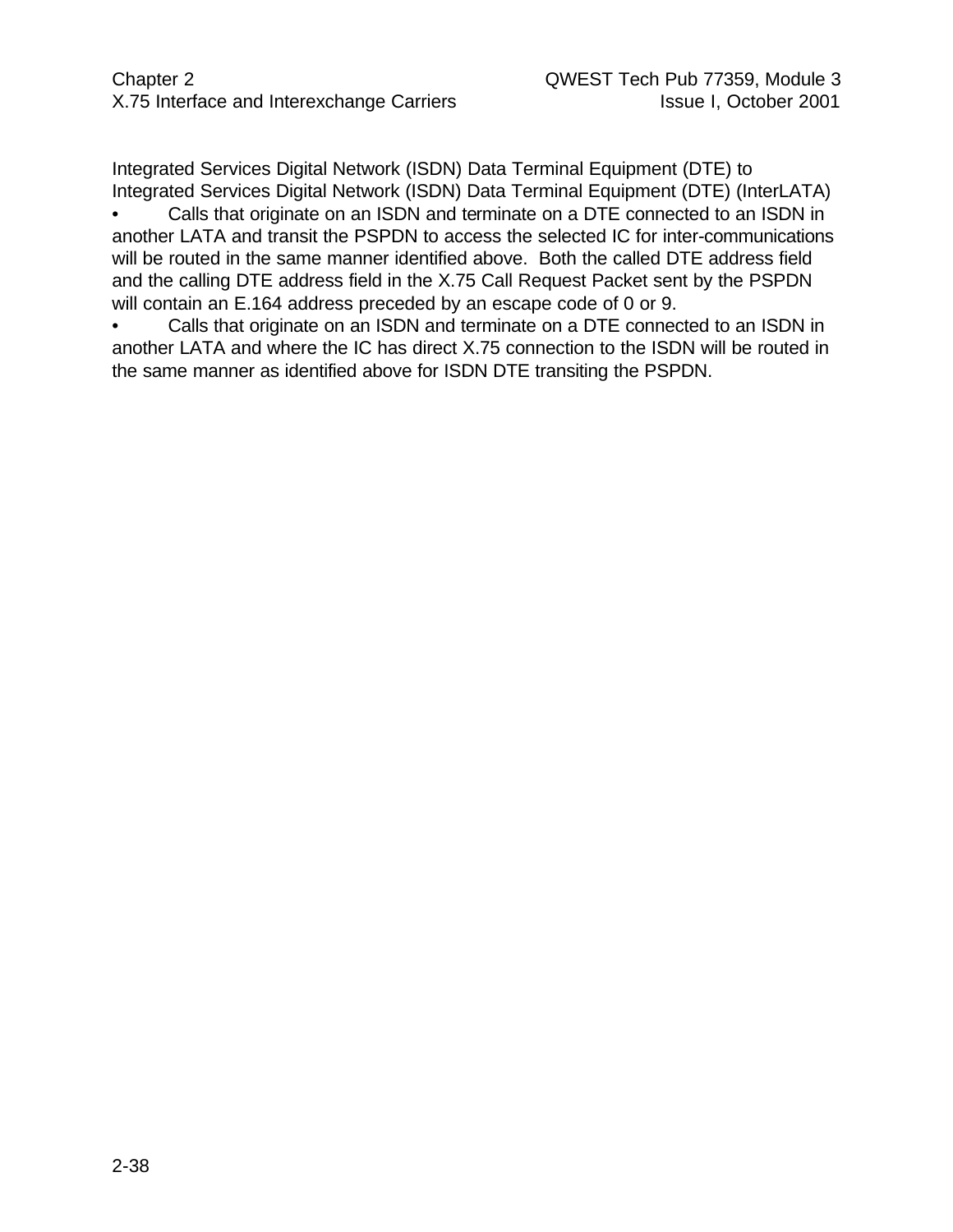| PHYSICAL LEVEL                        |                                            |
|---------------------------------------|--------------------------------------------|
| <b>Transmission Rates</b>             | 9.6 and 56 kbit/s                          |
| Interfaces                            | EIA-232 for 9.6 kbit/s                     |
|                                       | CCITT Recommendation V.35 for 56 kbit/s    |
| <b>LINK LEVEL</b>                     |                                            |
| Procedure                             | <b>LAPB/SLP</b>                            |
| Parameter K                           | $K = 7$ (Modulo 8)                         |
| Parameter N1                          | 2096 Bits (256 octets)                     |
| Parameter N2                          | 10                                         |
| Timer <sub>T1</sub>                   | 3 Seconds                                  |
| Parameter T2                          | 200 milliseconds                           |
| Timer T <sub>3</sub>                  | 15 Seconds                                 |
| <b>Frame Address Field Convention</b> |                                            |
| Command                               | 03                                         |
| Response                              | 01                                         |
| <b>PACKET LEVEL</b>                   |                                            |
| Packet Types                          | All Basic Packets                          |
| Number of logical channels per link   | 128 @ 56 kbit/s                            |
|                                       | 64 @ 9.6 kbit/s                            |
|                                       | 32 @ 4.8 kbit/s                            |
|                                       | 16 @ 2.4 kbit/s                            |
| Packet Size                           | 128 octets                                 |
| Packet Window Size                    | $W = 2$                                    |
| <b>Packet Sequence Numbering</b>      | Modulo 8                                   |
| <b>Address Format</b>                 | Inter-network: 4 digit DNIC + 10 digit NTN |
|                                       | Intra-network: 10 digit NTN                |
|                                       | ISDN addresses: 0 + CC + N(S)N             |
|                                       | CC = Country Code (1 for North America)    |
|                                       | N(S)N = National Significant Number        |
| Packet Level Timers                   |                                            |
| T30                                   | 180 seconds                                |
| T31                                   | 200 seconds                                |
| T32                                   | 180 seconds                                |
| $\overline{T33}$                      | 180 seconds                                |

**Table 2-5** Summary of X.75 DIGIPAC® Default Interface Attributes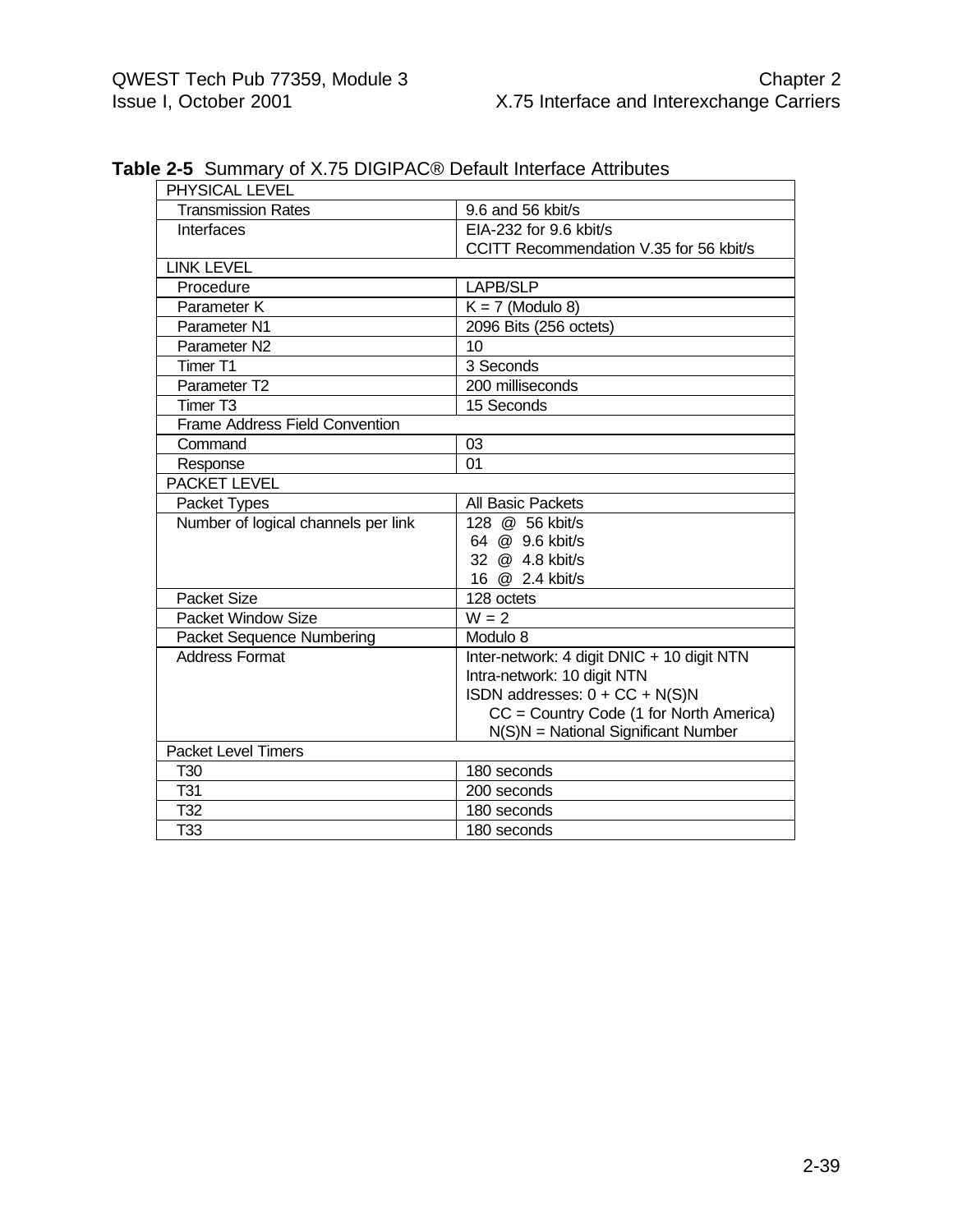| <b>TIMER</b><br><b>NUMBER</b> | <b>VALUE</b> | <b>STATE OF</b><br><b>LOGICAL</b><br><b>CHANNEL</b> | <b>STARTED</b><br><b>WHEN</b>                     | <b>NORMALLY</b><br><b>TERMINATED</b><br><b>WHEN</b>                                                                       | <b>ACTIONS TO TAKEN WHEN THE</b><br><b>TIME OUT EXPIRES</b>                                                           |                                                                                                                                          |
|-------------------------------|--------------|-----------------------------------------------------|---------------------------------------------------|---------------------------------------------------------------------------------------------------------------------------|-----------------------------------------------------------------------------------------------------------------------|------------------------------------------------------------------------------------------------------------------------------------------|
|                               |              |                                                     |                                                   |                                                                                                                           | <b>TOWARD STE</b><br><b>X/Y</b>                                                                                       | <b>TOWARD</b><br><b>NETWORK</b>                                                                                                          |
| T 30                          | 180 sec.     | r2/r3                                               | STE X/Y<br>issues a restart                       | STE X/Y leaves<br>the r2/r3 state<br>(i.e., a restart<br>confirmation or<br>restart request<br>is received)               | STE X/Y signals<br>a restart request<br>packet (network<br>congestion, #52)<br>again, and<br>restarts time-out<br>T30 | For permanent<br>virtual circuits, the<br>STE signals a<br>reset request<br>packet (network<br>congestion,<br>#52)                       |
| <b>T31</b>                    | 200 sec.     | p2/p3                                               | STE X/Y<br>issues<br>a call request<br>packet     | STE X/Y leaves<br>the p2/p3 state<br>(e.g., call<br>connected, clear<br>request or call<br>request packet<br>is received) | STE X/Y enters<br>p6/p7 state<br>signaling a clear<br>request packet<br>(network<br>congestion,<br>#49)               | STE X/Y signals a<br>clear request<br>packet (network<br>congestion, #49)                                                                |
| T32                           | 180 sec.     | d2/d3                                               | STE X/Y<br>issues<br>a reset<br>request<br>packet | STE X/Y leaves<br>the d2/d3 state<br>(e.g., a reset)<br>confirmation or<br>reset request<br>packet is<br>received)        | STE X/Y signals a<br>reset request<br>packet<br>(network<br>congestion, #51)<br>again and restarts<br>time-out T32    | Nothing is signaled<br>toward the<br>network. Proper<br>response is to<br>signal reset<br>request packet<br>(network<br>congestion, #51) |
| <b>T33</b>                    | 180 sec.     | p6/p7                                               | STE X/Y<br>issues<br>a clear<br>request packet    | STE X/Y leaves<br>the p6//p7 state<br>(e.g., a clear<br>confirmation or<br>clear request<br>packet is<br>received)        | STE X/Y signals a<br>clear request<br>packet (network<br>congestion, #50)<br>again, and restarts<br>time-out T33      |                                                                                                                                          |

|  |  | Table 2-6 STE time-outs (First Time) |  |  |
|--|--|--------------------------------------|--|--|
|--|--|--------------------------------------|--|--|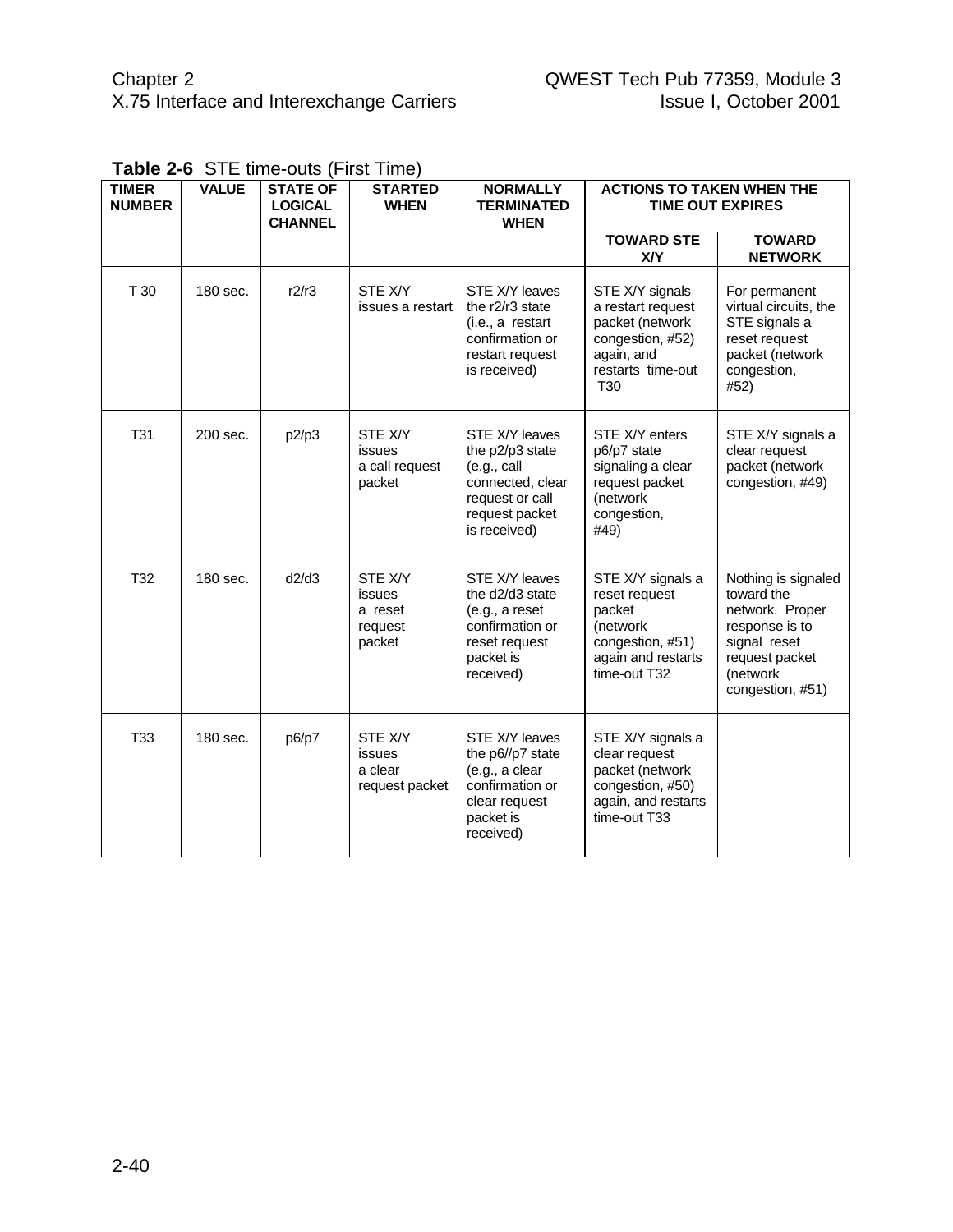| <b>TIME-OUT</b><br><b>NUMBER</b> | ACTIONS TO BE TAKEN THE SECOND TIME THE TIME-OUT EXPIRES                                                                                                                              |                                                                                                                                                                                                      |  |  |  |
|----------------------------------|---------------------------------------------------------------------------------------------------------------------------------------------------------------------------------------|------------------------------------------------------------------------------------------------------------------------------------------------------------------------------------------------------|--|--|--|
|                                  | <b>TOWARD STE X/Y</b>                                                                                                                                                                 | <b>TOWARD NETWORK</b>                                                                                                                                                                                |  |  |  |
| T30                              | STE X/Y enter the r1 state Note -<br>Further actions may be initiated at<br>higher level                                                                                              | For permanent virtual circuits, STE<br>X/Y signals a reset request packet<br>(network congestion, #52)                                                                                               |  |  |  |
| T31                              | (Not possible; T31 is not restarted after it has expired)                                                                                                                             |                                                                                                                                                                                                      |  |  |  |
| T32                              | For virtual calls, STE X/Y enters the<br>p6/p7 state signaling a clear request<br>packet (network congestion, #51).<br>For permanent virtual circuits, STE<br>X/Y enters the d1 state | For virtual calls, STE X/Y signals a<br>clear request packet (network<br>congestion, #51). For permanent<br>virtual circuits, STE X/Y signals a<br>reset request packet (network<br>congestion, #51) |  |  |  |
| T33                              | STE X/Y enters the p1 state.                                                                                                                                                          |                                                                                                                                                                                                      |  |  |  |

## **Table 2-7** STE X/Y Time-Outs (Second Time)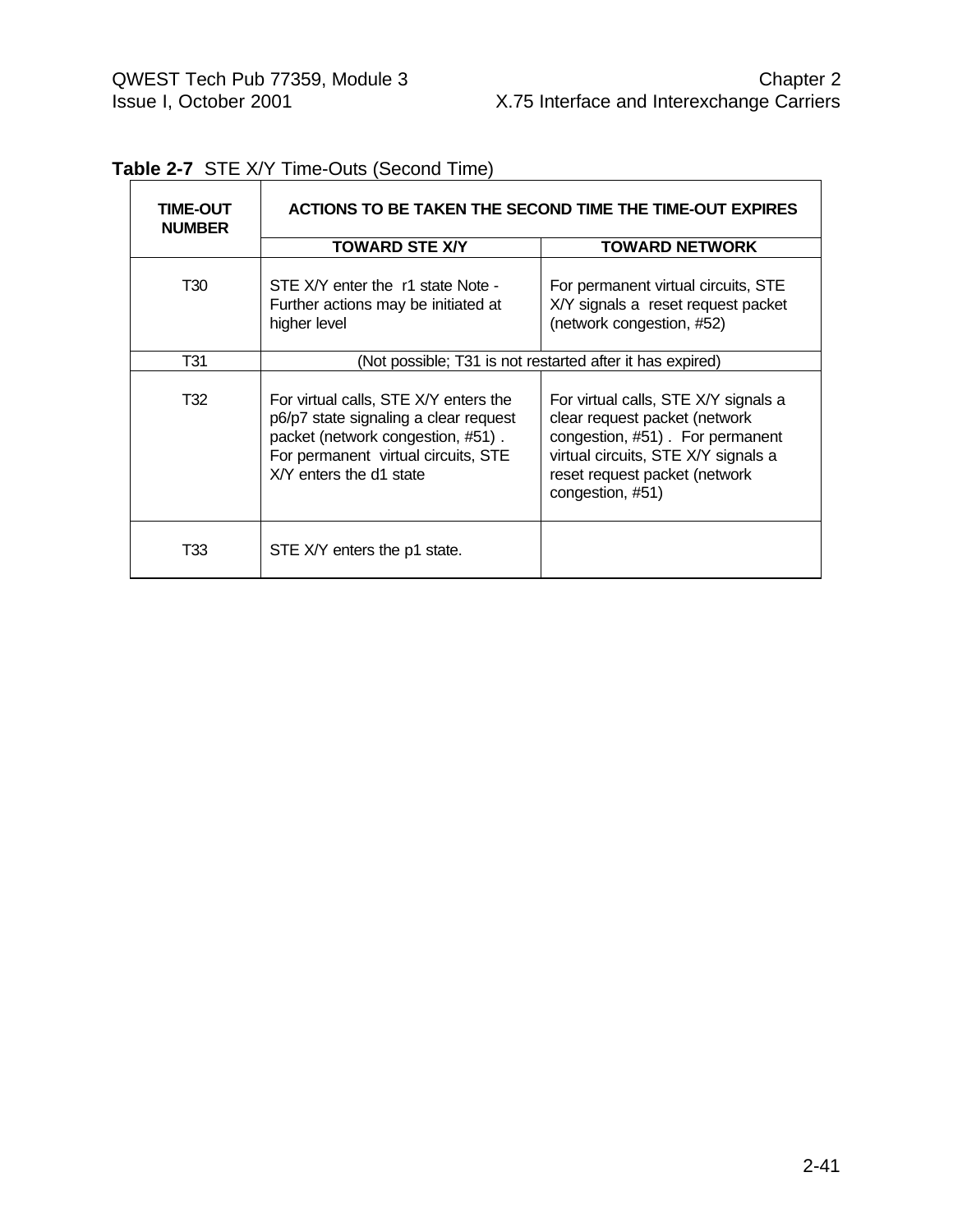|  | <b>Table 2-8</b> Support Of 1988 X.75 Utilities |
|--|-------------------------------------------------|
|--|-------------------------------------------------|

| 1988 CCITT X.75 Utilities<br><b>Transit Network Identification</b> |                                                                                                        | <b>Support</b><br><b>YES</b> |  |
|--------------------------------------------------------------------|--------------------------------------------------------------------------------------------------------|------------------------------|--|
|                                                                    |                                                                                                        | <b>YES</b>                   |  |
| Call Identifier <sup>1</sup>                                       |                                                                                                        |                              |  |
|                                                                    | Throughput Class Indication                                                                            | <b>YES</b>                   |  |
| Window Size Indication <sup>2</sup>                                |                                                                                                        | <b>YES</b>                   |  |
| <b>Packet Size Indication</b>                                      |                                                                                                        | <b>YES</b>                   |  |
|                                                                    | Fast Select and/or Reverse Charge Indication                                                           | <b>YES</b>                   |  |
|                                                                    | <b>Closed User Group Indication</b>                                                                    | <b>YES</b>                   |  |
|                                                                    | Closed User Group with Outgoing Access Indication                                                      | <b>YES</b>                   |  |
|                                                                    | Called Line Address Modified Notification <sup>3</sup>                                                 | <b>YES</b>                   |  |
| Reasons                                                            | Call distribution within a hunt group                                                                  | <b>YES</b>                   |  |
|                                                                    | Call redirection due to originally called<br>DTE out of order                                          | <b>YES</b>                   |  |
|                                                                    | Call redirection due to originally called<br>DTE busy                                                  | <b>YES</b>                   |  |
|                                                                    | Call redirection due to prior request<br>from originally called DTE for<br>systematic call redirection | <b>YES</b>                   |  |
|                                                                    | Called DTE originated                                                                                  | <b>PASSIVE</b>               |  |
|                                                                    | Call deflection by the originally called<br><b>DTE</b>                                                 | <b>PASSIVE</b>               |  |
|                                                                    | <b>Clearing Network Identification Code</b>                                                            | <b>YES</b>                   |  |
| <b>Traffic Class Indication</b>                                    |                                                                                                        | <b>NO</b>                    |  |
| <b>Transit Delay Indication</b>                                    |                                                                                                        | <b>YES</b>                   |  |
| Transit Delay Selection <sup>4</sup>                               |                                                                                                        | <b>YES</b>                   |  |
| Tariffs <sup>5</sup>                                               |                                                                                                        | <b>YES</b>                   |  |
| <b>NUI</b>                                                         |                                                                                                        | <b>NO</b>                    |  |
| 1988 CCITT X.75 Utilities                                          |                                                                                                        | Support                      |  |
| RPOA Selection <sup>6</sup>                                        |                                                                                                        | <b>YES</b>                   |  |
| <b>Utility Marker</b>                                              |                                                                                                        | <b>YES</b>                   |  |

**Notes:**

- 1. Will accept this utility in the Call Connected packet. If present, (and supported on call connected packets from the X.75 gateway, as defined in the X.75 UTILITY envelope) it is conveyed transparently back to the source; otherwise, the X.75 gateway inserts the original call identifier in the call connected packet before sending it through the DIGIPAC® network.
- 2. Because DIGIPAC® only supports modulo 8 packet sequencing the largest value that can be negotiated is seven (7).
- 3. Active support for the first four reasons and passive support for the last reasons for Called Line Address Modified Notification. Active support meaning that the Network can generate as well as pass the reason for Called Line Address Modified Notification. Passive support means that the Network can not generate the reason but will pass the reason transparently over the X.75 gateway.
- 4. Will pass this utility transparently through the X.75 interface in the call request packet.
- 5. Supports both the 1984 and the 1988 version of the utility. If the 1984 interface is specified, the utility will appear after the utility marker and the utility code will be Hex 06.
- 6. Does not support multiple instances of this utility in any packet.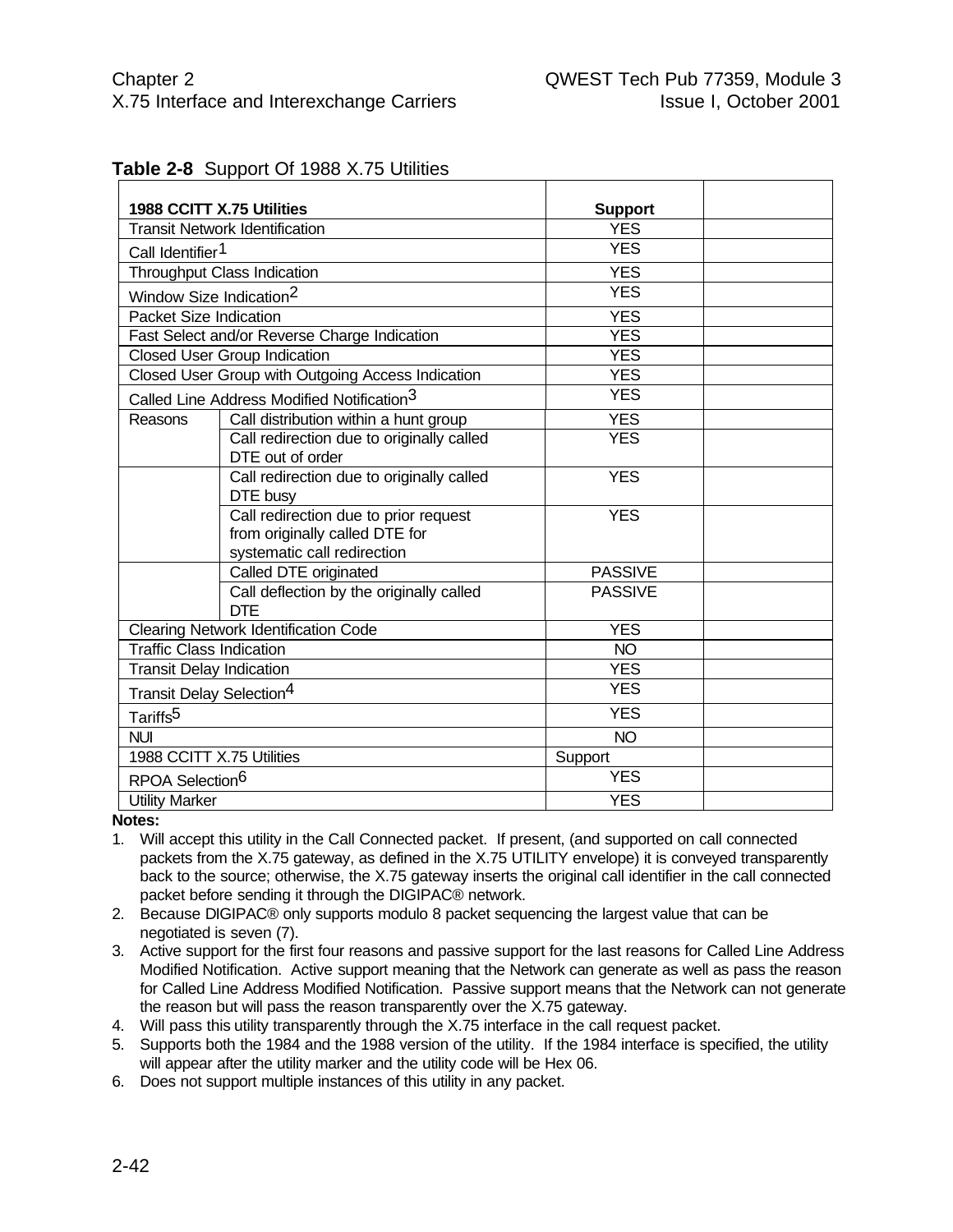## **Table 2-9** Support Of Bellcore X.75' Utilities

| <b>Bellcore X.75' Utilities</b>                  | <b>DIGIPAC® Support</b> |
|--------------------------------------------------|-------------------------|
| IC Preselection Indication                       | YES                     |
| Call Redirection or Call Deflection Notification | NO                      |
| <b>Access Characteristics</b>                    | YES                     |
| <b>Protocol Conversion Permissions</b>           | NO                      |
| Transit Subnetwork Count                         | NO                      |
| <b>Clearing Subnetwork Identification</b>        | NO                      |
| X.75 Interface Identifier                        | <b>YES</b>              |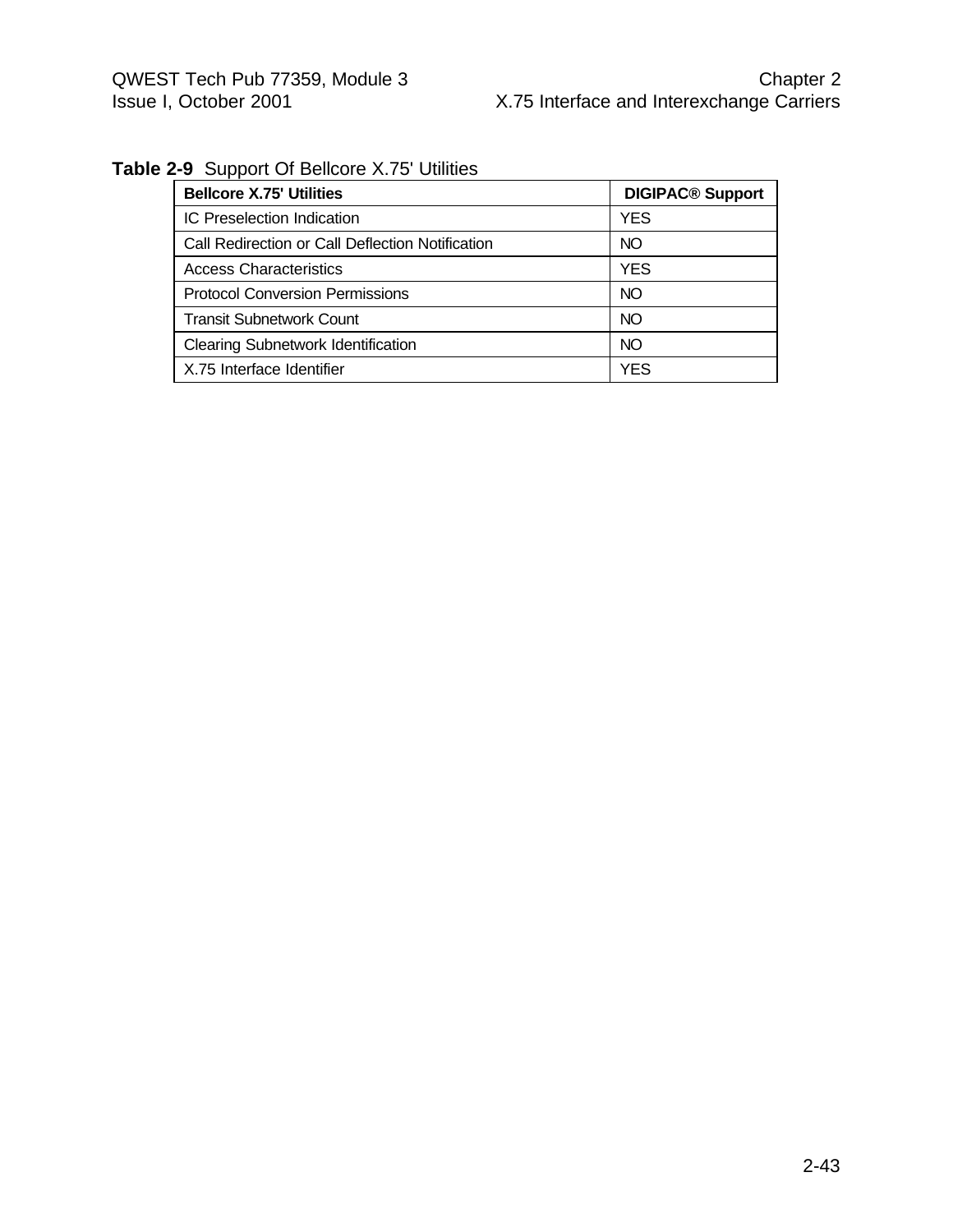#### **CONTENTS**

|              | <b>Chapter and Section</b> | Page |
|--------------|----------------------------|------|
|              |                            |      |
| <b>Table</b> |                            |      |
|              |                            |      |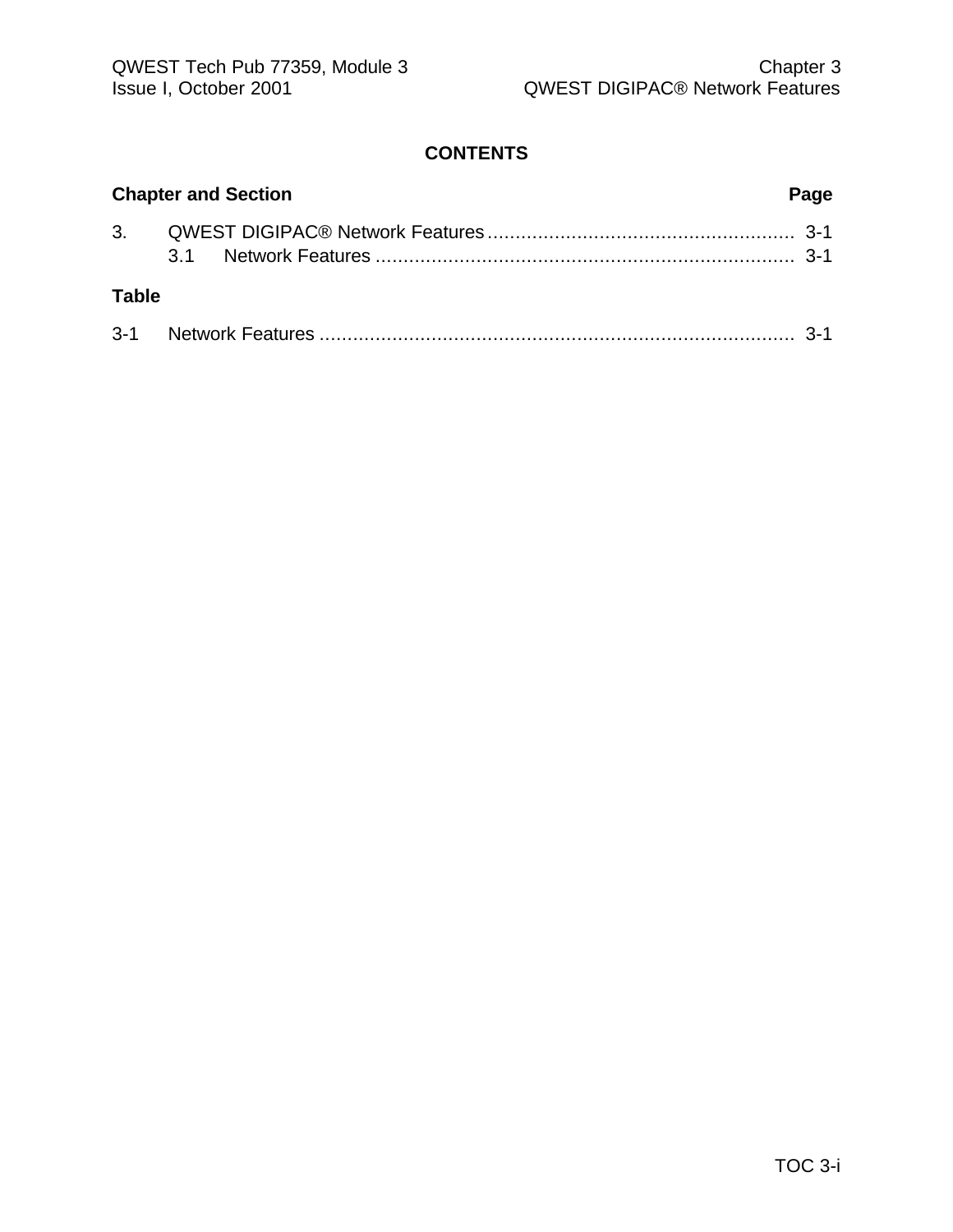#### **3. QWEST DIGIPAC® Network Features**

#### **3.1 Network Features**

Please reference the following Table 3-1

KEY: S - Supported; NS - Not Supported; NA - Not Applicable

| <b>Table 3-1 Network Features</b> |
|-----------------------------------|
| (Page 1 of 2)                     |

| <b>FEATURE</b>                                   | <b>ASYNCHRONOUS</b> | X.25      | X.75         |
|--------------------------------------------------|---------------------|-----------|--------------|
|                                                  |                     |           |              |
| <b>Extended Packet Sequence Numbering Module</b> | <b>NA</b>           | S         | S            |
| 128                                              |                     |           |              |
| <b>Nonstandard Default Window Sizes</b>          | <b>NA</b>           | S         | S            |
| Default throughput Classes Assignment            | S                   | S         | <b>NA</b>    |
| Incoming Calls Barred                            | S                   | S         | $\mathsf S$  |
| <b>Outgoing Calls Barred</b>                     | $\mathbf S$         | S         | S            |
| One-way Logical Channel Outgoing                 | S                   | S         | <b>NA</b>    |
| One-way Logical Channel Incoming                 | S                   | S         | <b>NA</b>    |
| <b>Closed User Group</b>                         | S                   | S         | S            |
| <b>CUG with Outgoing Access</b>                  | S                   | S         | S            |
| <b>CUG with Incoming Access</b>                  | S                   | S         | <b>NA</b>    |
| Incoming Calls Barred Within a CUG               | S                   | S         | <b>NA</b>    |
| Outgoing Calls Barred Within a CUG               | S                   | S         | <b>NA</b>    |
| Reverse Charging                                 | S                   | S         | $\mathsf S$  |
| Reverse Charging Acceptance                      | S                   | S         | $\mathbf S$  |
| <b>RPOA Selection</b>                            | S                   | S         | $\mathsf{s}$ |
| <b>Nonstandard Default Packet Sizes</b>          | S                   | S         | S            |
| Multiple Circuits to the same DTE                | <b>NA</b>           | s<br>s    | <b>NA</b>    |
| Flow Control Parameter Negotiation               | $\mathbb S$         |           | S            |
| <b>Throughput Class Negotiation</b>              | S                   | S         | S            |
| <b>Fast Select</b>                               | S                   | S         | S            |
| <b>Fast Select Acceptance</b>                    | S                   | S         | <b>NA</b>    |
| <b>Closed User Group Selection</b>               | S                   | S         | S            |
| <b>Local Charging Prevention</b>                 | S                   | S         | <b>NA</b>    |
| Network User Identification                      | S                   | S         | <b>NS</b>    |
| Charging Information                             | S                   | S         | <b>NA</b>    |
| Multi-Line Hunt Group                            | S                   | S         | <b>NA</b>    |
| <b>Call Redirection</b>                          | S                   | S         | <b>NA</b>    |
| Call Line Address Modification Notification      | S                   | S         | <b>NS</b>    |
| <b>Call Redirection Notification</b>             | S                   | S         | <b>NA</b>    |
| <b>Direct Call</b>                               | $\mathsf{S}$        | <b>NA</b> | <b>NA</b>    |
| <b>Packet Retransmission</b>                     | <b>NS</b>           | <b>NS</b> | <b>NS</b>    |
| <b>Bilateral Closed User Group</b>               | <b>NS</b>           | <b>NS</b> | <b>NS</b>    |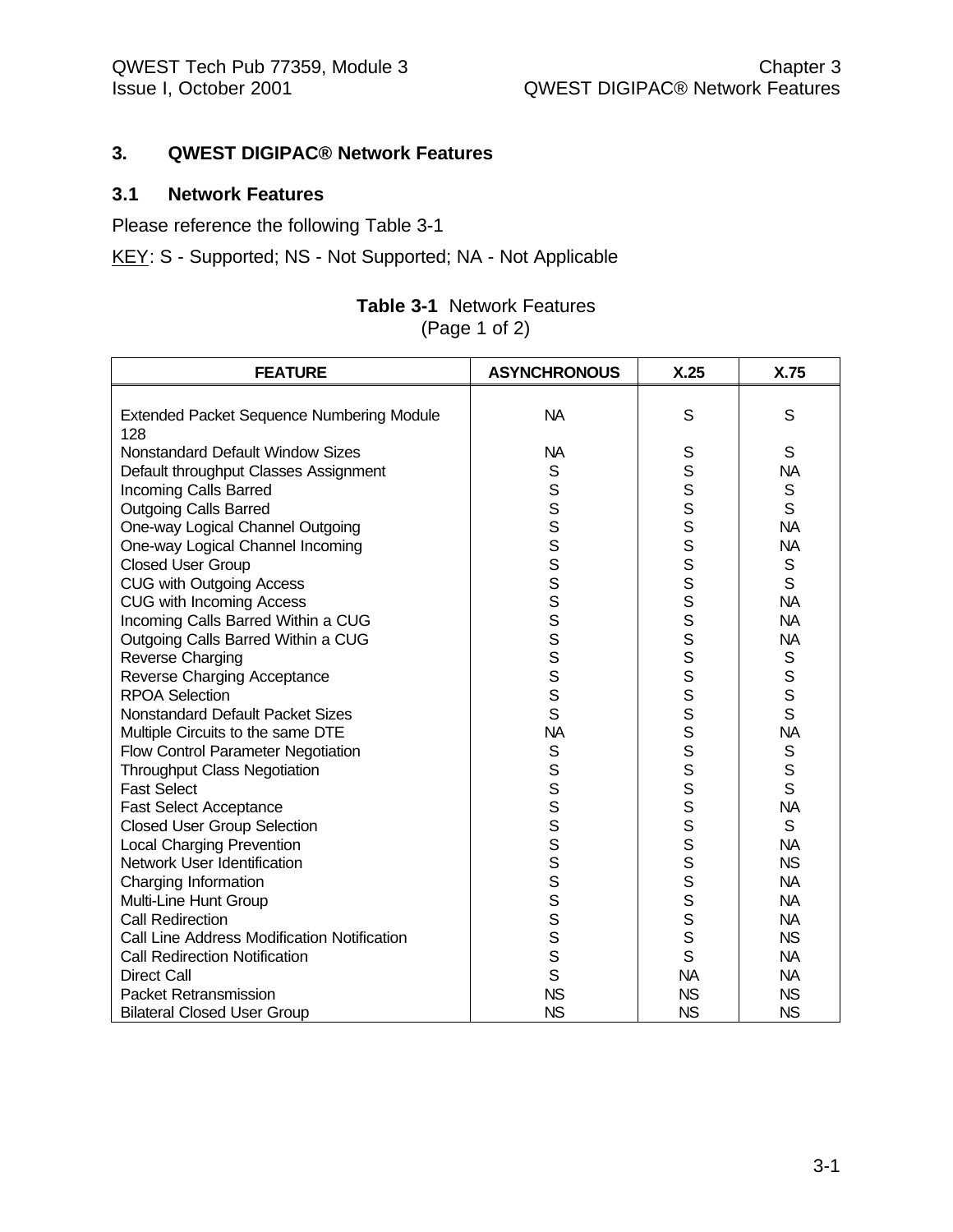| <b>FEATURE</b>                              | <b>ASYNCHRONOUS</b> | X.25         | X.75        |
|---------------------------------------------|---------------------|--------------|-------------|
|                                             |                     |              |             |
| <b>Window Size Indication</b>               | <b>NA</b>           | <b>NA</b>    | S           |
| <b>Utility Marker</b>                       | <b>NA</b>           | <b>NA</b>    | S           |
| <b>Bilateral CUG with Outgoing Access</b>   | <b>NS</b>           | <b>NS</b>    | <b>NS</b>   |
| <b>On-line Facility Registration</b>        | <b>NS</b>           | <b>NS</b>    | <b>NS</b>   |
| Multiple Trunks with the Same Address       | S                   | S            | S           |
| <b>Abbreviated Address Calling</b>          | S                   | <b>NA</b>    | <b>NA</b>   |
| Setting Values of PAD Parameters            | S                   | <b>NA</b>    | <b>NA</b>   |
| Reading Values of PAD Parameters            | S                   | <b>NA</b>    | <b>NA</b>   |
| Automatic Detection of: Data Rate Code and  |                     |              |             |
| <b>Operational Characteristics</b>          | S                   | <b>NA</b>    | <b>NA</b>   |
| <b>PAD Recall</b>                           |                     | <b>NA</b>    | <b>NA</b>   |
| Echo                                        |                     | <b>NA</b>    | <b>NA</b>   |
| Selection of Data Forwarding Signal         | S<br>S<br>S<br>S    | <b>NA</b>    | <b>NA</b>   |
| Selection of Idle Time Delay                |                     | <b>NA</b>    | <b>NA</b>   |
| <b>Ancillary Device Control</b>             | S                   | <b>NA</b>    | <b>NA</b>   |
| Suppression of PAD Service Signals          | S                   | <b>NA</b>    | <b>NA</b>   |
| Selection of Operation of PAD on Receipt of | S                   | <b>NA</b>    | <b>NA</b>   |
| <b>Break</b>                                | S                   | <b>NA</b>    | <b>NA</b>   |
| <b>Discard Output</b>                       | S                   | <b>NA</b>    | <b>NA</b>   |
| Padding After Carriage Return               | S                   | <b>NA</b>    | <b>NA</b>   |
| Line Folding                                | S                   | <b>NA</b>    | <b>NA</b>   |
| <b>Binary Speed (Read Only)</b>             | S                   | <b>NA</b>    | <b>NA</b>   |
| Flow Control of PAD by Start-Stop Mode DTE  | S                   | <b>NA</b>    | <b>NA</b>   |
| Linefeed Insertion                          | S                   | <b>NA</b>    | <b>NA</b>   |
| Linefeed Padding                            | S                   | <b>NA</b>    | <b>NA</b>   |
| <b>Editing Functions</b>                    | S                   | <b>NA</b>    | <b>NA</b>   |
| <b>Parity Functions</b>                     | S                   | $\mathsf S$  | <b>NA</b>   |
| <b>Standard Profile Selections</b>          | S                   | $\mathsf{S}$ | S           |
| <b>Permanent Virtual Circuits</b>           | <b>NS</b>           | $\mathsf S$  | <b>NS</b>   |
| D-bit Modification                          | <b>NS</b>           | $\mathsf{S}$ | <b>NS</b>   |
| Transmit Delay Selection and Notification   | <b>NS</b>           | <b>NS</b>    | <b>NS</b>   |
| <b>Bilateral CUG Selection</b>              | <b>NA</b>           | <b>NA</b>    | $\mathbb S$ |
| <b>Transit Network Identification</b>       | <b>NA</b>           | <b>NA</b>    | S           |
| Call Identifier                             |                     |              |             |
|                                             |                     |              |             |

#### **Table 3-1** Network Features (Page 2 of 2)

**Note:** Network features supported may change with updated tariff filings.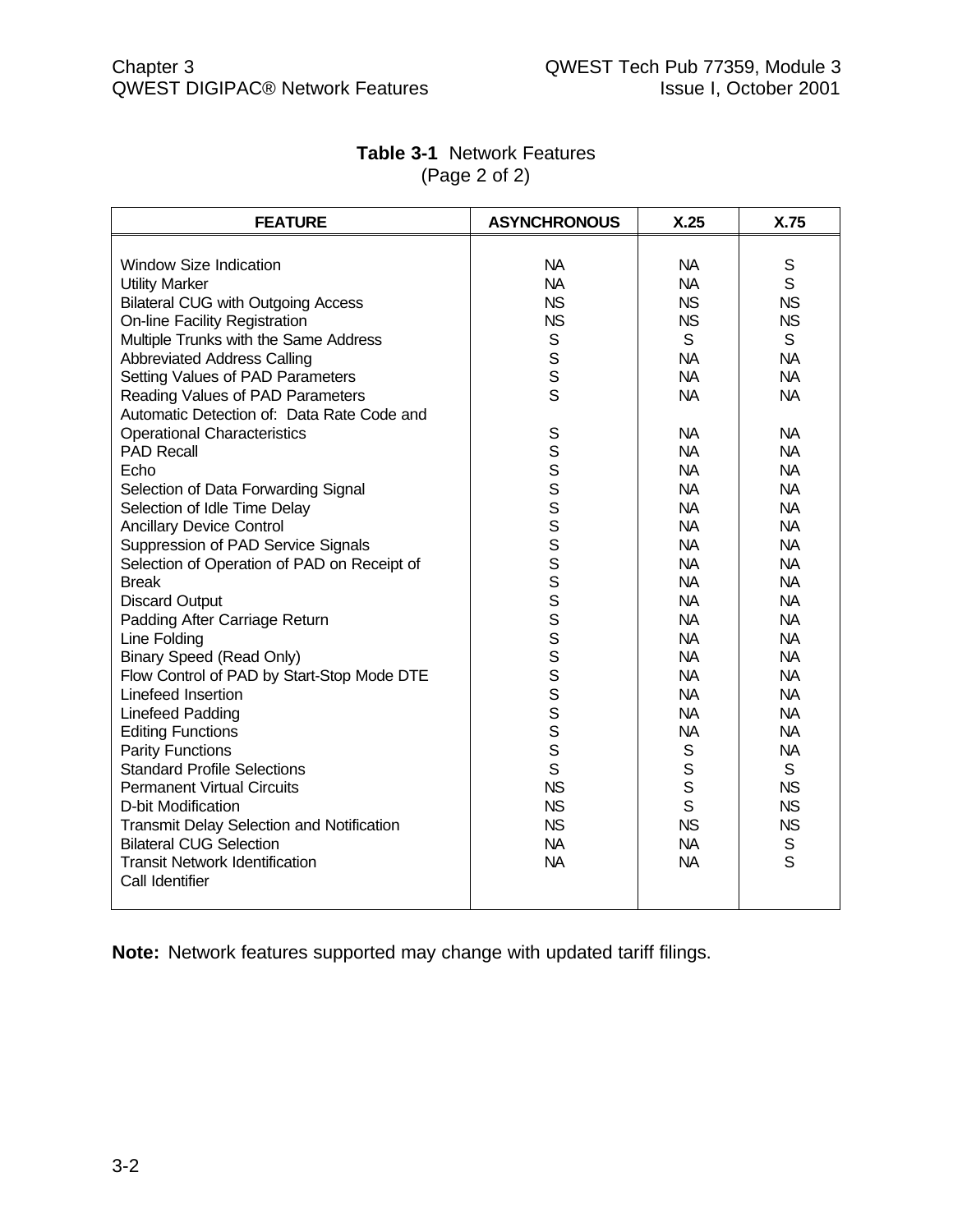## **CONTENTS**

## **Chapter and Section Page**

## **Tables**

| $4 - 1$ | Direct Access - Synchronous - 9600 bit/s CCITT Recommendation   |  |
|---------|-----------------------------------------------------------------|--|
|         | V.32 Compatible - (2-Wire) Using Trellis Coded Modulation 4-4   |  |
| $4 - 2$ | Direct Access - Synchronous - 9600 bit/s CCITT Recommendation   |  |
|         |                                                                 |  |
| $4 - 3$ | Direct Access - Synchronous - 9600 bit/s Digital - CSU/DSU      |  |
|         |                                                                 |  |
| $4 - 4$ | Direct Access - Synchronous - 56000 bit/s Digital - CSU/DSU     |  |
|         |                                                                 |  |
| $4 - 5$ | NC and NCI Code Combinations - Voice Grade Analog Channel  4-12 |  |
| 4-6     |                                                                 |  |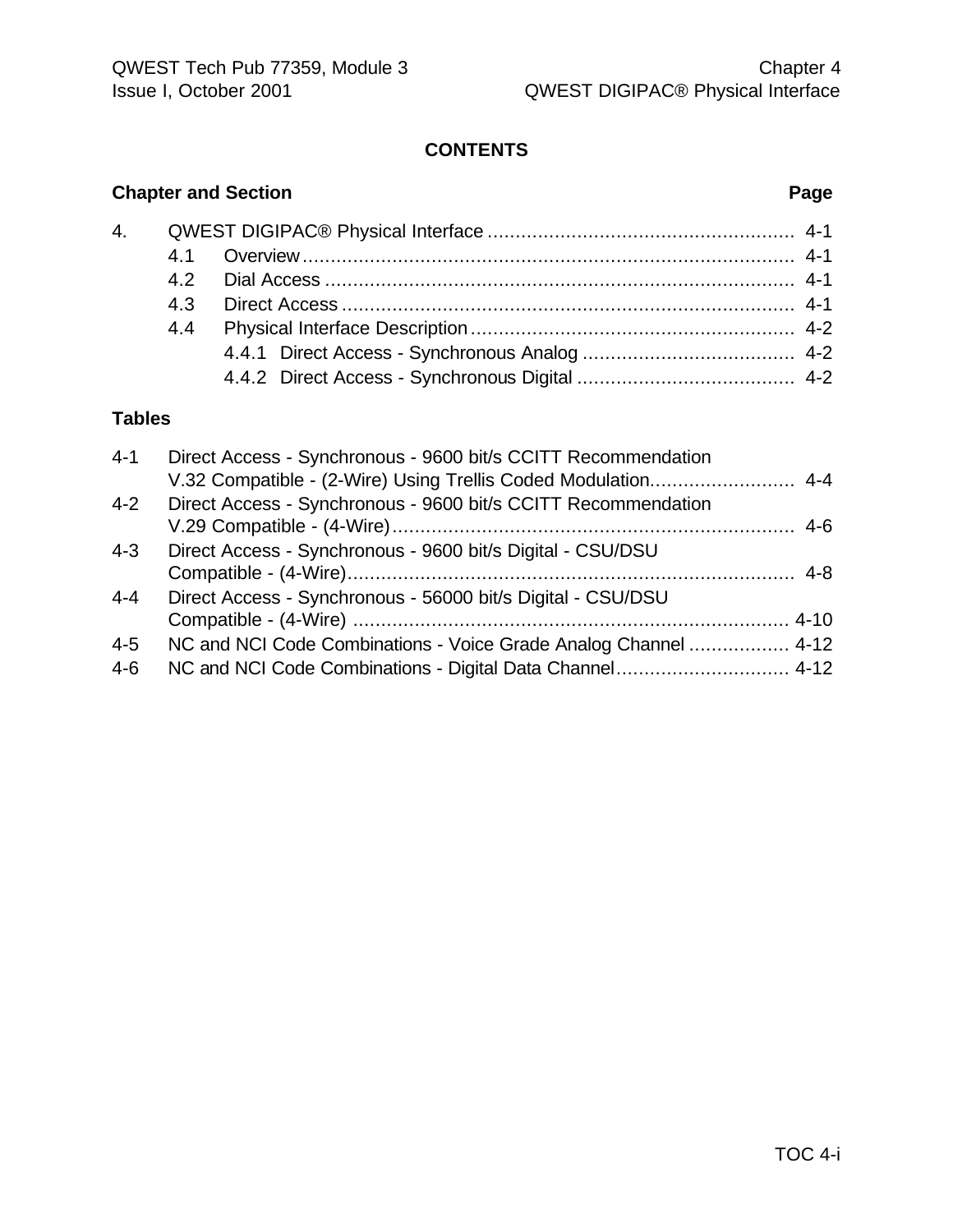### **4. QWEST DIGIPAC® Physical Interface**

#### **4.1 Overview**

This Chapter describes the physical interface with the DIGIPAC® Network. Descriptions for the Line, Modem, Data Service Unit (DSU) and DIGIPAC® Network port are addressed. In this document, Modem is used generically to identify either an analog data Modem or a digital data DSU. Modems attached to the DIGIPAC® Network must be compatible with the description shown for each type of service. If not compatible, the customer provided modem will not be able to communicate with the associated DIGIPAC® modem located in the Central Office (CO).

Tables 4-1 through 4-4 specify the options for the modem types required to accommodate the available DIGIPAC® services. These tables provide a description of each selected option and whether the option is required or recommended for the customer. The options are intended to be generic to a given modem. The customer provided modem may have different technology or text to describe each option; with fewer or more options than addressed. Tables 4-5 through 4-6 list compatible Network Channel (NC) and Network Channel Interface (NCI) code combinations to assist the customer with NC and NCI selections.

A glossary section is provided Chapter 5 to assist the customer in understanding the terminology used in this section. Your QWEST Communications, Inc. Marketing Representative may be contacted for assistance with questions and for further clarification.

#### **4.2 Dial Access**

DIGIPAC<sup>®</sup> does not support a dial access service for X.75 interfaces.

#### **4.3 Direct Access**

DIGIPAC® supports direct access ports for X.75 interfaces that provide a full duplex interface, at either 9600 or 56000 bit/s. Modem transmission interfaces for analog voice grade data channels are supported for 9600 bit/s. Modem transmission interfaces for digital data channels are supported for 9600 bit/s and 56000 bit/s.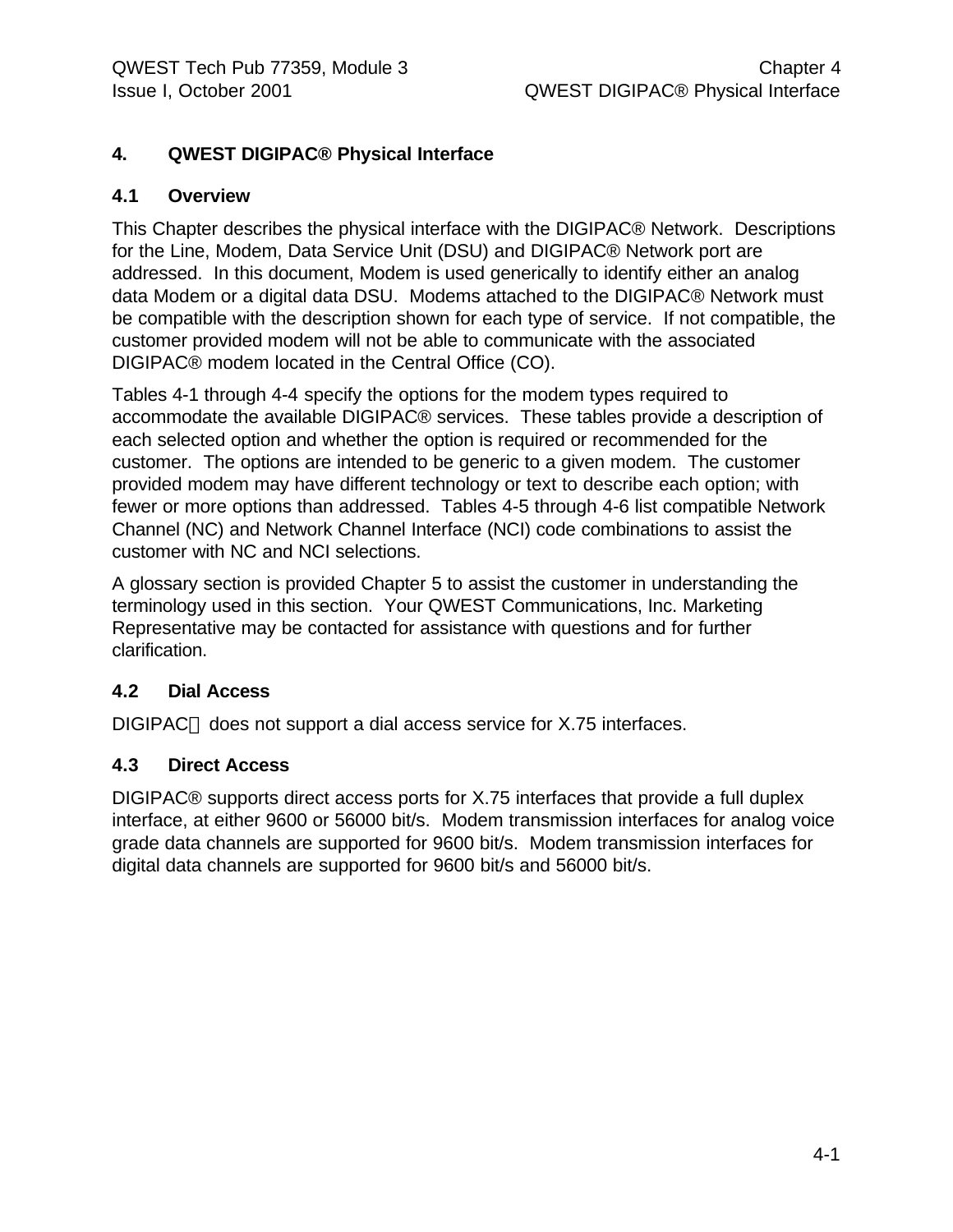#### **4.4 Physical Interface Description**

#### **4.4.1 Direct Access - Synchronous Analog**

- Direct Access Synchronous 9600 bit/s
	- Line: 2-Wire; Two-point voice grade data channel
	- Modem: CCITT V.32 compatible using Trellis Coded Modulation scheme

Interface specifications and operation in accordance with CCITT Recommendation V.32 - 1988 "A Family of 2-Wire Modems Operating At Data Signaling Rates Of Up To 9600 bit/s For Use One The General Switched Telephone Network And On Leased Telephone - Type Circuits"

See Table 4-1 for options

Port: EIA RS-232-D; (CCITT V.24/V.28/V.54)

• Direct Access - Synchronous - 9600 bit/s

Line: 4-Wire; Two-point voice grade data channel

Modem: CCITT V.29 compatible; full duplex operation

Interface specifications and operation in accordance with CCITT Recommendation V.29 - 1988 "9600 Bits Per Second Modem For Use On Point-To-Point 4-Wire Leased Telephone - Type Circuits"

See Table 4-2 for options

Port: EIA RS-232-C; recommended EIA-232-D

#### **4.4.2 Direct Access - Synchronous Digital**

• Direct Access - Synchronous - 9600 bit/s

Line: 4-Wire; Dedicated digital channel

Modem: DSU/CSU compatible

Interface specifications and operation in accordance with Predivestiture PUB 41021 "Digital Data System - Channel Interface Specifications", March 1973, with Addendum, October 1981; and AT&T PUB 62310, "Digital Data System Channel Interface Specification", September 1983.

See Table 4-3 for options

Port: EIA RS-232-C; recommended EIA-232-D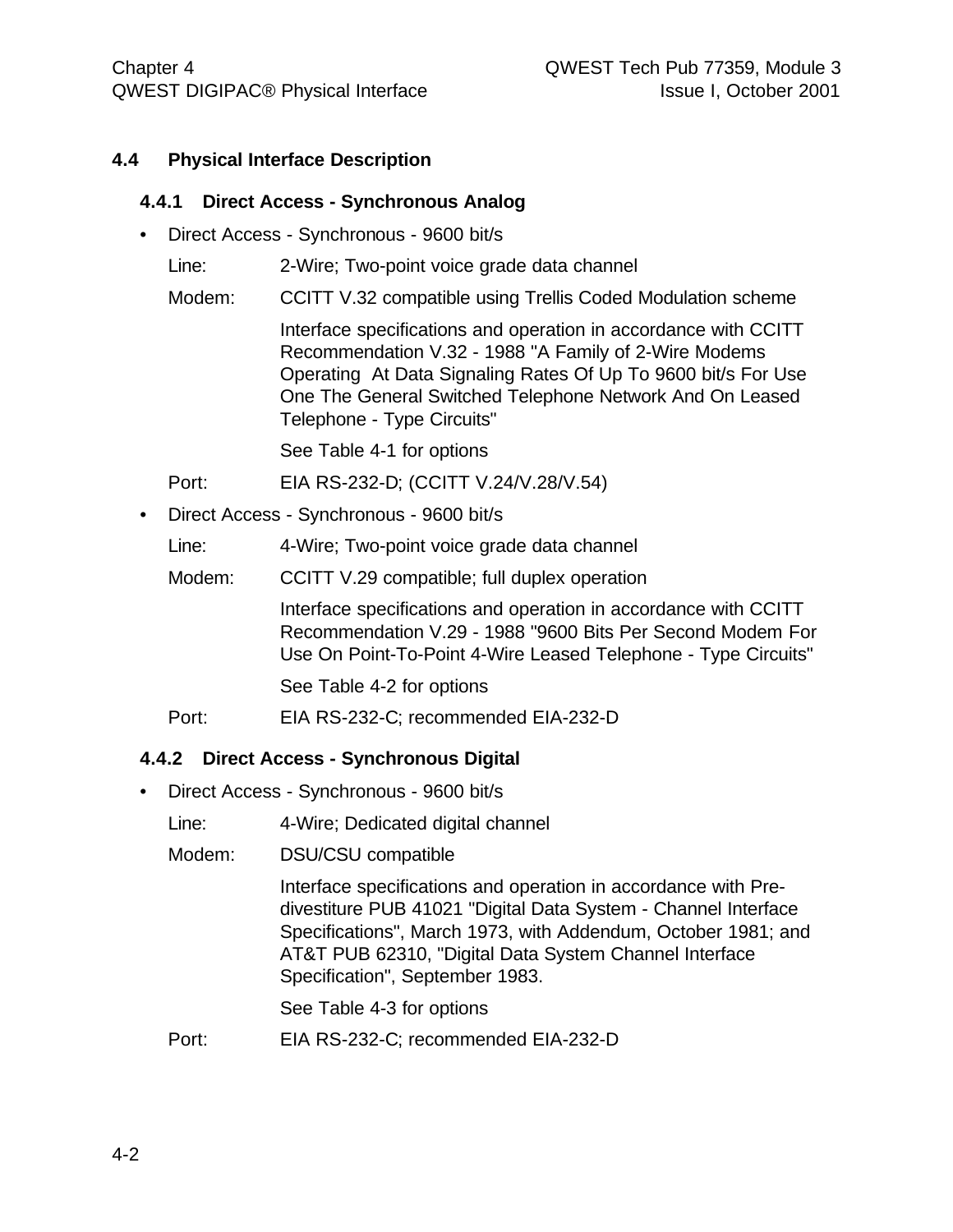• Direct Access - Synchronous - 56000 bit/s

Line: 4-Wire; Dedicated digital channel

Modem: DSU/CSU compatible

Interface specifications and operation in accordance with Predivestiture PUB 41021 "Digital Data System - Channel Interface Specifications", March 1973, with Addendum, October 1981; and AT&T PUB 62310, "Digital Data System Channel Interface Specification", September 1983.

See Table 4-14 for options

Port: CCITT V.35 WITH V.54 recommended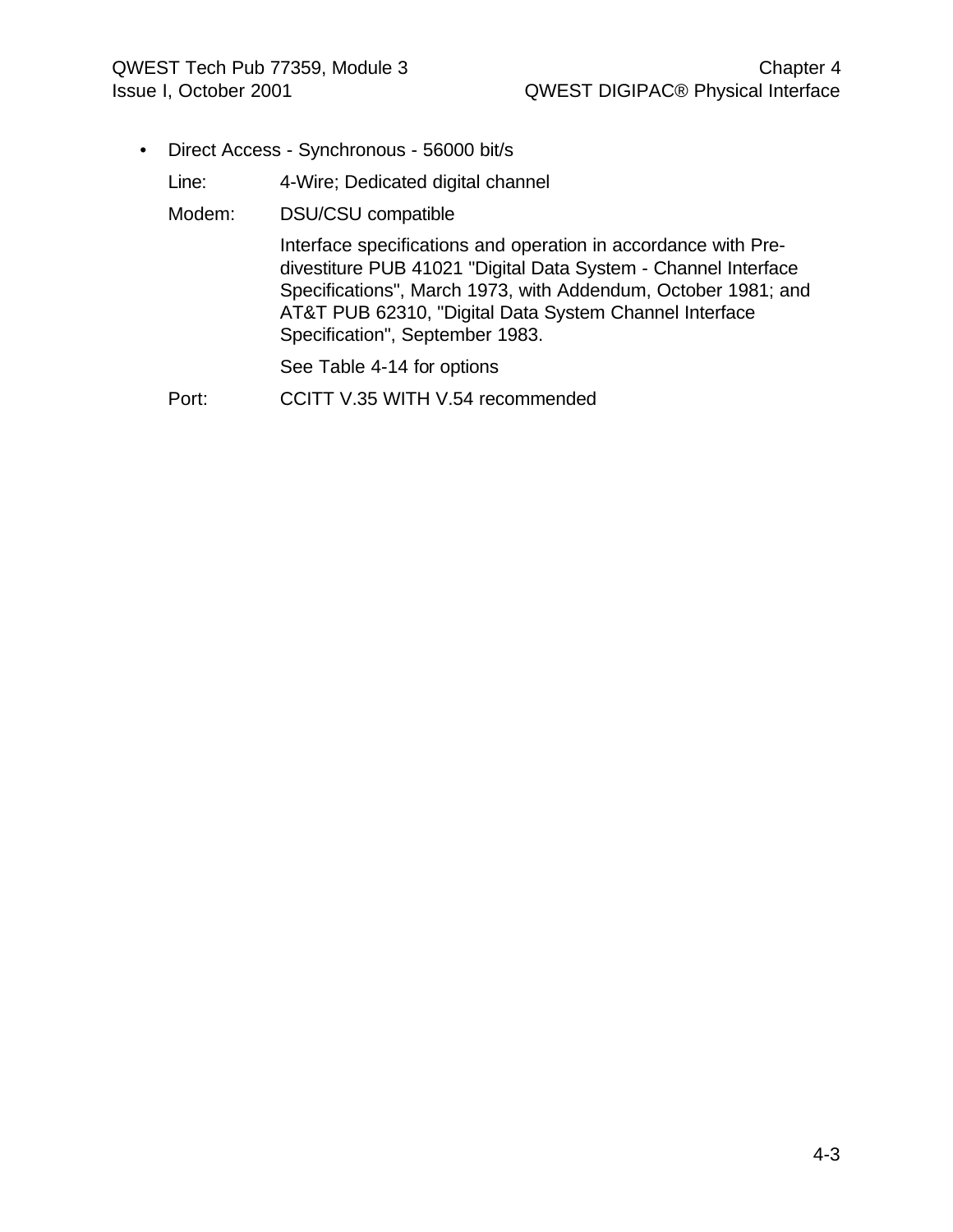### **Table 4-1** Direct Access - Synchronous - 9600 bit/s CCITT Recommendation V.32 Compatible - (2-Wire) Using Trellis Coded Modulation (Page 1 of 2)

| REQUIRED MODEM OPTIONS DIGIPAC® AND CUSTOMER |                                                                                                                         |  |  |  |  |  |  |  |  |
|----------------------------------------------|-------------------------------------------------------------------------------------------------------------------------|--|--|--|--|--|--|--|--|
| 1.                                           | Communication protocol compatibility: CCITT                                                                             |  |  |  |  |  |  |  |  |
| 2.                                           | Private line operation.                                                                                                 |  |  |  |  |  |  |  |  |
| 3.                                           | 2-Wire facility operation.                                                                                              |  |  |  |  |  |  |  |  |
| 4.                                           | Data transmission: Synchronous operation.                                                                               |  |  |  |  |  |  |  |  |
| 5.                                           | Trellis Coded Modulation, enabled.                                                                                      |  |  |  |  |  |  |  |  |
| 6.                                           | Data rate: 9600 bit/s.                                                                                                  |  |  |  |  |  |  |  |  |
| 7.                                           | Transmitter timing source:<br>CUSTOMER = Modem receive (SLAVE)<br>DIGIPAC® = Modem clock (INTERNAL)                     |  |  |  |  |  |  |  |  |
| 8.                                           | Transmit signal level: -12.0 dBm                                                                                        |  |  |  |  |  |  |  |  |
| 9.                                           | Constant transmit carrier. Carrier stays on independent of RTS from the DTE.                                            |  |  |  |  |  |  |  |  |
| 10.                                          | Line impedance: 600 ohms.                                                                                               |  |  |  |  |  |  |  |  |
| 11.                                          | Private line handshake mode:<br>$CUSTOMER = Originate$<br>DIGIPAC <sup>®</sup> = Terminate                              |  |  |  |  |  |  |  |  |
| 12.                                          | Loss of carrier disconnect, disabled. Modem will maintain data connection when loss of<br>received carrier is detected. |  |  |  |  |  |  |  |  |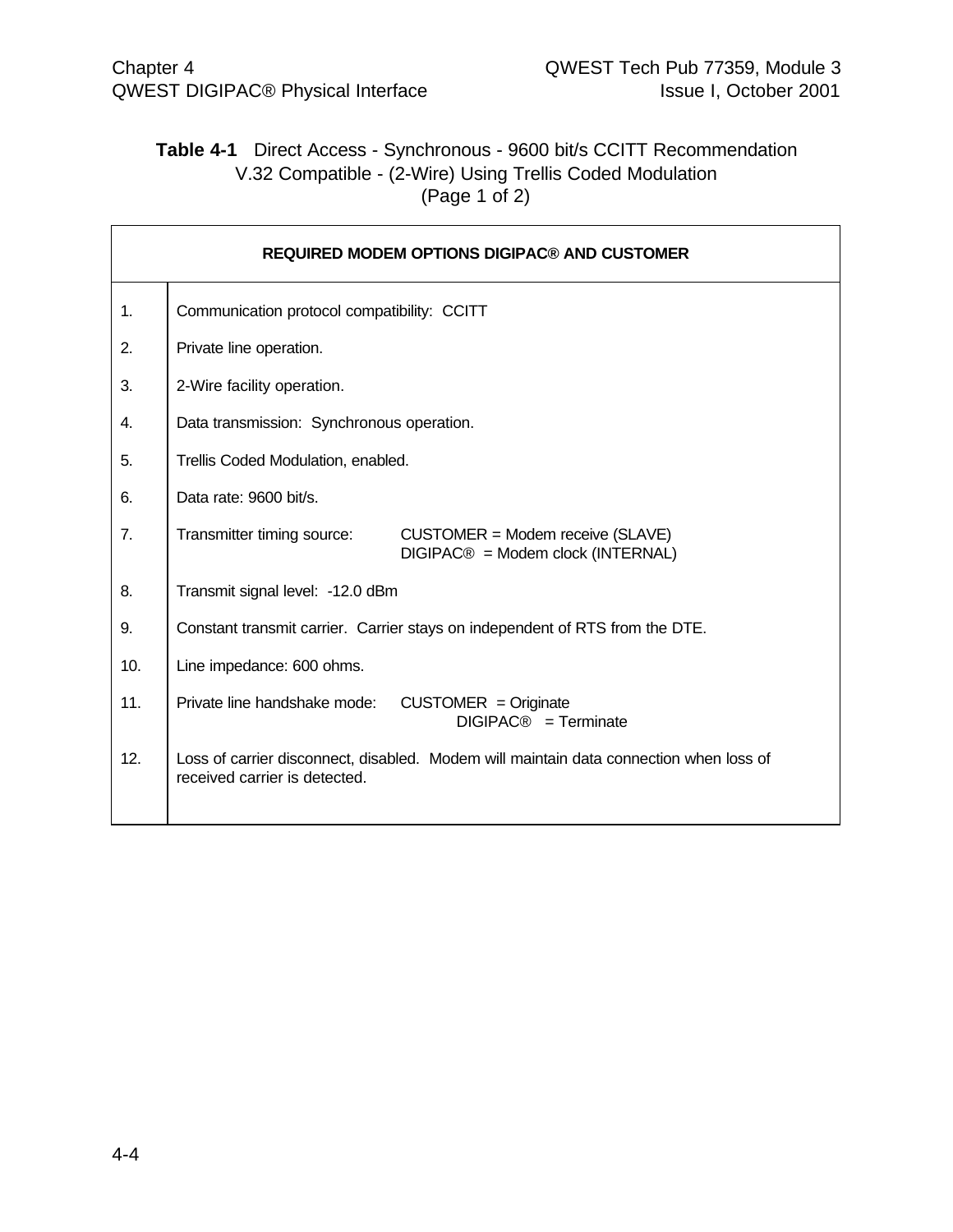### **Table 4-1** Direct Access - Synchronous - 9600 bit/s CCITT Recommendation V.32 Compatible - (2-Wire) Using Trellis Coded Modulation (Page 2 of 2)

| <b>DIGIPAC® MODEM OPTIONS</b> |                                                                                                                                                                                 |  |  |  |  |  |  |  |  |
|-------------------------------|---------------------------------------------------------------------------------------------------------------------------------------------------------------------------------|--|--|--|--|--|--|--|--|
| 1.                            | Automatic answering enabled. Modem automatically answers calls and switches to data mode.                                                                                       |  |  |  |  |  |  |  |  |
| 2.                            | Send space disconnect, enabled. Transmits 2 to 4 seconds of spaces at end of call to<br>disconnect remote modem.                                                                |  |  |  |  |  |  |  |  |
| 3.                            | Receive space disconnect, enabled. Modem disconnects upon receiving approximately 2<br>seconds of space signal from remote modem.                                               |  |  |  |  |  |  |  |  |
|                               | Request to Send (CA/105) To Clear To Send (CB/106) delay: within 2 ms.                                                                                                          |  |  |  |  |  |  |  |  |
| 4.<br>5.                      | Receive Line Signal Detector, circuit CF/109 (pin 8) turns OFF and ON in response to the OFF<br>and ON transitions of received carrier, not forced ON.                          |  |  |  |  |  |  |  |  |
| 6.                            | Data Terminal Ready (CD) is transitive. An OFF transition causes the modem to terminate the<br>connection (go on-hook), then return to the command mode.                        |  |  |  |  |  |  |  |  |
| 7.                            | DTE control of data rate via circuit CH/111 (pin 23), disabled. Terminal cannot control modem<br>data rate.                                                                     |  |  |  |  |  |  |  |  |
| 8.                            | Data Set Ready (circuit CC/107) normal, indicates when modem is ready to exchange control<br>signals with the DTE to initiate transfer of data.                                 |  |  |  |  |  |  |  |  |
|                               | Data Set Ready (circuit CC/107) forced ON during Analog Loopback test.                                                                                                          |  |  |  |  |  |  |  |  |
| 9.                            | DTE control of Analog Loopback via circuit LL/141, enabled and assigned to pin 18.                                                                                              |  |  |  |  |  |  |  |  |
| 10.                           | Modem goes off-hook (busy) when an Analog Loopback test is invoked.                                                                                                             |  |  |  |  |  |  |  |  |
| 11.                           | DTE control of Remote Digital Loopback via circuit RL/140 (pin 21), enabled.                                                                                                    |  |  |  |  |  |  |  |  |
| 12.<br>13.                    | Enable modem's ability to respond to Remote Digital Loopback (RDL) signal from remote<br>modem. The modem responds to a digital loopback signal generated by the far end modem. |  |  |  |  |  |  |  |  |
|                               | Test mode indication to DTE via circuit TM/142, (pin 25), enabled.                                                                                                              |  |  |  |  |  |  |  |  |
| 14.                           | Signal quality abort, enabled. Modem will initiate retrain procedures upon detection of<br>unsatisfactory signal reception or loss of equalization.                             |  |  |  |  |  |  |  |  |
| 15.<br>16.                    | Frame and signal grounds separated by 100 ohms.                                                                                                                                 |  |  |  |  |  |  |  |  |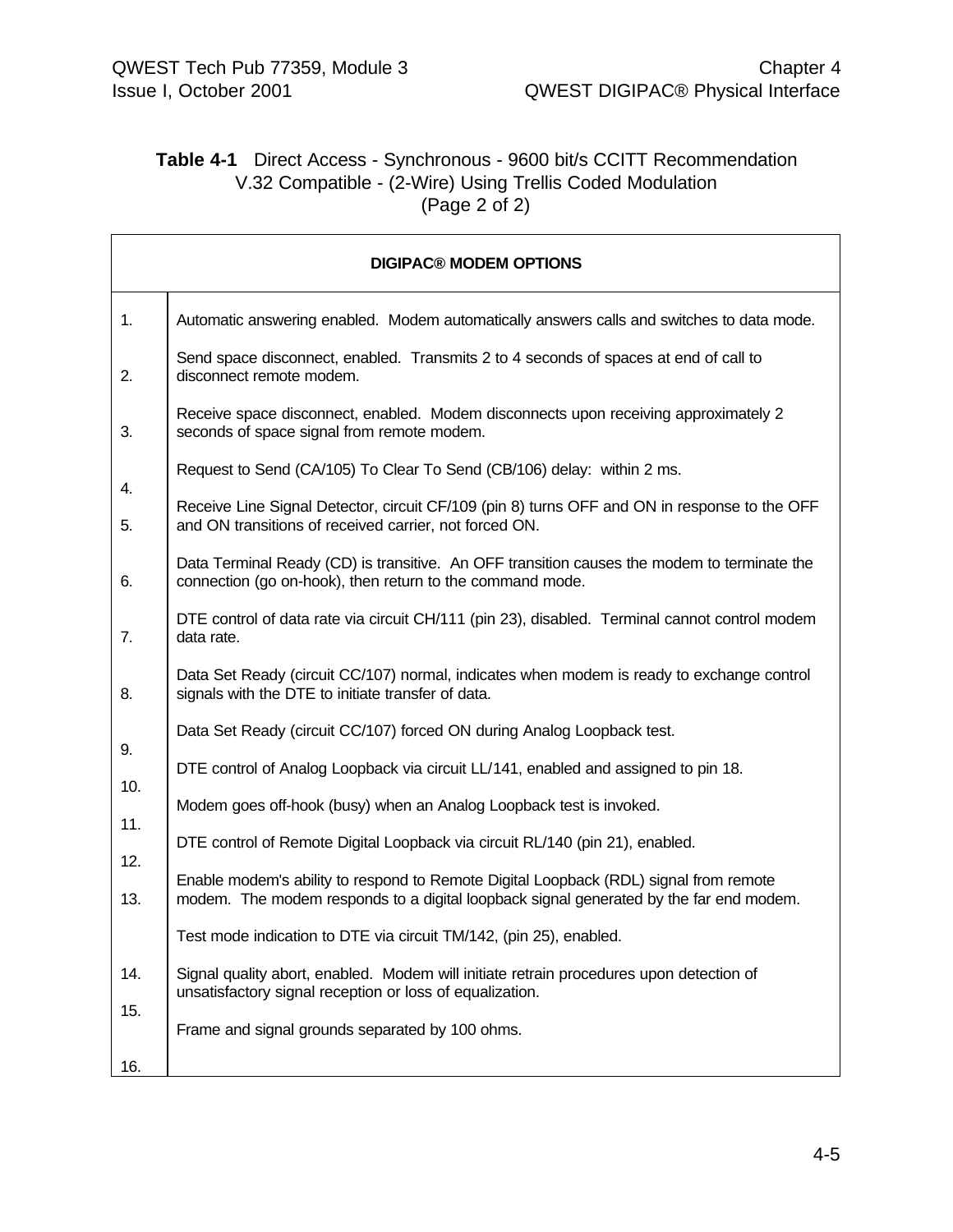### **Table 4-2** Direct Access - Synchronous - 9600 bit/s CCITT Recommendation V.29 Compatible - (4-Wire) (Page 1 of 2)

| <b>REQUIRED MODEM OPTIONS (DIGIPAC® AND CUSTOMER)</b> |                                                                                                                                                         |  |  |  |  |  |  |
|-------------------------------------------------------|---------------------------------------------------------------------------------------------------------------------------------------------------------|--|--|--|--|--|--|
| 1.                                                    | Communication protocol compatibility: CCITT V.29                                                                                                        |  |  |  |  |  |  |
| 2.                                                    | Synchronous operation.                                                                                                                                  |  |  |  |  |  |  |
| 3.                                                    | 4-Wire Private Line operation                                                                                                                           |  |  |  |  |  |  |
| 4.                                                    | Constant transmit carrier - PL operation.                                                                                                               |  |  |  |  |  |  |
| 5.                                                    | Data rate: 9600 bit/s. Fall back rate: 4800 bit/s                                                                                                       |  |  |  |  |  |  |
| 6.                                                    | Transmit signal level:<br>$CUSTOMER = 0.0$ dBm<br>$DIGIPAC@ = -8.0$ dBm                                                                                 |  |  |  |  |  |  |
| 7.                                                    | Line impedance:<br>600 ohms.                                                                                                                            |  |  |  |  |  |  |
| 8.                                                    | Carrier detect thresholds:<br>Acquisition = $Low$ (-26 to 34 dBm)<br>Release<br>$=$ Low (-31 to 35 dBm)                                                 |  |  |  |  |  |  |
| 9.                                                    | Transmitter timing source:<br>CUSTOMER = Modem receive (SLAVE)<br>DIGIPAC® = Modem clock (INTERNAL)                                                     |  |  |  |  |  |  |
| 10.                                                   | Round robin retrain, enable. If receiver loses equalization, the modem interrupts the data<br>transmission and transmits an outbound training sequence. |  |  |  |  |  |  |
| 11.                                                   | DTE control of data rate via the CH lead (pin 23), disabled. Terminal cannot control modem data<br>rate.                                                |  |  |  |  |  |  |
| 12.                                                   | Amplitude and delay compromise equalizers, disabled or set to Short Haul.                                                                               |  |  |  |  |  |  |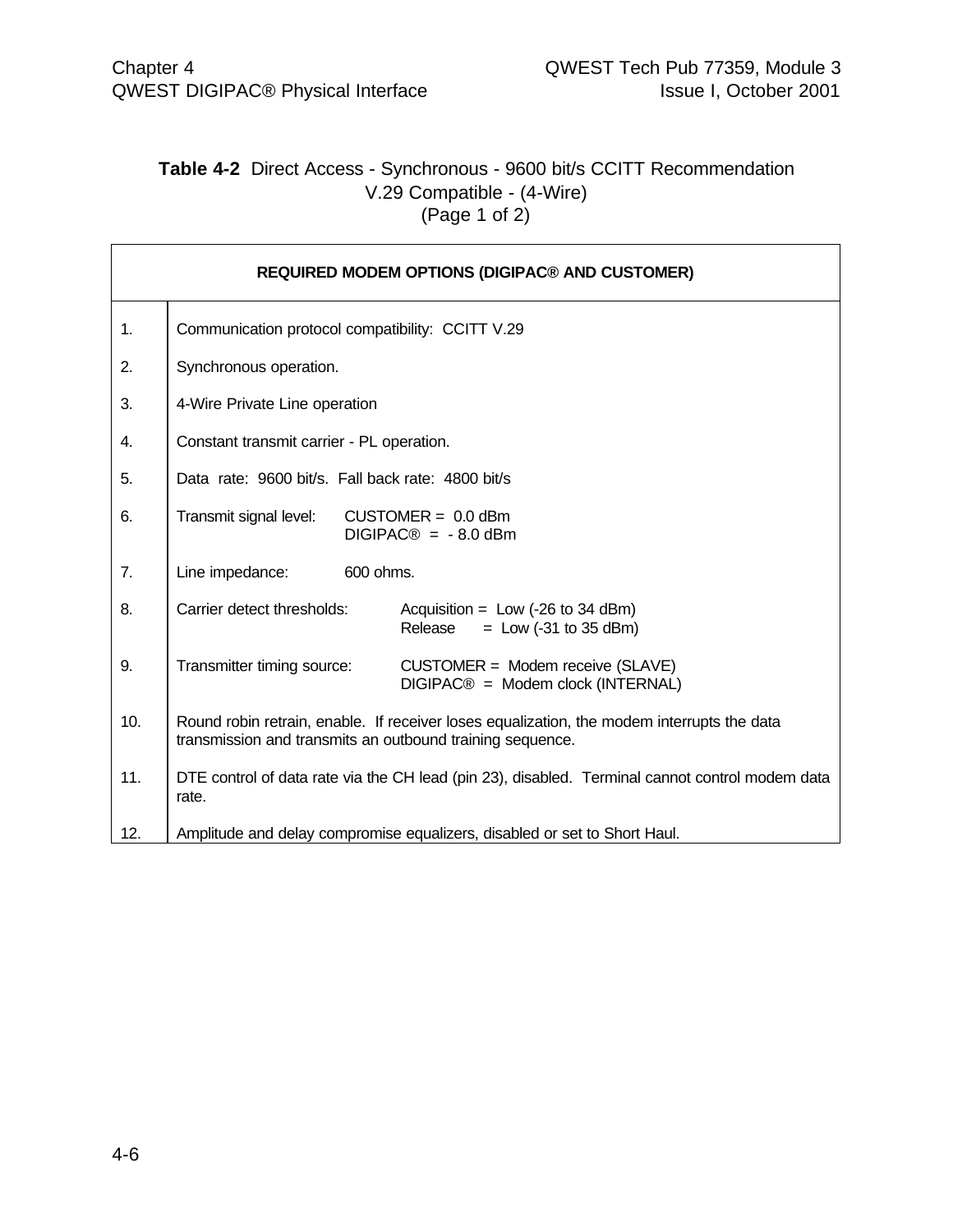### **Table 4-2** Direct Access - Synchronous - 9600 bit/s CCITT Recommendation V.29 Compatible - (4-Wire) (Page 2 of 2)

| <b>DIGIPAC® MODEM OPTIONS</b> |                                                                                                                                                                                                                 |  |  |  |  |  |  |
|-------------------------------|-----------------------------------------------------------------------------------------------------------------------------------------------------------------------------------------------------------------|--|--|--|--|--|--|
| 1.                            | Request to Send (CA/pin 4) to Clear To Send (CB/pin 5) delay: 15 ms.                                                                                                                                            |  |  |  |  |  |  |
| 2.                            | Signal Quality alarm to DTE (via pin 21), disabled. Not a function of the DIGIPAC® port<br>interface lead.                                                                                                      |  |  |  |  |  |  |
| 3.                            | Train-On-Data. enabled. When receiver loses equalization, normally due to deteriorated signal<br>quality, the receiver adaptive equalizer will attempt to retrain on incoming data.                             |  |  |  |  |  |  |
| 4.                            | Anti-streaming/Anti-streaming timer, disabled. Normally disable on two point private line circuits.                                                                                                             |  |  |  |  |  |  |
| 5.                            | One-second adaptive equalizer and carrier detect holdover during receive carrier breaks.<br>Modem receiver and equalizer will override receive line signal breaks of one second or less.                        |  |  |  |  |  |  |
|                               | Data Set Ready (CC) lead forced ON during Analog Loopback test.                                                                                                                                                 |  |  |  |  |  |  |
| 6.                            | Analog Bilateral Loopback; enabled. Analog and Voice Frequency Loopback occur when an<br>Analog Loopback is invoked.                                                                                            |  |  |  |  |  |  |
| 7.                            | Digital Bilateral Loopback; enabled. A digital loopback occurs towards the facility and DTE when<br>a Digital Loopback is invoked.                                                                              |  |  |  |  |  |  |
| 8.                            | Errors are not injected into the transmitted test pattern during Self-Test.                                                                                                                                     |  |  |  |  |  |  |
| 9.                            | DTE control of Analog Loopback via the LL lead (pin 18), enabled. A V.54 function that allows<br>an Analog Loopback test to be performed remotely for fault isolation.                                          |  |  |  |  |  |  |
| 10.                           | Enable modem's ability to respond to Remote Digital Loopback (RDL) signal from remote<br>modem. The modem responds to a digital loopback signal from the far end modem for fault<br>isolation; a V.54 function. |  |  |  |  |  |  |
| 11.                           | DTE control of Remote Digital Loopback via pin 21, enabled. A V.54 function that allows the<br>remote modem to be placed into a digital loopback for fault isolation.                                           |  |  |  |  |  |  |
| 12.                           | Frame and signal grounds separated by 100 ohms.                                                                                                                                                                 |  |  |  |  |  |  |
| 13.                           |                                                                                                                                                                                                                 |  |  |  |  |  |  |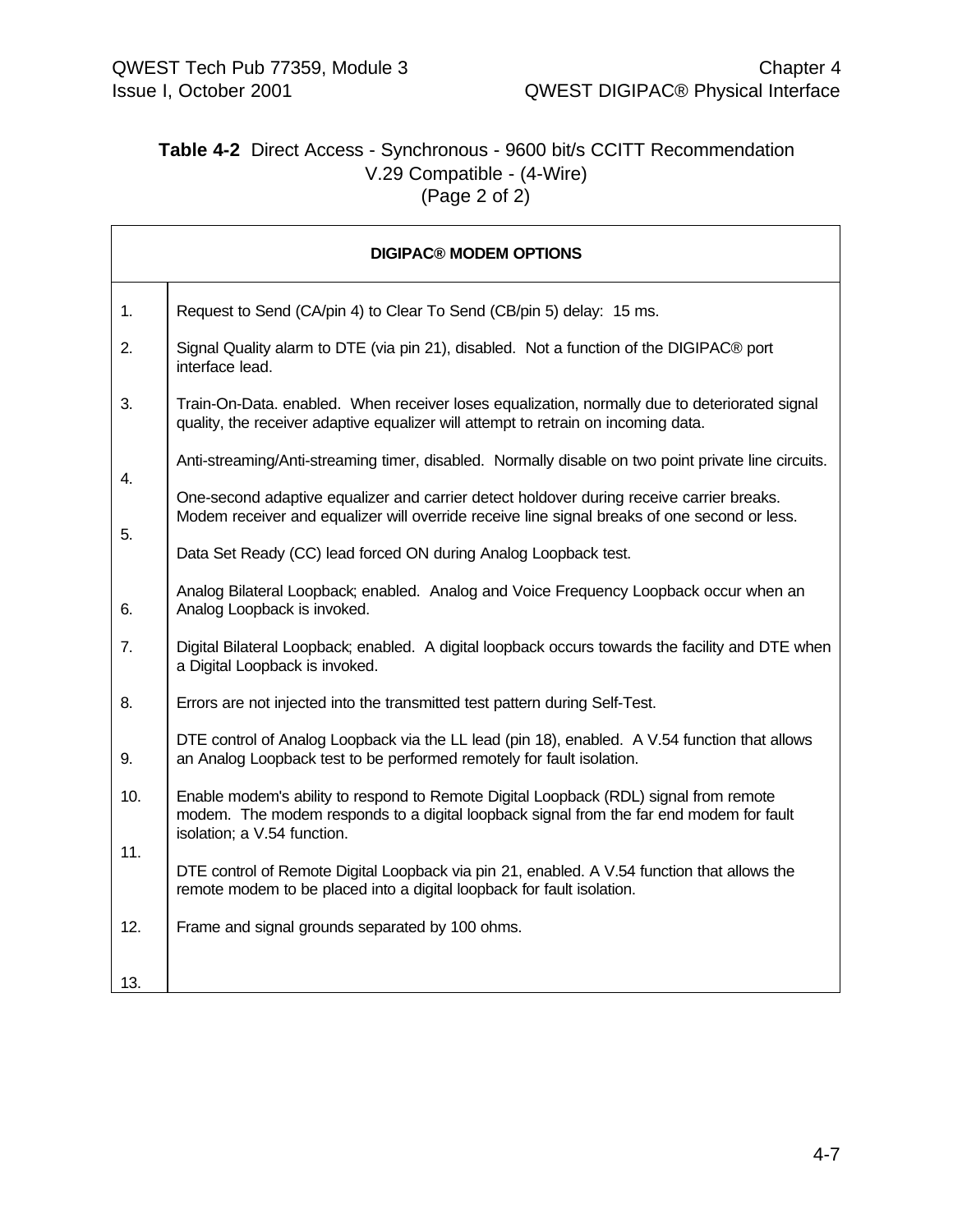### **Table 4-3** Direct Access - Synchronous - 9600 bit/s Digital - CSU/DSU Compatible - (4-Wire) (Page 1 of 2)

| <b>REQUIRED CSU/DSU OPTIONS (DIGIPAC® AND CUSTOMER)</b> |                                                                                                                                                                                                                 |  |  |  |  |  |  |  |  |
|---------------------------------------------------------|-----------------------------------------------------------------------------------------------------------------------------------------------------------------------------------------------------------------|--|--|--|--|--|--|--|--|
| 1.                                                      | Data transmission: Synchronous operation.                                                                                                                                                                       |  |  |  |  |  |  |  |  |
| 2.                                                      | Data rate: 2400, 4800 or 9600 bit/s, according to service requested.                                                                                                                                            |  |  |  |  |  |  |  |  |
| 3.                                                      | Line impedance:<br>600 ohms.                                                                                                                                                                                    |  |  |  |  |  |  |  |  |
| 4.                                                      | Transmitter timing source:<br>$CUSTOMER = Modem receive (SLAVE)$<br>$DIGIPAC@ = Modem clock (INTERNAL)$                                                                                                         |  |  |  |  |  |  |  |  |
|                                                         | <b>RECOMMENDED MODEM OPTIONS (CUSTOMER)</b>                                                                                                                                                                     |  |  |  |  |  |  |  |  |
| 1.                                                      | Enable modem's ability to respond to Remote Digital Loopback (RDL) signal from remote<br>modem. The modem responds to a digital loopback signal from the far end modem for fault<br>isolation; a V.54 function. |  |  |  |  |  |  |  |  |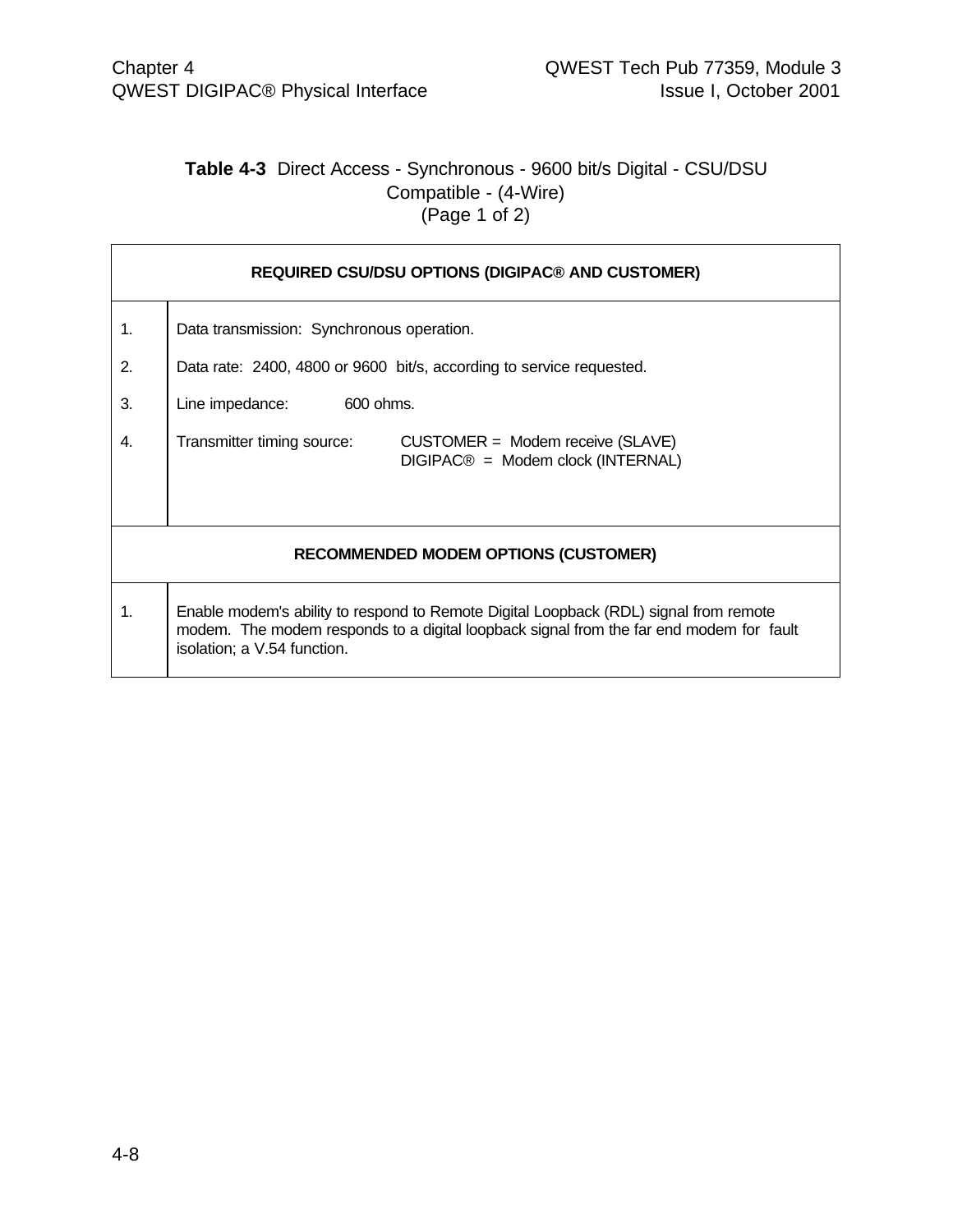### **Table 4-3** Direct Access - Synchronous - 9600 bit/s Digital - CSU/DSU Compatible - (4-Wire) (Page 2 of 2)

| <b>DIGIPAC® MODEM OPTIONS</b> |                                                                                                                                                                                                                 |  |  |  |  |  |
|-------------------------------|-----------------------------------------------------------------------------------------------------------------------------------------------------------------------------------------------------------------|--|--|--|--|--|
| 1.                            | Request To Send circuit C/l05 (pin 4) to Clear To Send, circuit CB/106 (pin 5) delay:<br>10 ms.                                                                                                                 |  |  |  |  |  |
| 2.                            | System status, OFF. During reception of out-of-service code or no signal reception, Data Set<br>Ready operate normally; not turned OFF.                                                                         |  |  |  |  |  |
| 3.                            | Circuit assurance, off. During reception of out-of service code or no signal reception (DCD)<br>Low), Clear-To-Send operate normally; not turned OFF.                                                           |  |  |  |  |  |
| 4.                            | Test mode indication to DTE via circuit TM/142, (pin 25), enabled.                                                                                                                                              |  |  |  |  |  |
| 5.                            | DTE control of Remote Terminal Test via circuit CI/112 (pin 12), disabled. Circuit CI/112 (pin<br>12) not functional DIGIPAC® port interface lead.                                                              |  |  |  |  |  |
| 6.                            | Data Set Ready circuit CC/107 (pin 6) forced ON during Analog Loopback test.                                                                                                                                    |  |  |  |  |  |
| 7.                            | Analog and Voice Frequency Loopback occur when an Analog Loopback is invoked. During<br>Analog Loopback, the signal on the receive VF line will be looped back over the transmit VF line.                       |  |  |  |  |  |
| 8.                            | DTE control of Analog Loopback via circuit LL/141 (pin 18), enabled. A V.54 function that allows<br>an Analog Loopback test to be performed remotely for fault isolation.                                       |  |  |  |  |  |
| 9.                            | Enable modem's ability to respond to remote Digital Loopback (RDL) signal from remote modem.<br>The modem responds to a digital loopback signal from the far end modem for fault isolation; a<br>V.54 Function. |  |  |  |  |  |
| 10.                           | DTE control of Remote Digital Loopback via circuit RL/140 (pin 21), enabled. A V.54 function<br>that allows the remote modem to be placed into a digital loopback.                                              |  |  |  |  |  |
| 11.                           | Bilateral remote terminal testing, enabled. Remote Terminal test, bilateral digital loopback occurs<br>(digital loopback occurs towards the facility and DTE).                                                  |  |  |  |  |  |
| 12.                           | Frame and signal grounds separated by 100 ohms.                                                                                                                                                                 |  |  |  |  |  |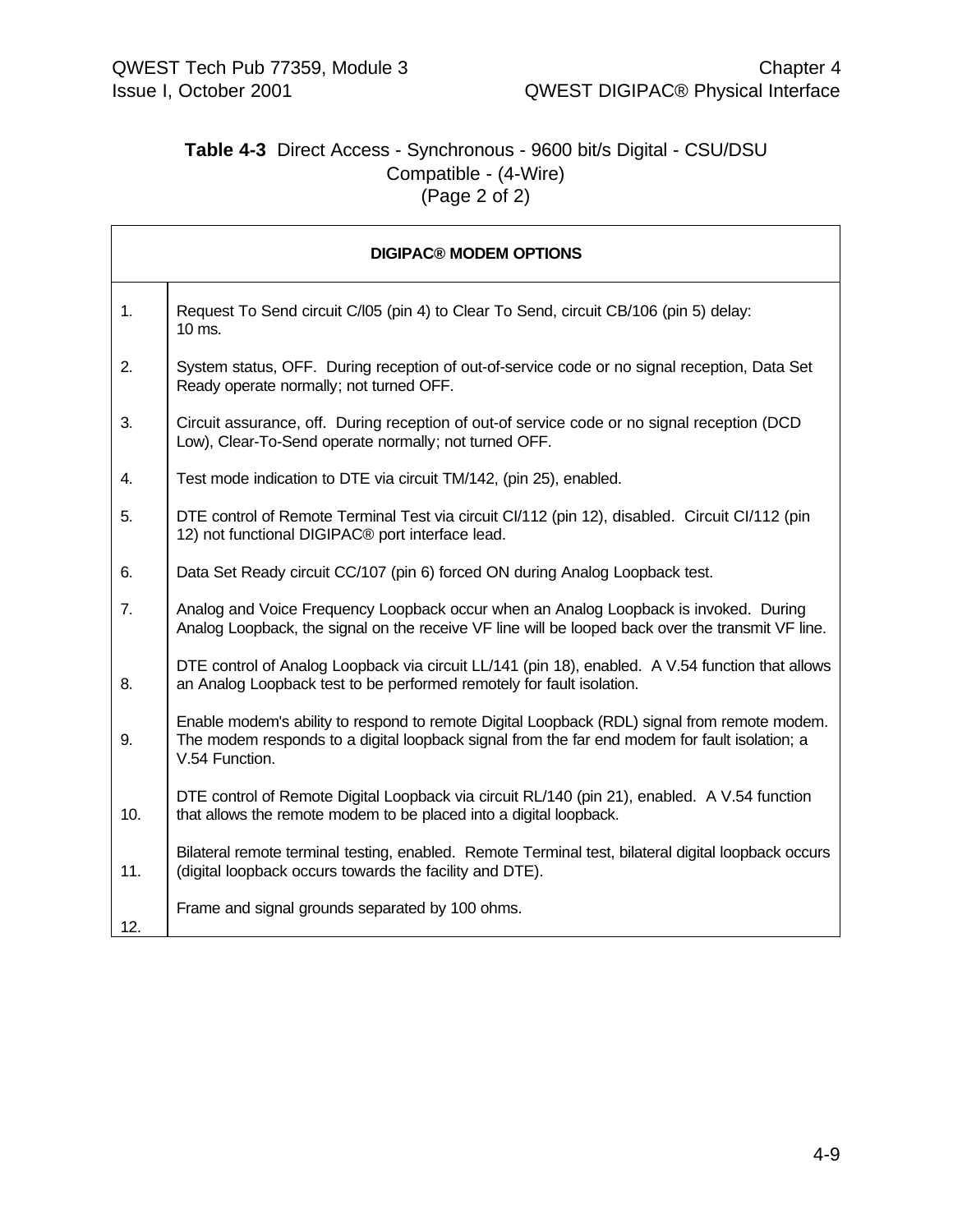### **Table 4-4** Direct Access - Synchronous - 56000 bit/s Digital - CSU/DSU Compatible - (4-Wire) (Page 1 of 2)

| <b>REQUIRED CSU/DSU OPTIONS (DIGIPAC® AND CUSTOMER)</b> |                                                                                                                                                                                                                 |  |  |  |  |  |  |  |
|---------------------------------------------------------|-----------------------------------------------------------------------------------------------------------------------------------------------------------------------------------------------------------------|--|--|--|--|--|--|--|
| 1.                                                      | Data transmission: Synchronous operation.                                                                                                                                                                       |  |  |  |  |  |  |  |
| 2.                                                      | Data rate: 56000 bit/s.                                                                                                                                                                                         |  |  |  |  |  |  |  |
| 3.                                                      | Line impedance:<br>600 ohms.                                                                                                                                                                                    |  |  |  |  |  |  |  |
| 4.                                                      | Transmitter timing source:<br>CUSTOMER = Modem receive (SLAVE)<br>DIGIPAC <sup>®</sup> = Modem receive (SLAVE)                                                                                                  |  |  |  |  |  |  |  |
|                                                         | <b>RECOMMENDED MODEM OPTIONS (CUSTOMER)</b>                                                                                                                                                                     |  |  |  |  |  |  |  |
| 1.                                                      | Enable modem's ability to respond to Remote Digital Loopback (RDL) signal from remote<br>modem. The modem responds to a digital loopback signal from the far end modem for fault<br>isolation; a V.54 function. |  |  |  |  |  |  |  |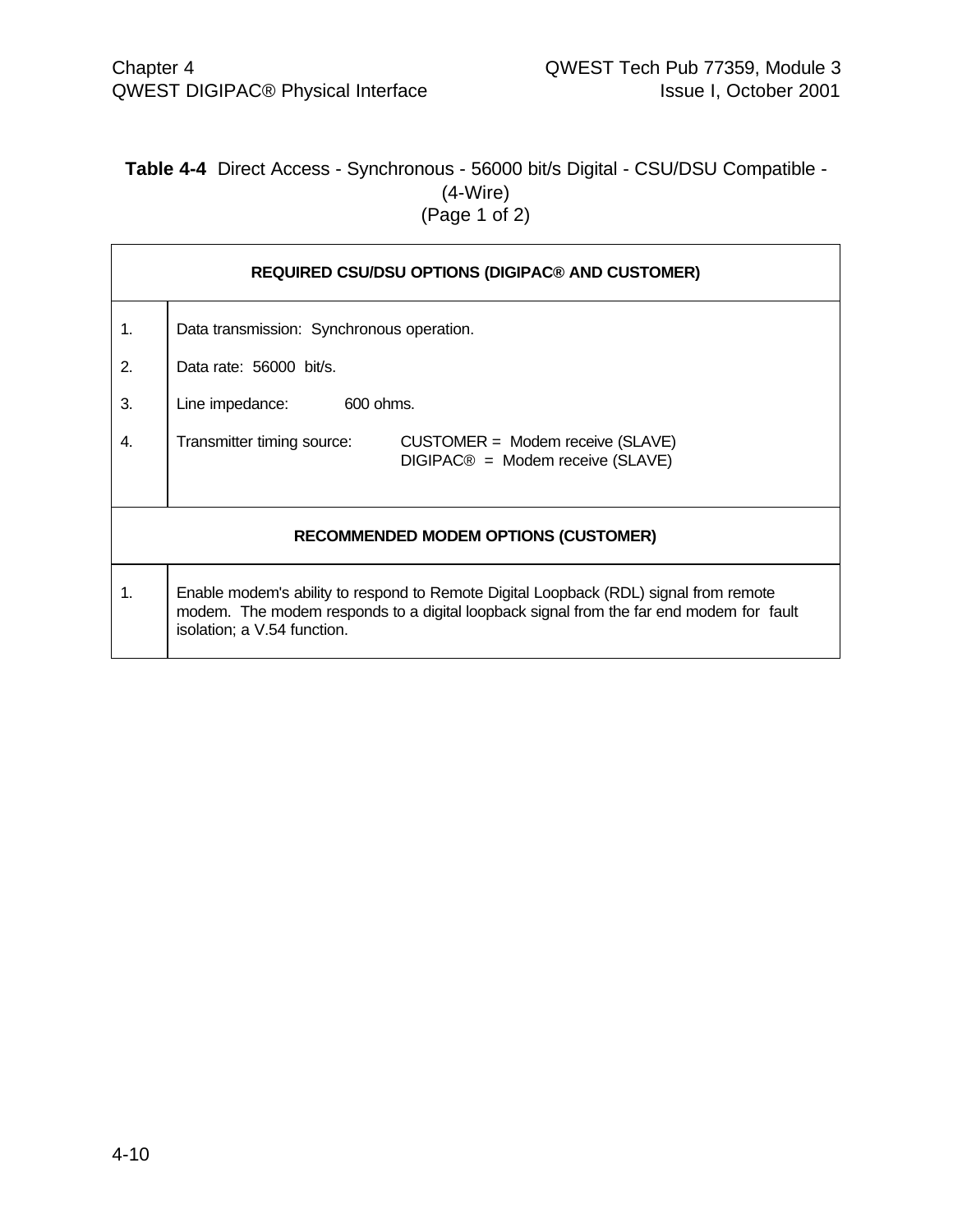### **Table 4-4** Direct Access - Synchronous - 56000 bit/s Digital - CSU/DSU Compatible - (4-Wire) (Page 2 of 2)

| <b>DIGIPAC® MODEM OPTIONS</b> |                                                                                                                                                                                                                 |  |  |  |  |  |
|-------------------------------|-----------------------------------------------------------------------------------------------------------------------------------------------------------------------------------------------------------------|--|--|--|--|--|
| 1.                            | Request to Send circuit CA/105 (pin C) to Clear to Send, circuit CB106 (pin D) delay:<br>10 ms.                                                                                                                 |  |  |  |  |  |
| 2.                            | System status, off. During reception of out-of-service code or no signal reception, Data Set<br>Ready operate normally; not turned OFF.                                                                         |  |  |  |  |  |
| 3.                            | Circuit assurance, off. During reception of out-of service code or no signal reception (DCD<br>low), Clear-To-Send operate normally; not turned OFF.                                                            |  |  |  |  |  |
| 4.                            | Test mode indication to DTE via circuit TM/142, (pin K), enabled.                                                                                                                                               |  |  |  |  |  |
| 5.                            | Data Set Ready circuit CC/107 (pin E) forced ON during Analog Loopback test.                                                                                                                                    |  |  |  |  |  |
| 6.                            | Analog and Voice Frequency Loopback occur when an Analog Loopback is invoked. During<br>Analog Loopback, the signal on the receive VF line will be looped back over the transmit VF line.                       |  |  |  |  |  |
| 7.                            | DTE control of analog Loopback via circuit LL/141 (pin L), enabled. A V.54 function that allows<br>an Analog Loopback test to be performed remotely for fault isolation.                                        |  |  |  |  |  |
| 8.                            | Enable modem's ability to respond to Remote Digital Loopback (RDL) signal from remote<br>modem. The modem responds to a digital loopback signal from the far end modem for fault<br>isolation; a V.54 function. |  |  |  |  |  |
| 9.                            | DTE control of Remote Digital Loopback via circuit RL/140 (pin BB), enabled. A V.54 function<br>that allows the remote modem to be placed into a digital loopback.                                              |  |  |  |  |  |
| 10.                           | Bilateral remote terminal testing, enabled. Remote Terminal test, bilateral digital loopback occurs<br>(digital loopback occurs towards the facility and DTE).                                                  |  |  |  |  |  |
| 11.                           | Frame and signal grounds separated by 100 ohms.                                                                                                                                                                 |  |  |  |  |  |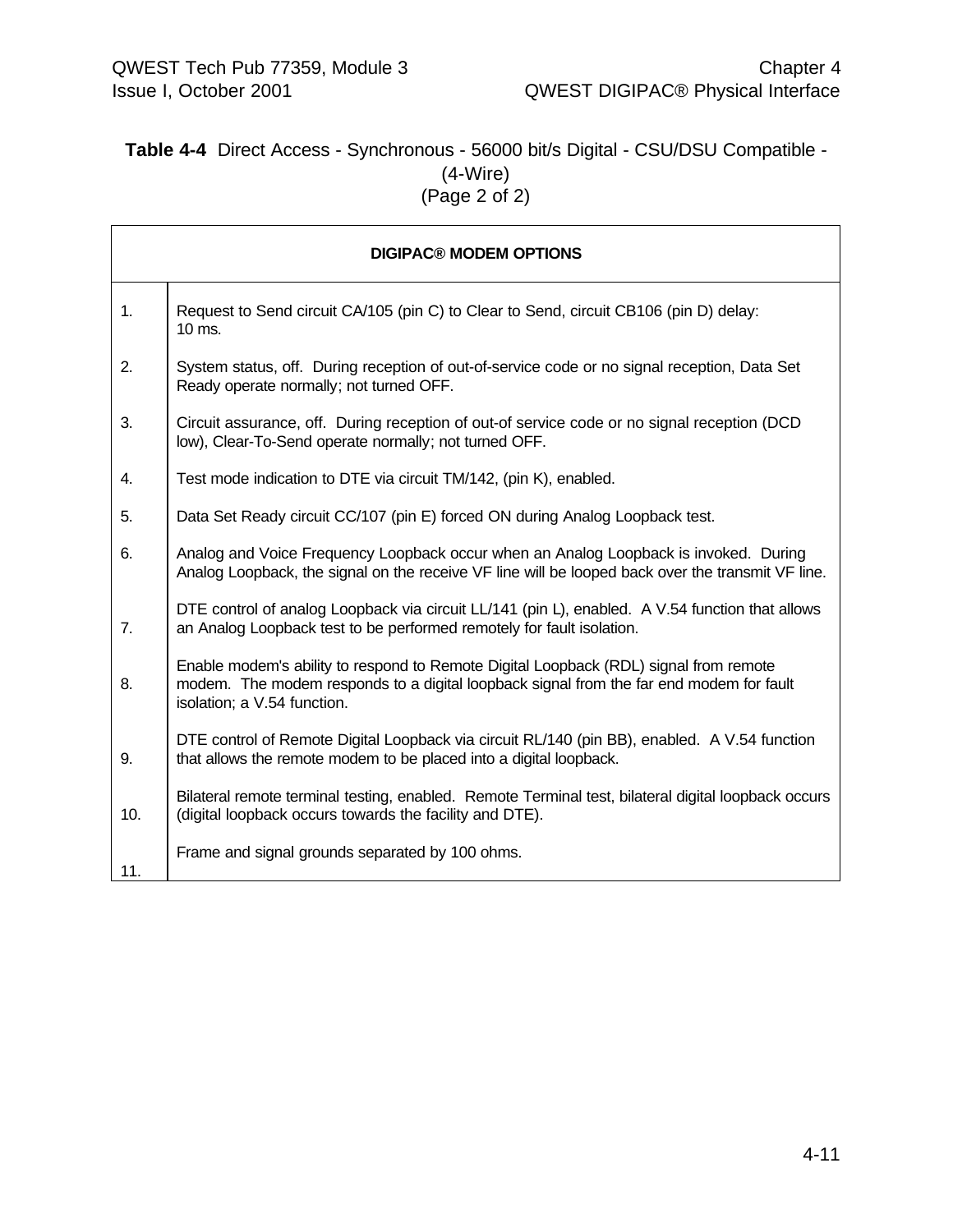| <b>SPEED</b> |                | <b>MODEM</b>     |         | <b>NC CODE</b> |             | <b>NCI CODE</b> | <b>NCI CODE</b> |
|--------------|----------------|------------------|---------|----------------|-------------|-----------------|-----------------|
| (bit/s)      | <b>SERVICE</b> | <b>OPERATION</b> | VG6     | <b>VG10</b>    | <b>VG36</b> | CKL 1-PS        | <b>CKL 2-CS</b> |
| 9600         | Svnch          | CCITT V.32       | N/A     | LN1-           | UG- -       | 02DM2.9PS.PT    | 02DA2.PX        |
|              |                | CCITT V.32       | N/A     | LN1-           | <b>UG--</b> | 02DM2.9PS.PT    | DIGITAL**       |
|              |                | CCITT V.29       | $LG$ -- | LN1-           | $UG$ - -    | 04DM2.6P.PX     | 04DA2.PI        |
|              |                | CCITT V.29       | LG- -   | N/A            | N/A         | 04DM2.6P.PX     | 04DB2X          |
|              |                | CCITT V.29       | LG- -   | LN- -          | <b>UG--</b> | 04DM2.6P.PX     | DIGITAL**       |

#### **Table 4-5** NC and NCI Code Combinations - Voice Grade Analog Channel

**Table 4-6** NC and NCI Code Combinations - Digital Data Channel

| <b>SPEED</b> |                | <b>ACCESS PORT</b> |            | <b>NC CODE</b>    |                   | <b>NCI CODE</b> | <b>NCI CODE</b> |
|--------------|----------------|--------------------|------------|-------------------|-------------------|-----------------|-----------------|
| (bit/s)      | <b>SERVICE</b> | <b>PSSP</b>        | <b>PSN</b> | <b>ACCES</b><br>s | <b>NON-ACCESS</b> | <b>CKL 1-PS</b> | CKL 2-CS        |
|              |                |                    |            |                   |                   |                 |                 |
| 9600         | Synch          | YES                | YES        | XG-P              | US- -             | 04DU5.96        | 04DU5.96        |
|              |                | <b>YES</b>         | <b>YES</b> |                   |                   | 04DU5.96        | DIGITAL**       |
| 56000        | Synch          | YES.               | YES        | XH-P              | US- -             | 04DU5.56        | 04DU5.56        |
|              |                | YES                | YES.       |                   |                   | 04DU5.56        | DIGITAL**       |

\*\* "Digital" indicates a digital channel interface code.

See appropriate QWEST Technical Publication for additional information on Digital Channel Interface Codes.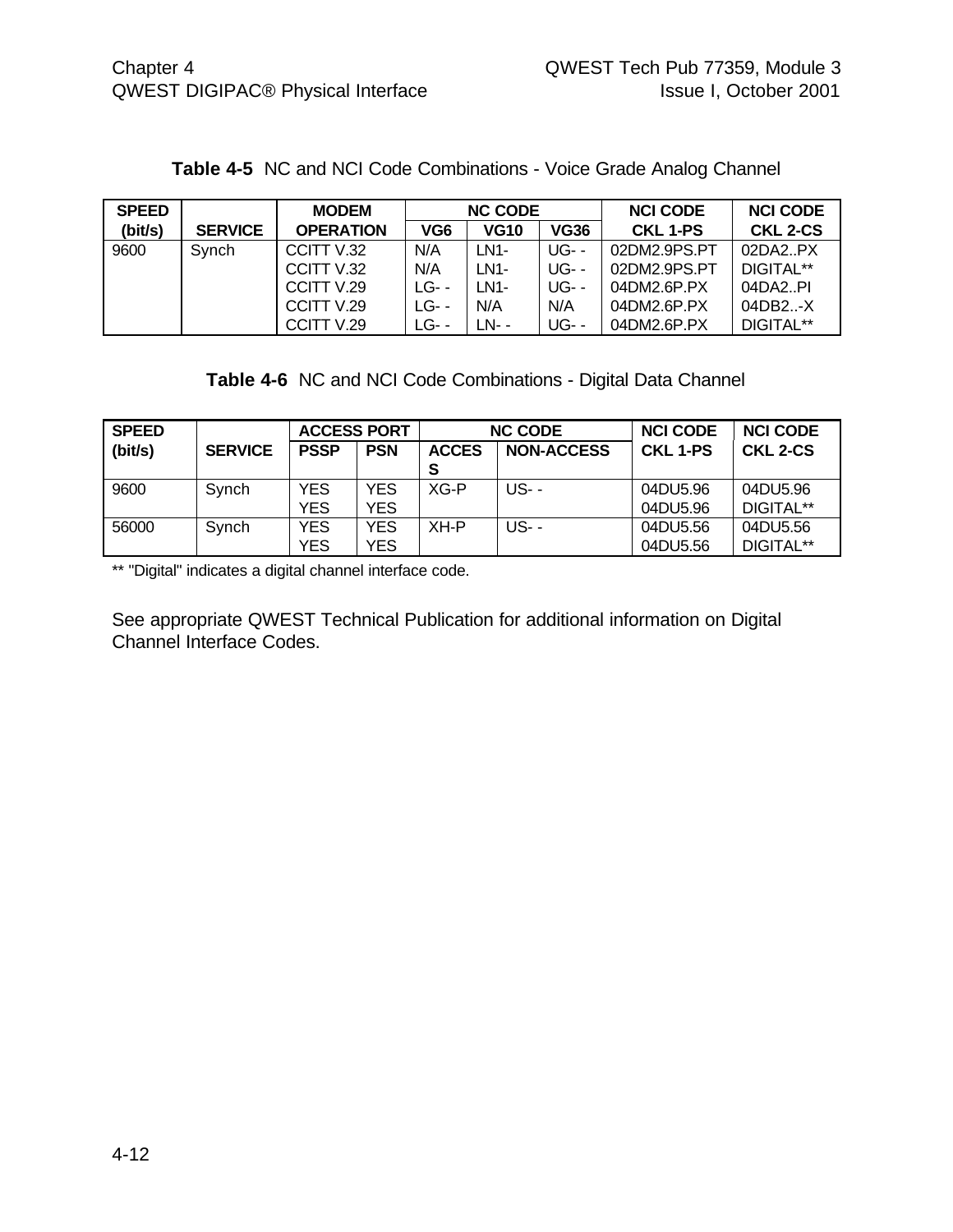## **CONTENTS**

# **Chapter and Section Page**

| 5. |  |  |  |
|----|--|--|--|
|    |  |  |  |
|    |  |  |  |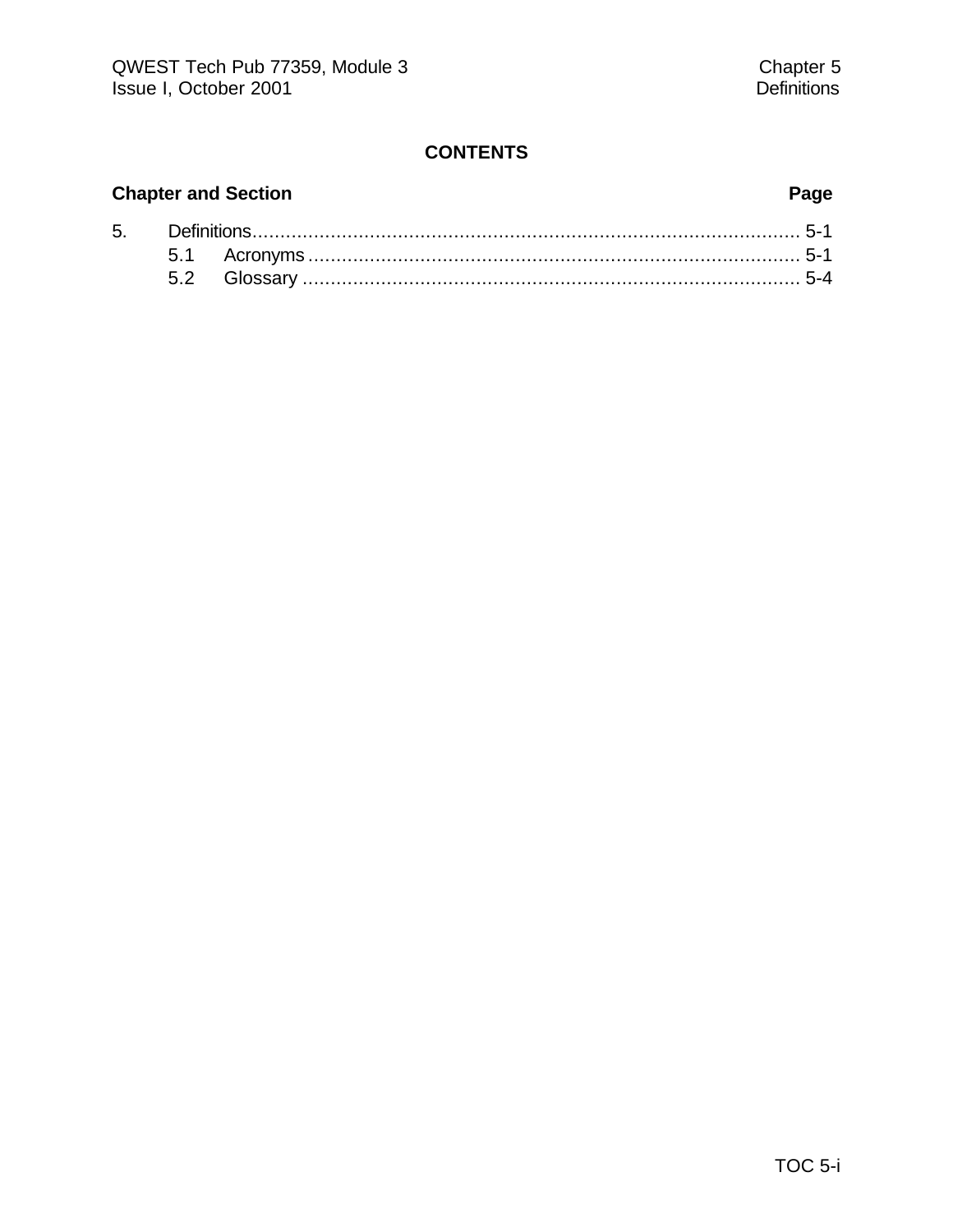## **5. Definitions**

# **5.1 Acronyms**

| AC           | <b>Access Concentrator</b>                                   |
|--------------|--------------------------------------------------------------|
| <b>AMA</b>   | <b>Automatic Message Accounting</b>                          |
| <b>ANSI</b>  | American National Standards Institute                        |
| <b>ASCII</b> | American Standard Code for Information Interchange           |
| <b>BCD</b>   | <b>Binary Coded Decimal</b>                                  |
| <b>BOC</b>   | <b>Bell Operating Company</b>                                |
| bps          | <b>Bits per Second</b>                                       |
| <b>CCA</b>   | Credit Card Association (CCA)                                |
| <b>CCITT</b> | International Telegraph and Telephone Consultative Committee |
| CO           | <b>Central Office</b>                                        |
| <b>CPE</b>   | <b>Customer Provided Equipment</b>                           |
| CSU          | <b>Channel Service Unit</b>                                  |
| <b>CUD</b>   | Call User Data                                               |
| <b>CUG</b>   | <b>Closed User Group</b>                                     |
| <b>DCE</b>   | Data Circuit-Terminating Equipment                           |
| <b>DDD</b>   | <b>Direct Distance Dialing</b>                               |
| <b>DDS</b>   | Digital Data System                                          |
| <b>DISC</b>  | <b>Disconnect</b>                                            |
| <b>DM</b>    | <b>Disconnect Mode</b>                                       |
| <b>DNIC</b>  | Data Network Identification Code                             |
| <b>DNPA</b>  | Data Numbering Plan Area                                     |
| <b>DOV</b>   | Data Over Voice                                              |
| <b>DSU</b>   | Data Service Unit                                            |
| <b>DSP</b>   | Display System Protocol                                      |
| <b>DTE</b>   | Data Terminal Equipment                                      |
| <b>DVM</b>   | Data/Voice Multiplexer                                       |
| <b>EIA</b>   | <b>Electronic Industries Association</b>                     |
| F            | Final bit                                                    |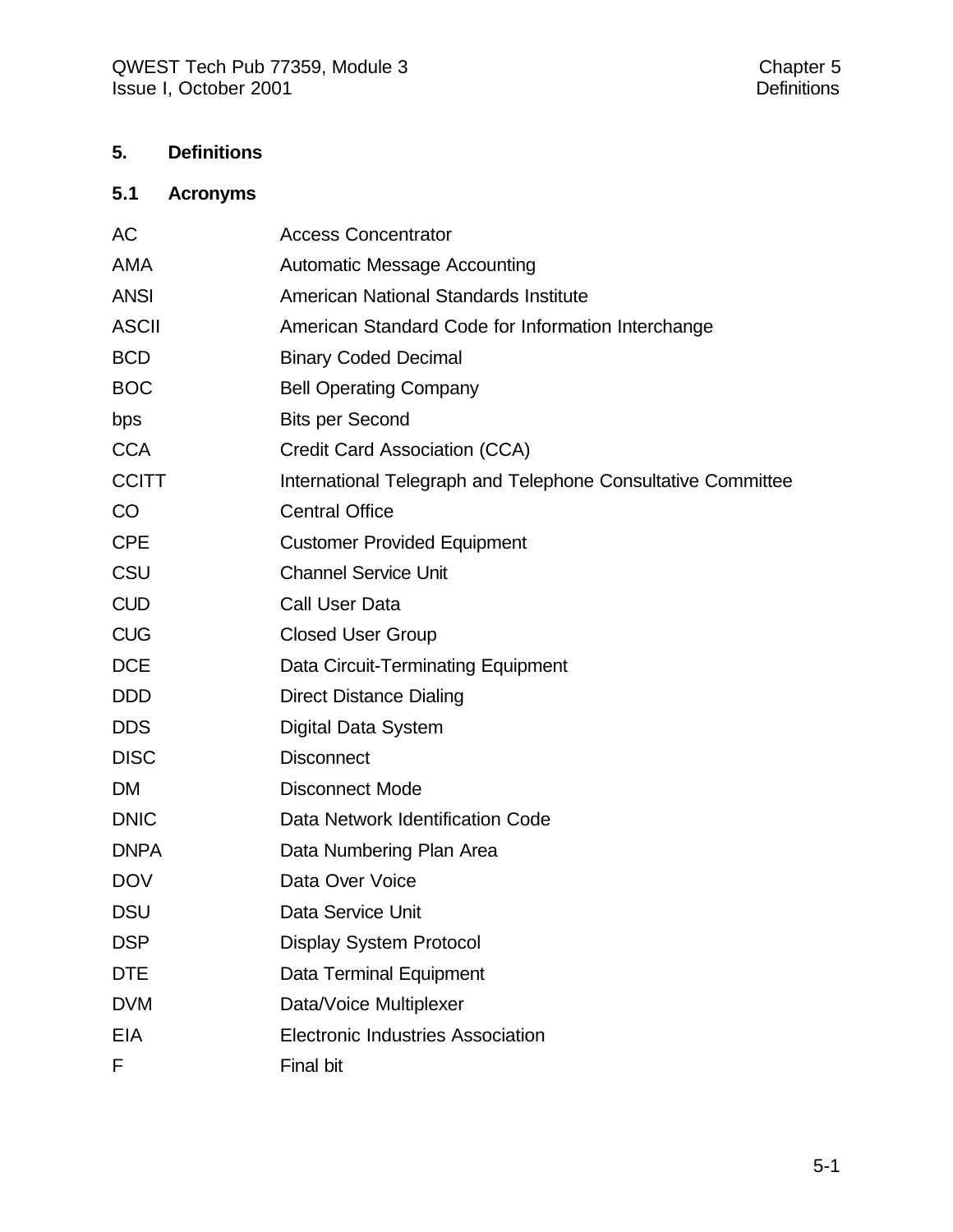| <b>FCS</b>      | <b>Frame Checking Sequence</b>             |
|-----------------|--------------------------------------------|
| <b>FRMR</b>     | <b>Frame Reject</b>                        |
| <b>HDLC</b>     | High Level Data Link Control               |
| I               | Information                                |
| IA <sub>5</sub> | International Alphabet No. 5               |
| IC              | Interexchange Carrier                      |
| <b>INIC</b>     | <b>ISDN Network Identifier Code</b>        |
| <b>ISDN</b>     | <b>Integrated Services Digital Network</b> |
| <b>ISO</b>      | International Standards Organization       |
| <b>ISP</b>      | <b>Information Service Provider</b>        |
| <b>Kbps</b>     | Kilobits per second                        |
| <b>LAPB</b>     | <b>Link Access Procedure Balanced</b>      |
| <b>LATA</b>     | Local Access and Transport Area            |
| <b>LC</b>       | <b>Logical Channel</b>                     |
| <b>LCN</b>      | <b>Logical Channel Number</b>              |
| <b>LRC</b>      | <b>Logical Channel Number</b>              |
| <b>MLHG</b>     | <b>Multi-line Hunt Group</b>               |
| <b>MNP®</b>     | <b>Microcom Networking Protocol</b>        |
| <b>MTCE</b>     | Maintenance                                |
| <b>NPA</b>      | Numbering Plan Area                        |
| N(R)            | Receive Sequence Number                    |
| N(S)            | <b>Send Sequence Number</b>                |
| <b>NTN</b>      | <b>Network Terminal Number</b>             |
| <b>NUI</b>      | <b>Network User Identification</b>         |
| OOS             | <b>Out of Service</b>                      |
| <b>OSI</b>      | Open Systems Interconnection               |
| <b>OTC</b>      | <b>Operating Telephone Company</b>         |
| P               | Poll                                       |
| <b>PAD</b>      | Packet Assembler/Disassembler              |
| <b>PDN</b>      | <b>Public Data Network</b>                 |
| <b>PHF</b>      | <b>Packet Handler Function</b>             |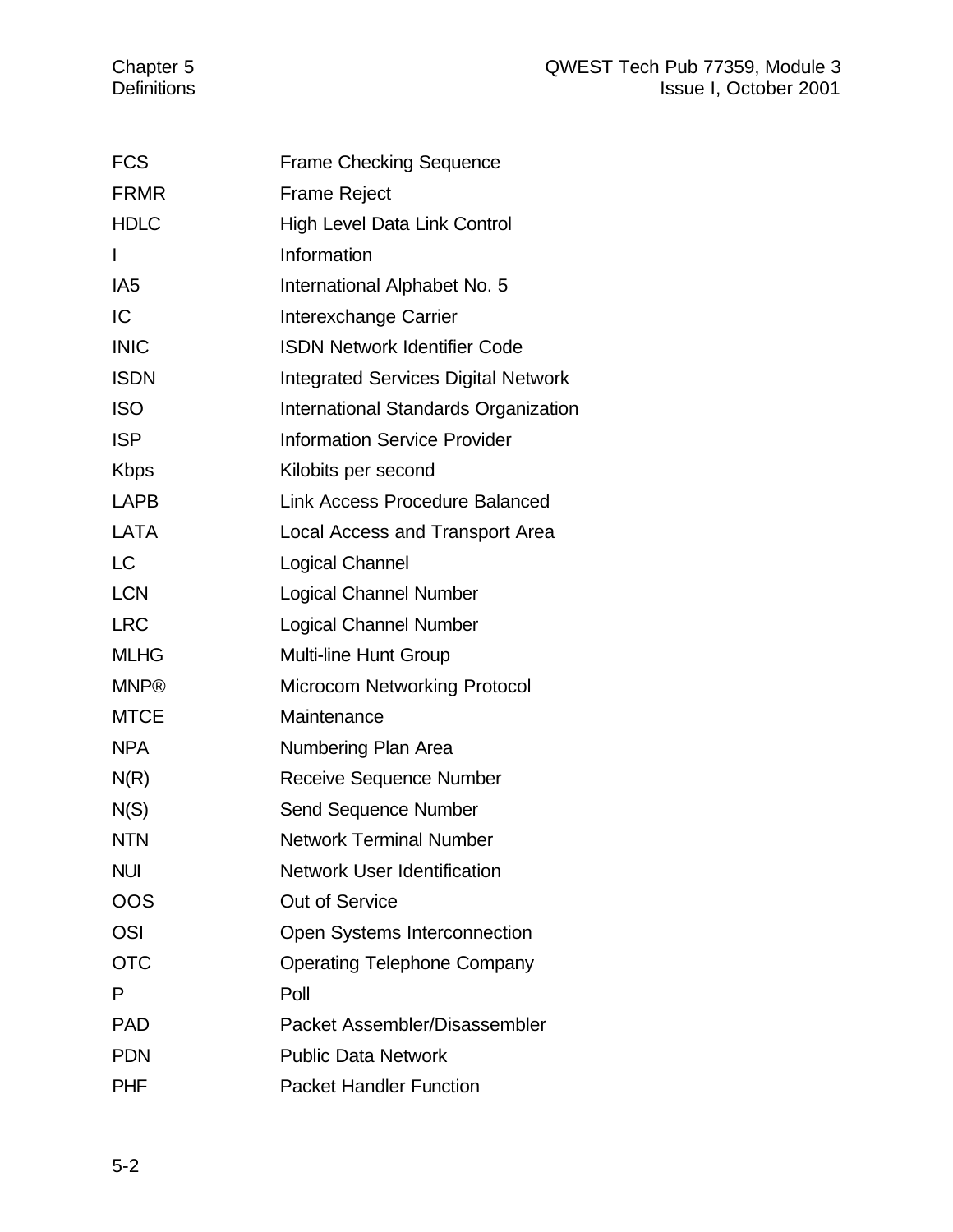| <b>POS</b>    | Point-Of-Sale                                              |
|---------------|------------------------------------------------------------|
| <b>PPSN</b>   | <b>Public Packet Switching Network</b>                     |
| <b>PPSNGR</b> | <b>Public Packet Switching Network Generic Requirement</b> |
| <b>PS</b>     | <b>Packet Switch</b>                                       |
| <b>PSDN</b>   | <b>Packet Switched Data Network</b>                        |
| <b>PSPDN</b>  | <b>Packet Switched Public Data Network</b>                 |
| <b>PSTN</b>   | <b>Public Switched Telephone Network</b>                   |
| <b>PVC</b>    | <b>Permanent Virtual Circuit</b>                           |
| <b>RC</b>     | <b>Recent Change</b>                                       |
| <b>RCVS</b>   | Recent Change and Verify Subsystem                         |
| <b>REJ</b>    | Reject                                                     |
| <b>RES</b>    | Reset                                                      |
| <b>RNR</b>    | <b>Receive Not Ready</b>                                   |
| <b>RPOA</b>   | <b>Recognized Private Operating Agency</b>                 |
| <b>RR</b>     | Receive Ready (packets or frames)                          |
| <b>SABM</b>   | Set Asynchronous Balanced Mode                             |
| <b>SABME</b>  | Set Asynchronous Balanced Mode Extended                    |
| <b>STE</b>    | <b>Signaling Terminal Equipment</b>                        |
| <b>SVC</b>    | <b>Switched Virtual Calls</b>                              |
| <b>UA</b>     | Unnumbered Acknowledgment                                  |
| <b>USTA</b>   | United States Telephone Association                        |
| <b>VC</b>     | <b>Virtual Call</b>                                        |
| V(R)          | <b>Receive State Variable</b>                              |
| V(S)          | <b>Send State Variable</b>                                 |
| <b>XID</b>    | <b>Exchange Identification</b>                             |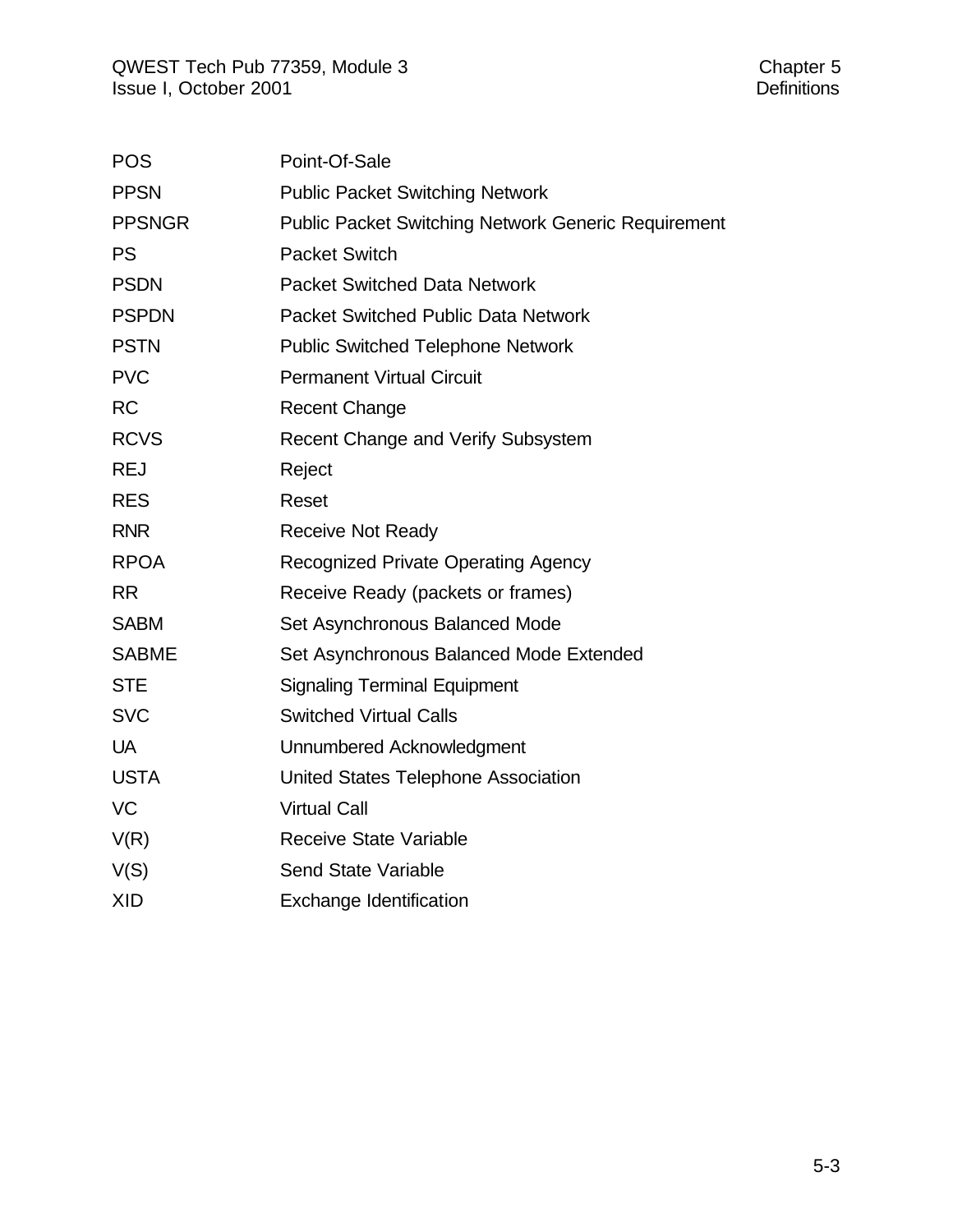# **5.2 Glossary**

# **Asynchronous Transmission**

Data transmission in which the time of occurrence of a specified significant instant in each byte, character, word, block or other unit of data (usually the leading edge of a start signal) is arbitrary, and occurs without necessarily being dependent on preceding signals on the channel.

# **Baud**

Denotes a unit of signaling speed. It is the reciprocal of the time duration in seconds of the shortest signal element (mark or space) within a code signal. The rates specified are the number of signal elements per second.

## **Bit**

An abbreviation of binary digit; one of the members of a set of two in the binary numeration system, e.g., either of the digits 0 or 1. Also, a unit of information; one bit of information is sufficient to specify one of two equally like possibilities, usually meaning yes or no.

## **Bits Per Second (BPS)**

Unit of data transmission rate (see baud).

# **Carrier Detect (DCD)**

See Received Line Signal Detector.

# **Character**

Letter, numeral, punctuation, control figure or any other symbol contained in a message.

# **Clear To Send (CTS)**

An EIA-232 interface control signal that indicates to the DTE whether or not the modem is ready to transmit data.

# **Conditioning**

Denotes an enhancement to the transmission performance of a voiceband channel. Parameter(s) affected are attenuation distortion, envelope delay, distortion and noise.

# **Consultative Committee International Telephone and Telegraph (CCITT)**

An international association that sets international telecommunications standards.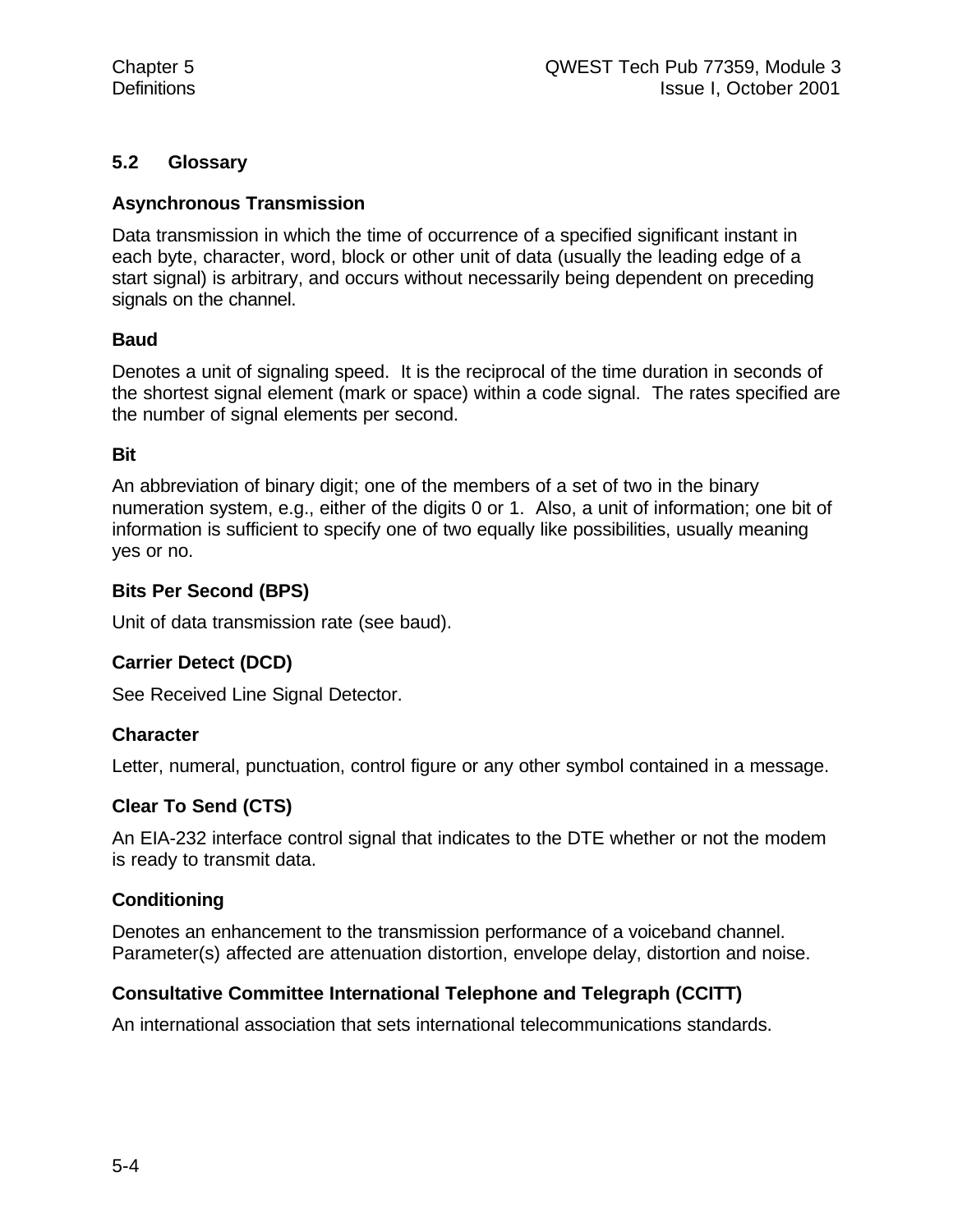# **Data Communications Equipment (DCE)**

The equipment that provides the functions required to establish, maintain and terminate data transmission connection; e.g., a modem, as well as the signal conversion, and coding required for communications between data terminal equipment and data circuit.

### **Data Set Ready (DSR)**

An EIA-232 interface control signal that indicates to the DTE the status of the local modem; e.g., modem is connected to communications channel and is not in the test or dial mode.

## **Data Terminal Equipment (DTE)**

Customer owned equipment used to transmit and receive data.

#### **Data Terminal Ready (DTR)**

An EIA-232 interface control signal that indicates to the modem the DTE is ready to transmit or receive data.

#### **Dial Access**

Access to the packet switch is via the voice Public Switched Network.

#### **Digital Service Unit (DSU)**

A DCE device that converts EIA-232-D or CCITT V.35 signals (from the packet switch) to baseband bipolar line signals suitable for transmission over a telephone channel.

#### **Direct Access**

Access to the packet switch is via a dedicated channel between the End-User and the packet switch.

#### **Full Duplex**

Simultaneous transmission in both directions between two points.

#### **Half Duplex**

Data transmission in either direction, but not simultaneously.

#### **Line**

The transport facility (cable pair or carrier) between the Central Office and Network Channel Interface.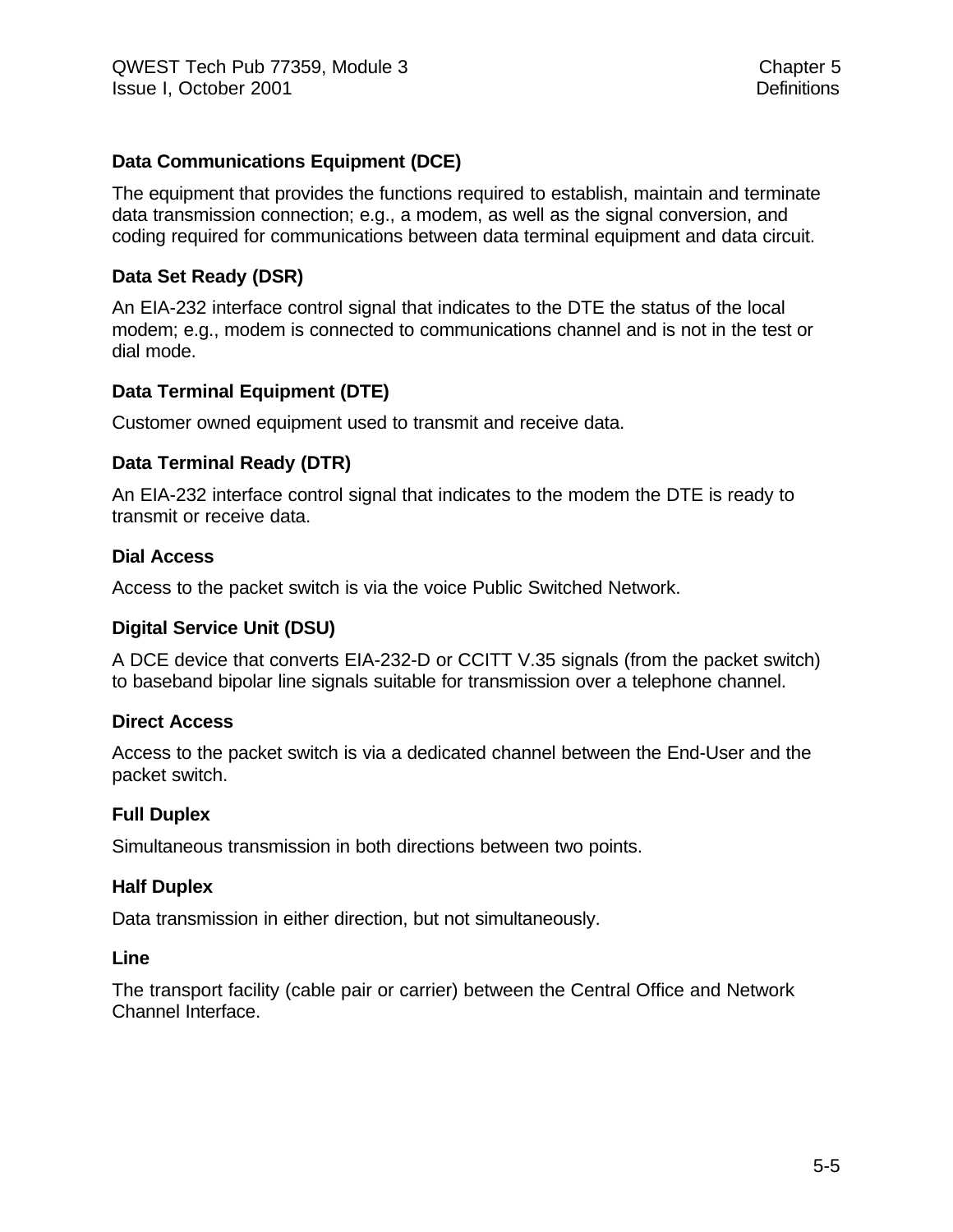# **Link Access Procedure For Modems (LAP-M)**

An error correction procedure defined in CCITT Recommendation V.42-1988.

# **Loopback**

A test procedure that causes a received signal to be returned to the source.

## **Modem**

A DCE device that converts EIA-232-D or CCITT V.35 signals (from the packet switch) to voiceband signals suitable for transmission over a telephone channel.

## **Port**

An EIA-232 or CCITT V.35 I/O interface of a packet switch, computer or modem.

## **Received Line Signal Detector**

An EIA-232 interface control signal that indicates to an attached DTE device that the modem is receiving a signal from a remote modem.

# **Request to Send (RTS)**

An EIA-232 interface control signal that indicates the DTE has data to transmit and conditions the modem for data transmission.

# **Ring Indicator**

An EIA-232 control interface signal, which indicates to the DTE that a ringing signal is being received on the communications channel.

# **Start Bit**

In asynchronous transmission, the first bit in each character, normally a space, which prepares the receiving equipment for the reception and registration of the character.

# **Stop Bit**

In asynchronous transmission, the last bit, used to indicate the end of a character, normally a mark condition, which serves to return the line to its idle or rest state.

#### **Switch Network**

Data transmission and access to DIGIPAC® is via the voice Public Switched Network.

# **Synchronous Transmission**

Transmission in which the occurrence of a specified event (e.g., byte, character, word, block or other unit of data, such as the leading edge of a start signal), occurs in a specified time relationship with a preceding signal in the channel, in accordance with a specified timing pulse, or in accordance with a specified time frame.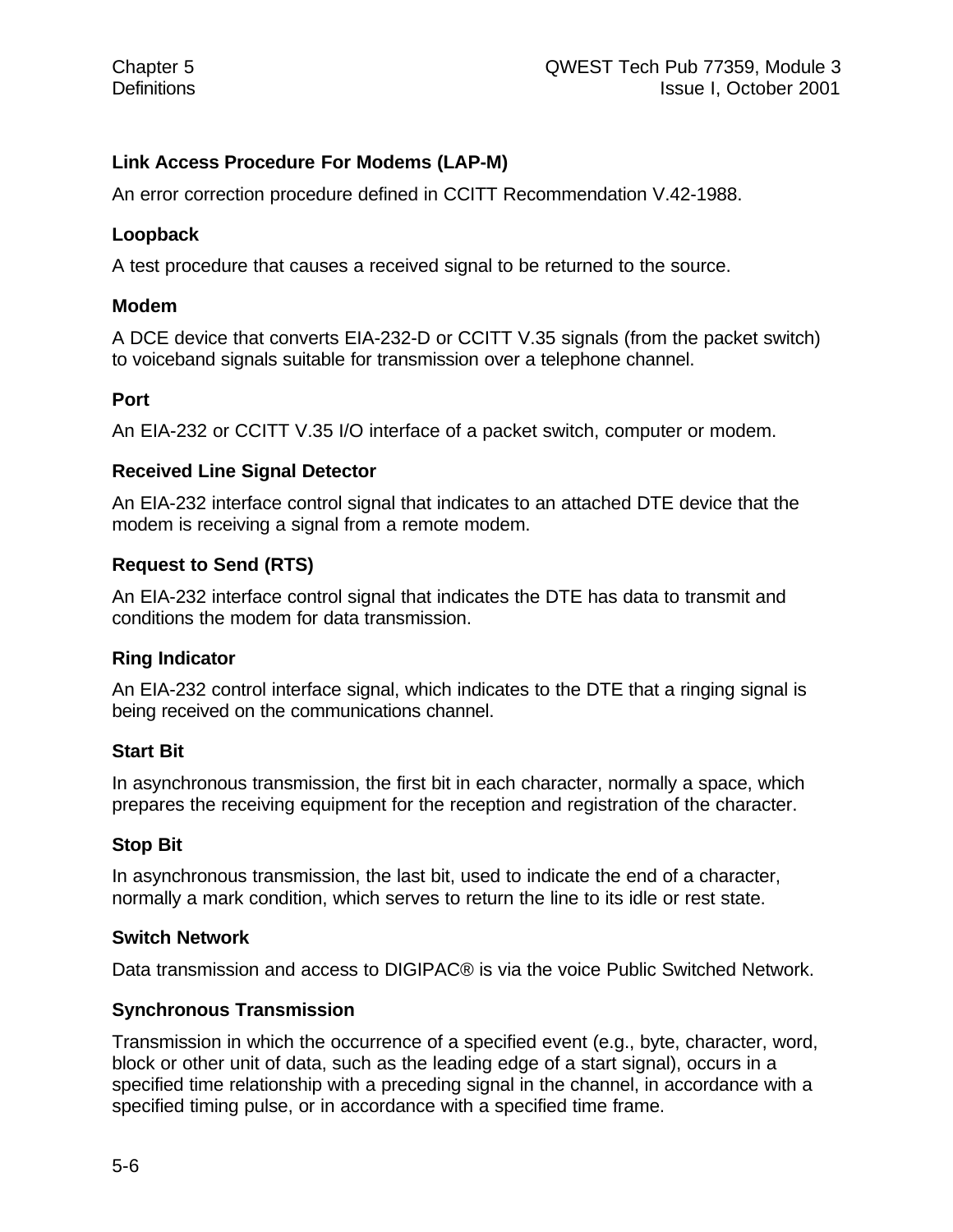# **CONTENTS**

| <b>Chapter and Section</b> |      | Page |  |
|----------------------------|------|------|--|
| 6.                         |      |      |  |
|                            | 6.1  |      |  |
|                            | 6.2  |      |  |
|                            | 6.3  |      |  |
|                            | 6.4  |      |  |
|                            | 6.5  |      |  |
|                            | 6.6  |      |  |
|                            | 6.7  |      |  |
|                            | 6.8  |      |  |
|                            | 6.9  |      |  |
|                            | 6.10 |      |  |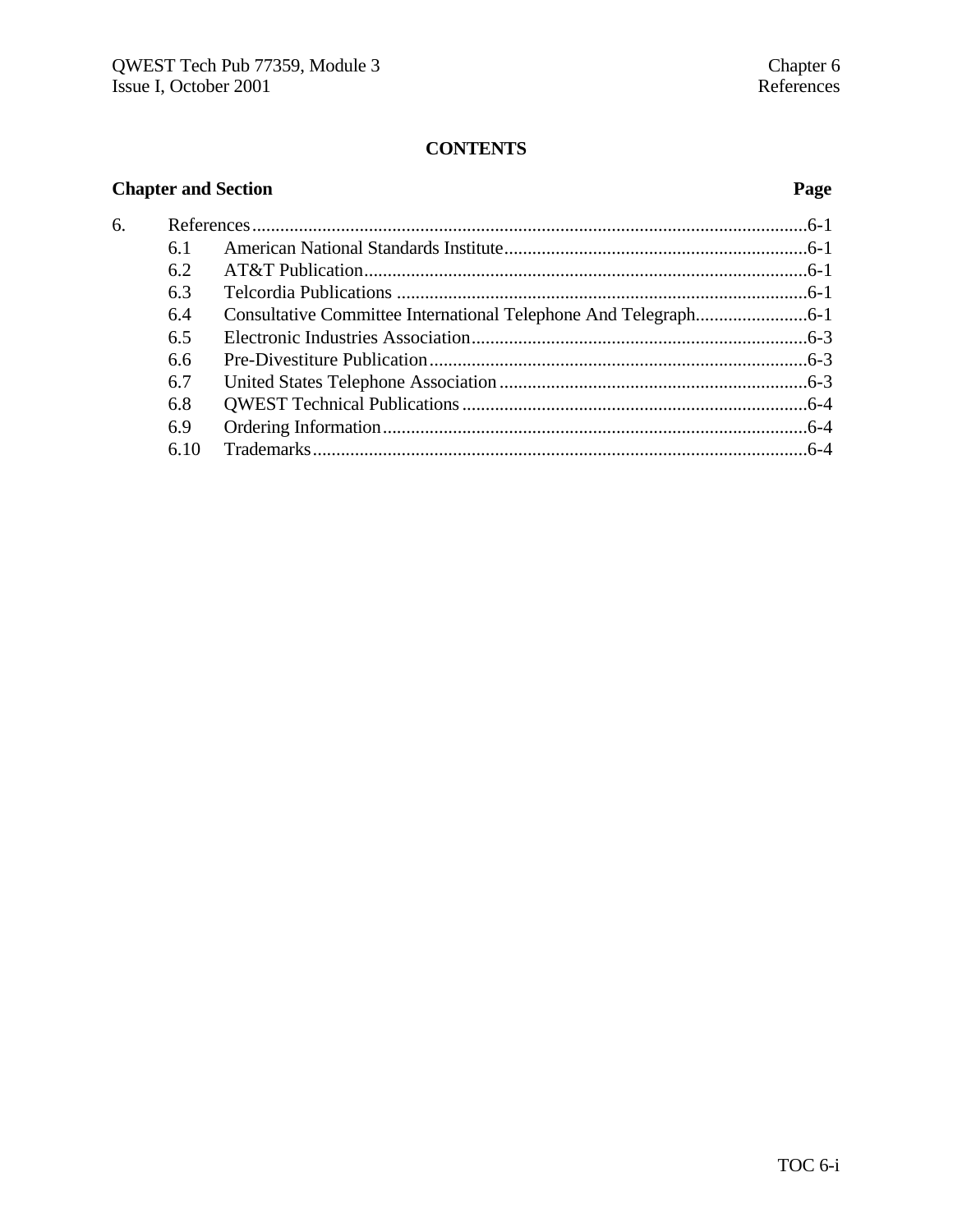#### **6. References**

#### **6.1 American National Standards Institute**

ANSI X3.4 Denotes the code character set to be used for the general interchange of information among information-processing systems, communications systems and associated equipment.

#### **6.2 AT&T Publication**

PUB 62310 *"Digital Data System Channel Interface Specification"*, September 1983.

#### **6.3 Telcordia Publications**

| TR-NPL-000011 | Bellcore, Asynchronous Terminal and Host Interface Reference, Issue 1     |
|---------------|---------------------------------------------------------------------------|
| TR-TSY-000301 | Bellcore, Public Packet Switched Network Generic Requirements,<br>Issue 2 |

TR-TSY-000448 Bellcore, *ISDN Routing and Digit Analysis* , Issue 1, Revision 1

#### **6.4 Consultative Committee International Telephone And Telegraph**

| <b>CCITT Recommendation V.3</b>     | International Alphabet No. 5                                                                                                                                                                                  |
|-------------------------------------|---------------------------------------------------------------------------------------------------------------------------------------------------------------------------------------------------------------|
| <b>CCITT Recommendation V.22bis</b> | 2400 Bits per second duplex modem using the frequency<br>division technique standardized for use on the general switched<br>telephone network and on point-to-point 2-Wire leased<br>telephone-type circuits. |
| <b>CCITT Recommendation V.24</b>    | Defines physical and electrical connection between data<br>terminal equipment and data communications equipment.                                                                                              |
| <b>CCITT</b> Recommendation V.26    | 2400 BPS modem standardized for use on 4-Wire leased<br>telephone-type circuits.                                                                                                                              |
| <b>CCITT Recommendation V.27</b>    | 4800 BPS with manual equalizer standardized for use on<br>leased telephone-type circuits.                                                                                                                     |
| <b>CCITT Recommendation V.29</b>    | 9600 BPS modem standardized for use on leased telephone-<br>type circuits.                                                                                                                                    |
| <b>CCITT Recommendation V.32</b>    | A family of 2-Wire duplex modems operating at data<br>signalling rates of up to 9600 bit/s for use on the general<br>switched telephone network and on leased telephone-type<br>circuits.                     |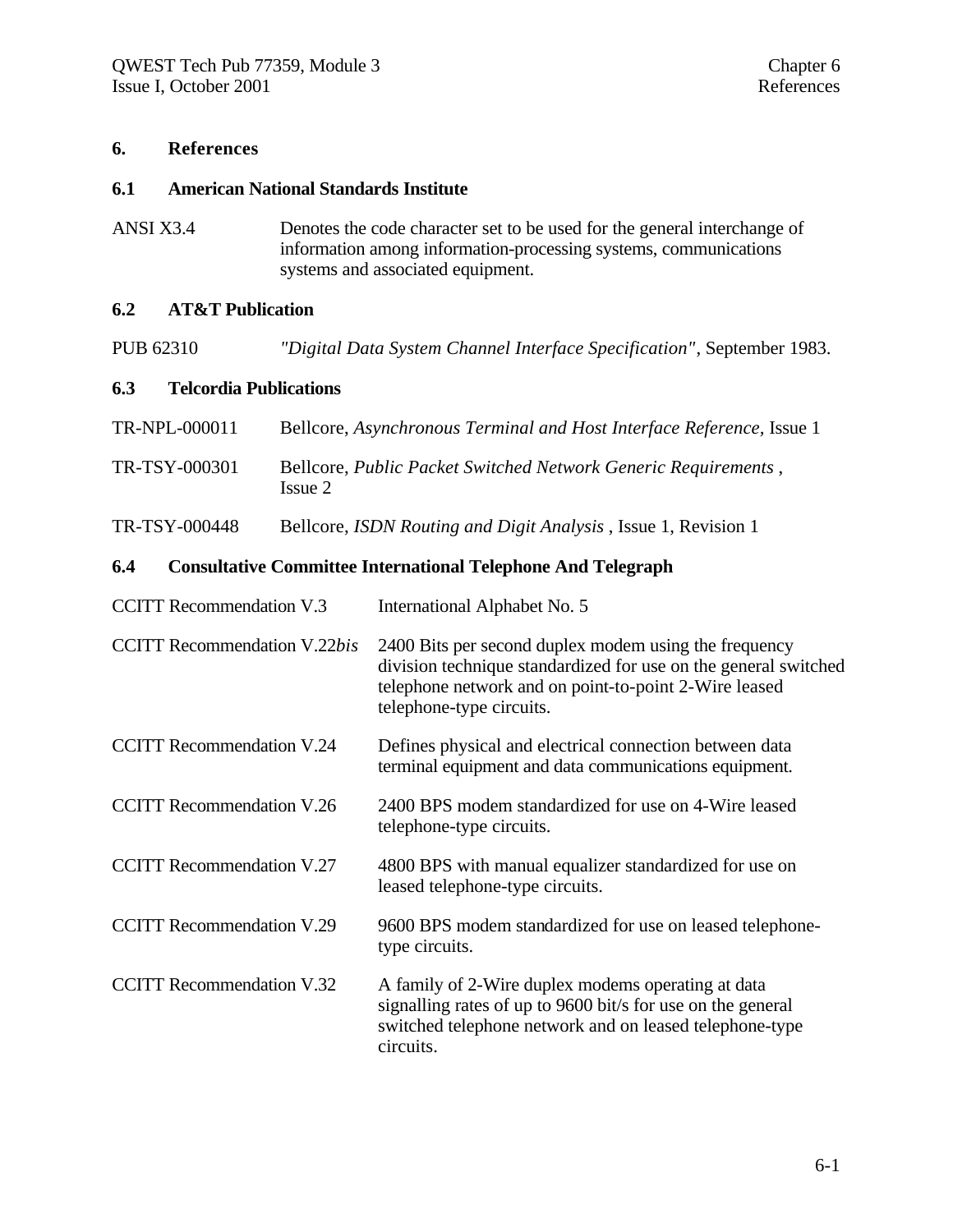| <b>CCITT</b> Recommendation V.32bis | A family of 2-Wire duplex modems operating at data<br>signaling rates of up to 14400 bit/s for use on the general<br>switched telephone network and on leased telephone-type<br>circuits. |
|-------------------------------------|-------------------------------------------------------------------------------------------------------------------------------------------------------------------------------------------|
| <b>CCITT Recommendation V.34</b>    | A family of 2-Wire duplex modems operating at data signaling<br>rates of up to 28800 bit/s for use on the general switched<br>telephone network and on leased telephone-type circuits.    |
| <b>CCITT Recommendation V.35</b>    | Modems for Synchronous Data Transmission using 60-108<br>KHz Group Band Circuits (Replaced by V.36)                                                                                       |
| <b>CCITT Recommendation V.36</b>    | Data Transmission at 48 Kilobits per second using 60-108<br><b>KHz Group Band Circuits</b>                                                                                                |
| <b>CCITT Recommendation V.42</b>    | Error-correction procedures for DCEs using Asynchronous-<br>Synchronous conversion.                                                                                                       |
| <b>CCITT Recommendation V.54</b>    | Loop back interface option associated with V.24.                                                                                                                                          |
| <b>CCITT Recommendation X.1</b>     | International user classes of service in Public Data Networks.                                                                                                                            |
| <b>CCITT</b> Recommendation X.2     | International user services and facilities in Public Data<br>Networks.                                                                                                                    |
| <b>CCITT Recommendation X.3</b>     | Packet Assembly/Disassembly (PAD) facility in a Public Data<br>Network.                                                                                                                   |
| <b>CCITT Recommendation X.4</b>     | General Structure of Signals of International Alphabet. 5 Code<br>for data transmission over Public Data Networks.                                                                        |
| <b>CCITT Recommendation X.21</b>    | Use on Public Data Networks of DTEs which are designed for<br>interfacing to synchronous CCITT series V. recommendation<br>modems.                                                        |
| <b>CCITT</b> Recommendation X.25    | Interface between DTE and DCE for terminals operating in the<br>packet mode on Public Data Networks.                                                                                      |
| <b>CCITT Recommendation X.28</b>    | DTE/DEC Interface for start-stop mode data terminal<br>equipment accessing the PAD facility in a Public Data<br>Network situated in the same country.                                     |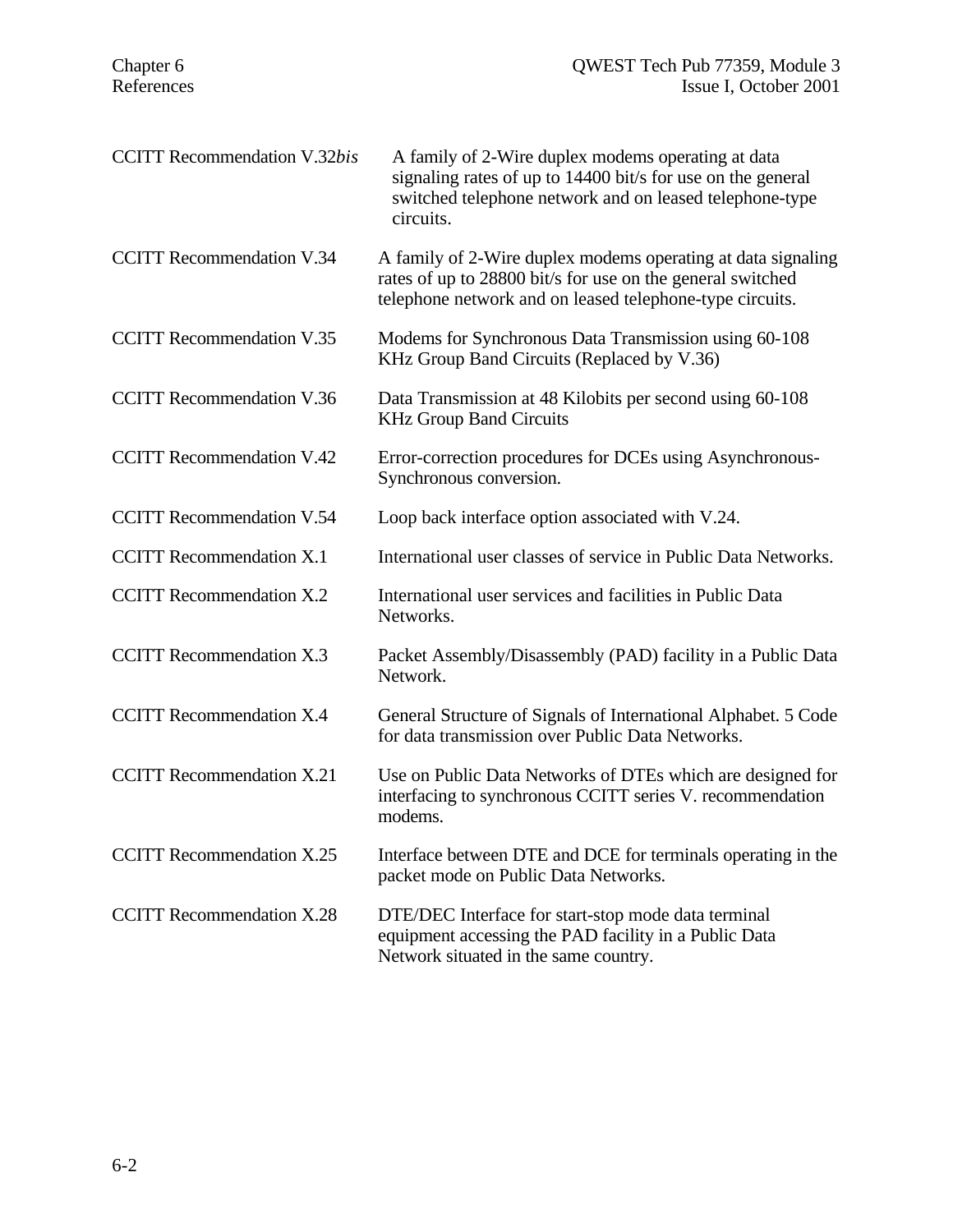| <b>CCITT Recommendation X.29</b>  | Procedures for the exchange of control information and user<br>data between a PAD facility and a packet mode DTE or<br>another PAD.                                                                                                                                                                                         |
|-----------------------------------|-----------------------------------------------------------------------------------------------------------------------------------------------------------------------------------------------------------------------------------------------------------------------------------------------------------------------------|
| <b>CCITT</b> Recommendation X.32  | Interface between data terminal equipment and data circuit<br>terminating equipment for terminals operating in the Packet<br>mode and accessing a packet switch Public Data Network<br>through a public switched telephone network or an Integrated<br>Services Digital Network or a circuit switch Public Data<br>Network. |
| <b>CCITT</b> Recommendation X.75  | Terminal and transit call control procedures and data transfer<br>system on international circuits between packet switched data<br>networks.                                                                                                                                                                                |
| <b>CCITT</b> Recommendation X.87  | Principles and procedures for realization of international<br>facilities and network utilities in Public Data Networks.                                                                                                                                                                                                     |
| <b>CCITT Recommendation X.92</b>  | Hypothetical reference connections for public synchronous<br>data networks.                                                                                                                                                                                                                                                 |
| <b>CCITT</b> Recommendation X.96  | Call progress signals in Public Data Networks                                                                                                                                                                                                                                                                               |
| <b>CCITT</b> Recommendation X.110 | Routing principles for international public data services through<br>Switched Public Data Networks of the same type.                                                                                                                                                                                                        |
| <b>CCITT</b> Recommendation X.121 | International numbering plan for Public Data Networks.                                                                                                                                                                                                                                                                      |
|                                   |                                                                                                                                                                                                                                                                                                                             |

#### **6.5 Electronic Industries Association**

EIA RS-232-C Defines physical and electrical connection between data terminal equipment and data communications equipment.

## **6.6 Pre-Divestiture Publication**

PUB 41021 *"Digital Data System - Channel Interface Specifications"*, March 1973 and Addendum, October 1981

# **6.7 United States Telephone Association**

| USTA document TA20 | Compatibility Criteria for Data Set 212A, September 1977 |  |  |
|--------------------|----------------------------------------------------------|--|--|
|--------------------|----------------------------------------------------------|--|--|